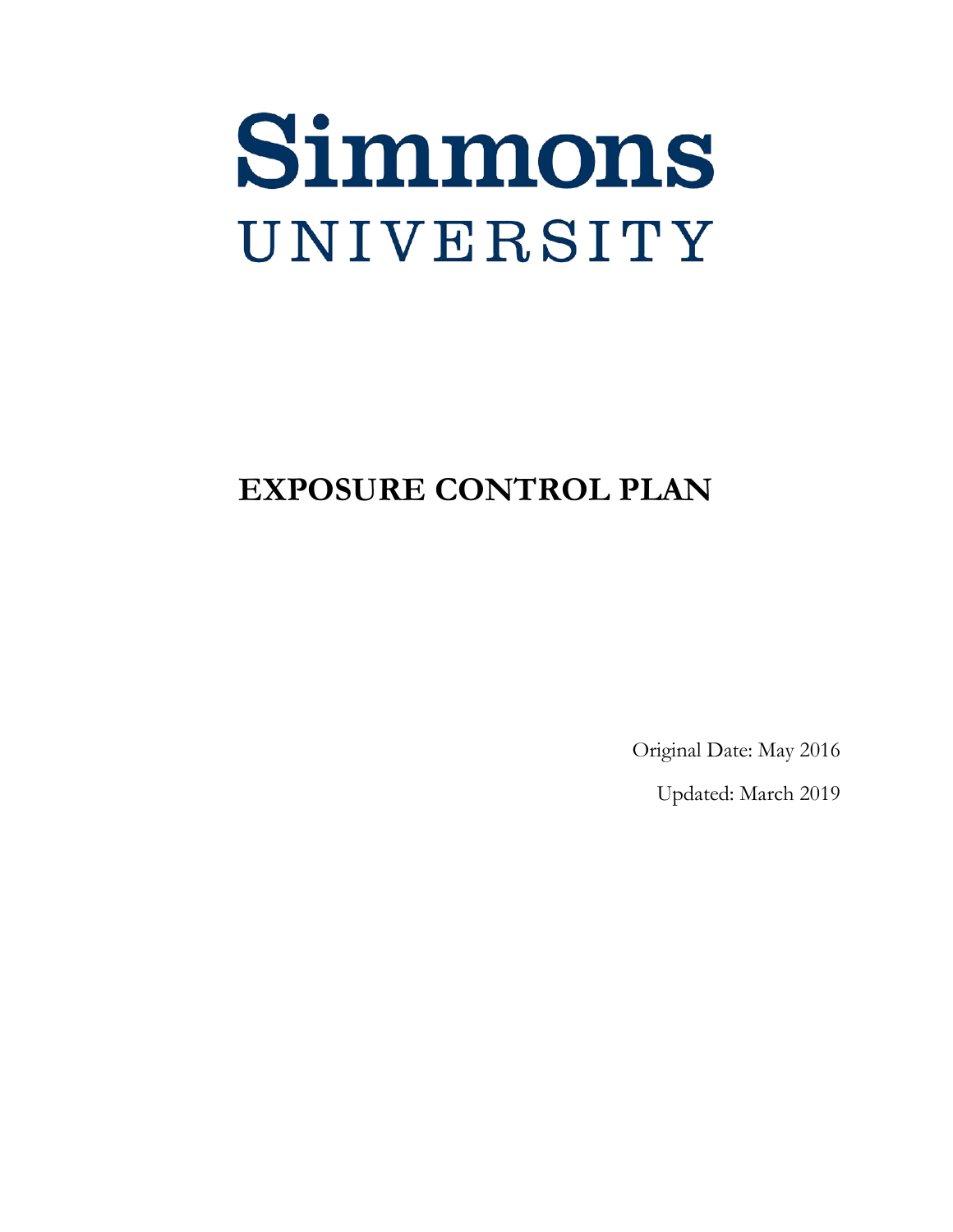# **EXPOSURE CONTROL PLAN REVIEW SUMMARY**

| Revision(s) | $\overline{By}$ | Affiliation | Date | Changes |
|-------------|-----------------|-------------|------|---------|
|             |                 |             |      |         |
|             |                 |             |      |         |
|             |                 |             |      |         |
|             |                 |             |      |         |
|             |                 |             |      |         |
|             |                 |             |      |         |
|             |                 |             |      |         |
|             |                 |             |      |         |
|             |                 |             |      |         |
|             |                 |             |      |         |
|             |                 |             |      |         |
|             |                 |             |      |         |
|             |                 |             |      |         |
|             |                 |             |      |         |
|             |                 |             |      |         |
|             |                 |             |      |         |
|             |                 |             |      |         |
|             |                 |             |      |         |
|             |                 |             |      |         |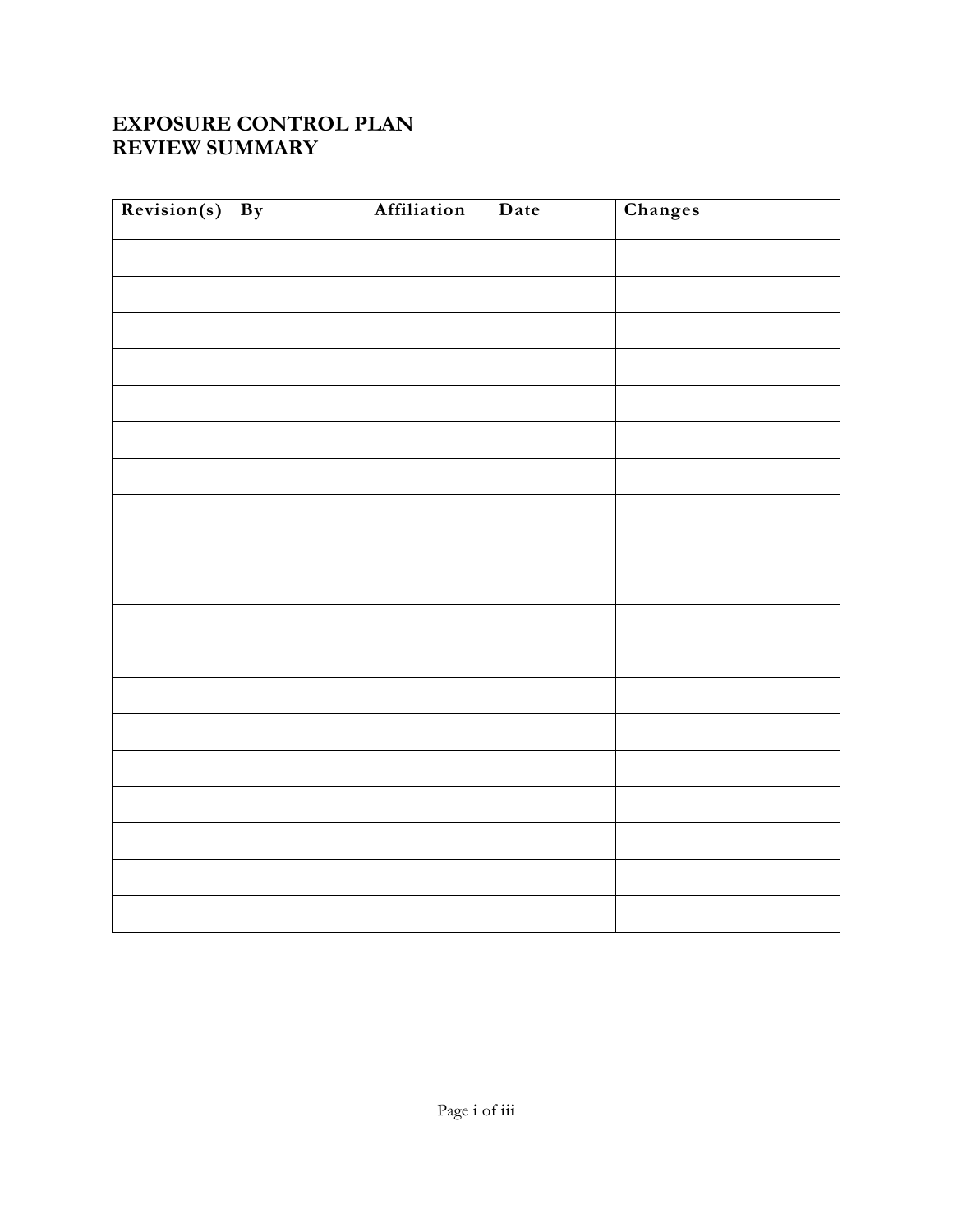# **Table of Contents**

| 1. |     |  |  |  |  |
|----|-----|--|--|--|--|
| 2  |     |  |  |  |  |
| 3  |     |  |  |  |  |
|    | 3.1 |  |  |  |  |
|    | 3.2 |  |  |  |  |
|    | 3.3 |  |  |  |  |
|    | 3.4 |  |  |  |  |
| 4  |     |  |  |  |  |
| 5  |     |  |  |  |  |
|    | 5.1 |  |  |  |  |
|    | 5.2 |  |  |  |  |
|    | 5.3 |  |  |  |  |
|    | 5.4 |  |  |  |  |
|    | 5.5 |  |  |  |  |
| 6  |     |  |  |  |  |
|    | 6.1 |  |  |  |  |
| 7  |     |  |  |  |  |
|    | 7.1 |  |  |  |  |
|    | 7.2 |  |  |  |  |
|    | 7.3 |  |  |  |  |
|    | 7.4 |  |  |  |  |
|    | 7.5 |  |  |  |  |
|    | 7.6 |  |  |  |  |
| 8  |     |  |  |  |  |
|    | 8.1 |  |  |  |  |
|    | 8.2 |  |  |  |  |
|    |     |  |  |  |  |
|    |     |  |  |  |  |
|    | 9.1 |  |  |  |  |
|    | 9.2 |  |  |  |  |
|    | 9.3 |  |  |  |  |
|    | 9.4 |  |  |  |  |

Page ii of iii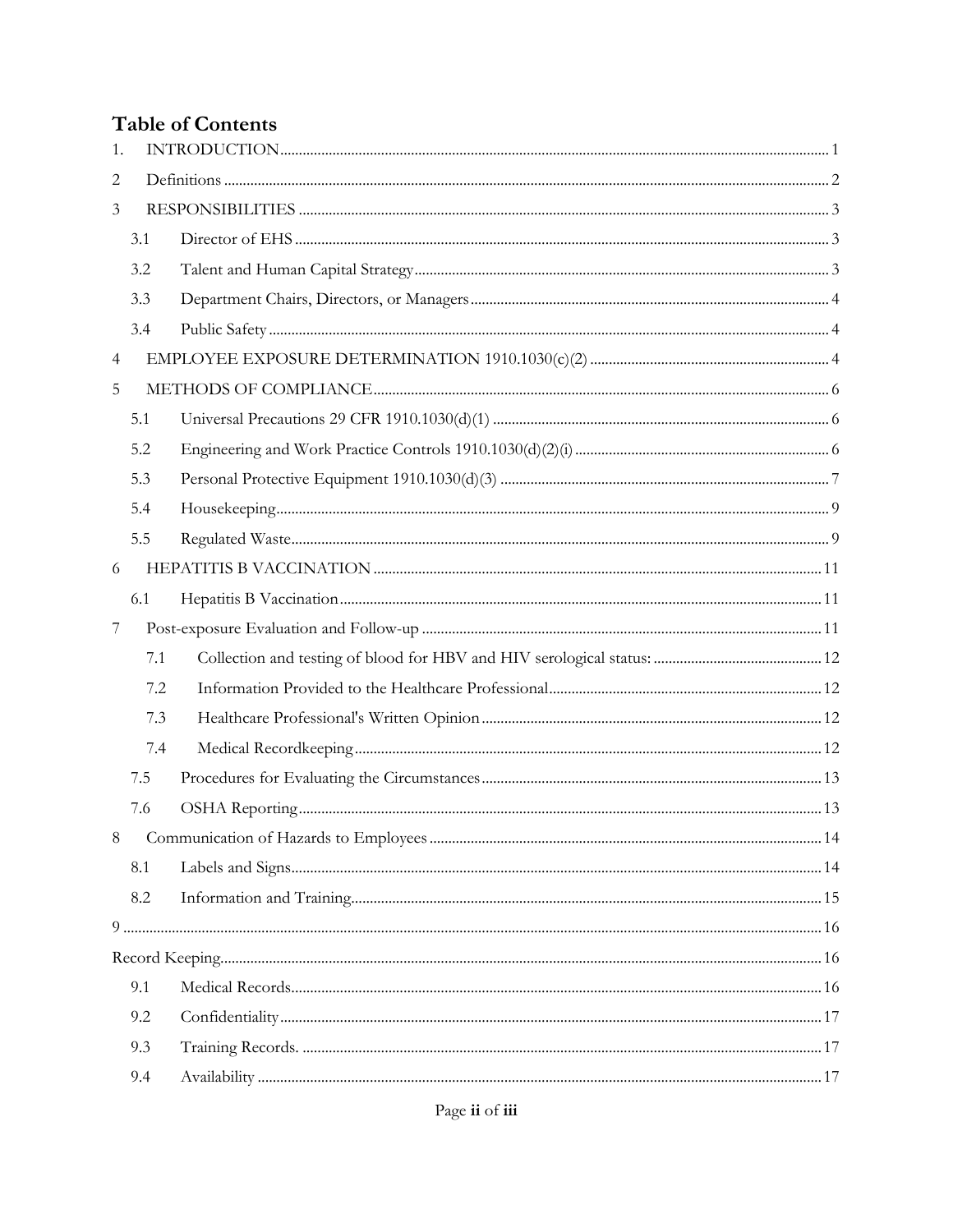| 9.6 |  |
|-----|--|
|     |  |
|     |  |
|     |  |
|     |  |
|     |  |
|     |  |
|     |  |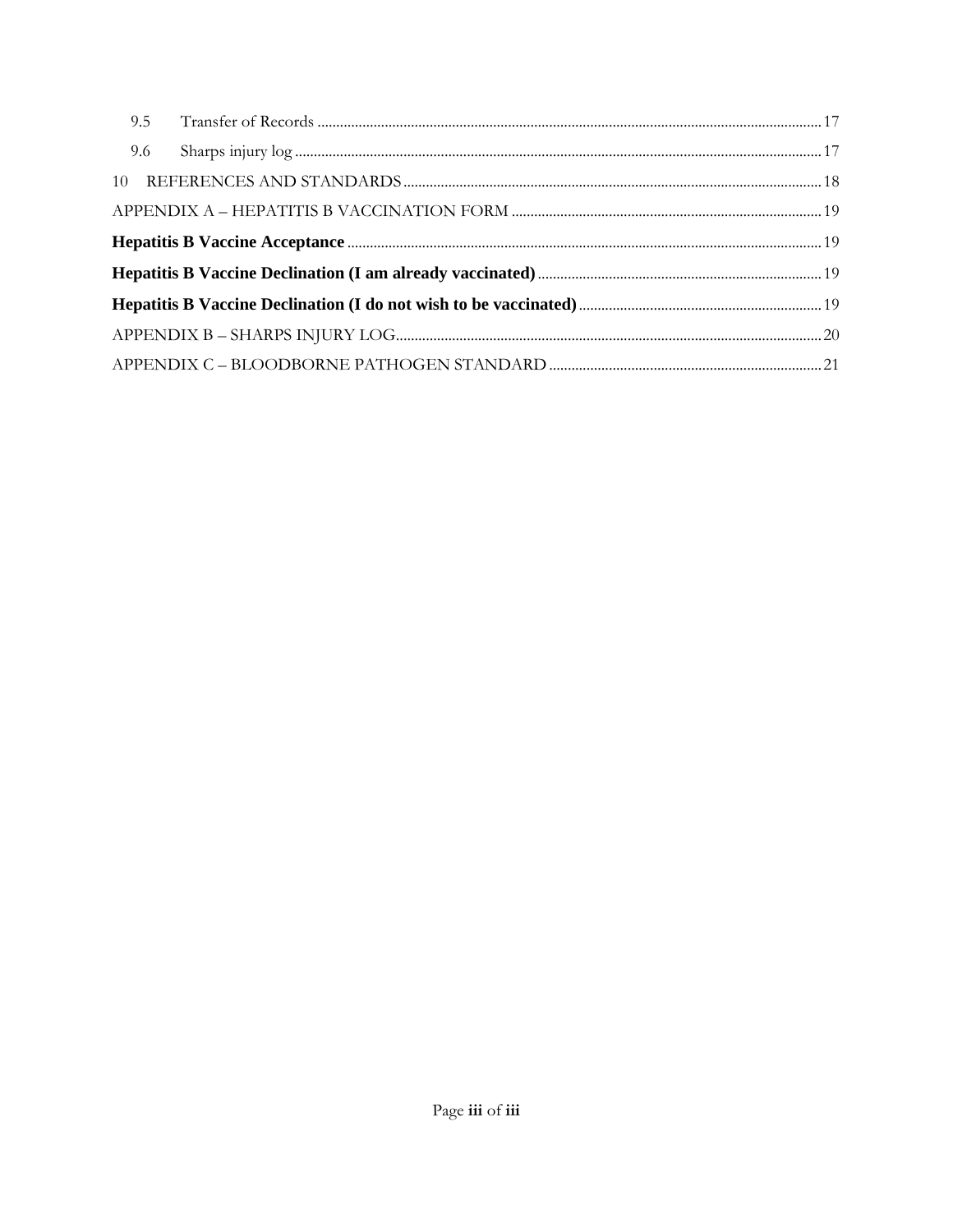# <span id="page-4-0"></span>**1. INTRODUCTION**

Simmons University (Simmons) is committed to providing a safe and healthful work environment for our staff, faculty, and adjuncts. In pursuit of this goal, the following Exposure Control Plan (ECP) is provided to eliminate or minimize occupational exposure to bloodborne pathogens in accordance with the Occupational Safety and Health Administration (OSHA) Bloodborne Pathogen Standard (BPS), 29 Code of Federal Regulations (CFR) 1910.1030. The BPS is available online at: [https://www.osha.gov/laws](https://www.osha.gov/laws-regs/regulations/standardnumber/1910/1910.1030)[regs/regulations/standardnumber/1910/1910.1030.](https://www.osha.gov/laws-regs/regulations/standardnumber/1910/1910.1030)

This ECP applies to the following Simmons' campuses:

| Academic Campus             | Residence Campus            |
|-----------------------------|-----------------------------|
| 300 The Fenway              | 54 Pilgrim Road             |
| Boston, Massachusetts 02115 | Boston, Massachusetts 02115 |

The ECP is a key document to assist Simmons in implementing and ensuring compliance with this BBP Standard thereby protecting our employees. This ECP includes:

- Determination of employee exposure
- The schedule and method of implementation for paragraphs (d) Methods of Compliance, (e) HIV and HBV Research Laboratories and Production Facilities, (f) Hepatitis B Vaccination and Post-Exposure Evaluation and Follow-up, (g) Communication of Hazards to Employees, and (h) Recordkeeping of the BPS
- Implementation of various methods of exposure control including:
	- o Universal Precautions
	- o Engineering and work practice controls
	- o Personal protective equipment (PPE)
	- o Housekeeping
- Hepatitis B vaccination
- Post-exposure evaluation and follow-up
- Communication of hazards to employees and training
- Recordkeeping
- Procedures for evaluating circumstance surrounding exposure incidents

Implementation methods for these elements of the standard are discussed in the sections of this ECP.

The ECP will be reviewed annually by the Director of Environmental Health and Safety (EH&S) and approved by at least one representative from the departments listed above. The revisions will be documented on the revision table located at the beginning of this ECP. It will be revised as necessary. An official copy of the ECP is located in the Building and Grounds Offices, Suite E-008, 300 The Fenway, Boston, MA 02115.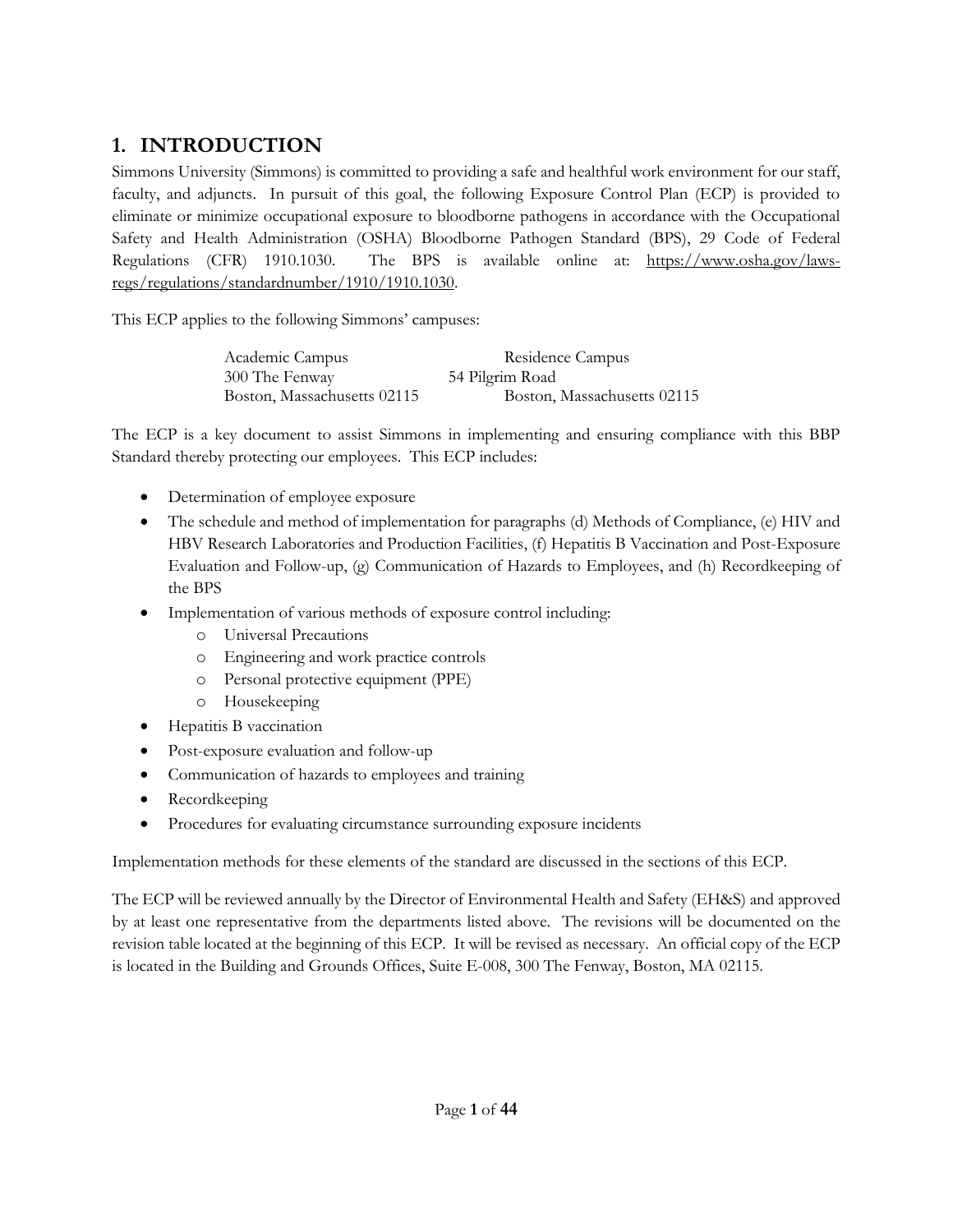# <span id="page-5-0"></span>**2 Definitions**

**Blood** means human blood, human blood components, and products made from human blood.

**Bloodborne Pathogens** means pathogenic microorganisms that are present in human blood and can cause disease in humans. These pathogens include, but are not limited to, hepatitis B virus (HBV) and human immunodeficiency virus (HIV).

**Contaminated** means the presence or the reasonably anticipated presence of blood or other potentially infectious materials on an item or surface.

**Contaminated Laundry** means laundry which has been soiled with blood or other potentially infectious materials or may contain sharps.

**Contaminated Sharps** means any contaminated object that can penetrate the skin including, but not limited to, needles, scalpels, broken glass, broken capillary tubes, and exposed ends of dental wires.

**Decontamination** means the use of physical or chemical means to remove, inactivate, or destroy bloodborne pathogens on a surface or item to the point where they are no longer capable of transmitting infectious particles and the surface or item is rendered safe for handling, use, or disposal.

**Engineering Controls** means controls (e.g., sharps disposal containers, self-sheathing needles, safer medical devices, such as sharps with engineered sharps injury protections and needleless systems) that isolate or remove the bloodborne pathogens hazard from the workplace.

**Exposure Incident** means a specific eye, mouth, other mucous membrane, non-intact skin, or parenteral contact with blood or other potentially infectious materials that results from the performance of an employee's duties.

**Handwashing Facilities** means a facility providing an adequate supply of running potable water, soap, and single-use towels or air-drying machines.

**Licensed Healthcare Professional** is a person whose legally permitted scope of practice allows him or her to independently perform the activities required by paragraph (f) Hepatitis B Vaccination and Post-exposure Evaluation and Follow-up.

**HBV** means hepatitis B virus.

**HIV** means human immunodeficiency virus.

**Needleless systems** means a device that does not use needles for:

(1) The collection of bodily fluids or withdrawal of body fluids after initial venous or arterial access is established;

(2) The administration of medication or fluids; or

(3) Any other procedure involving the potential for occupational exposure to bloodborne pathogens due to percutaneous injuries from contaminated sharps.

**Occupational Exposure** means reasonably anticipated skin, eye, mucous membrane, or parenteral contact with blood or other potentially infectious materials that may result from the performance of an employee's duties.

# **Other Potentially Infectious Materials** means

(1) The following human body fluids: semen, vaginal secretions, cerebrospinal fluid, synovial fluid, pleural fluid, pericardial fluid, peritoneal fluid, amniotic fluid, saliva in dental procedures, any body fluid that is visibly contaminated with blood, and all body fluids in situations where it is difficult or impossible to differentiate between body fluids;

(2) Any unfixed tissue or organ (other than intact skin) from a human (living or dead); and

(3) HIV-containing cell or tissue cultures, organ cultures, and HIV- or HBV-containing culture medium or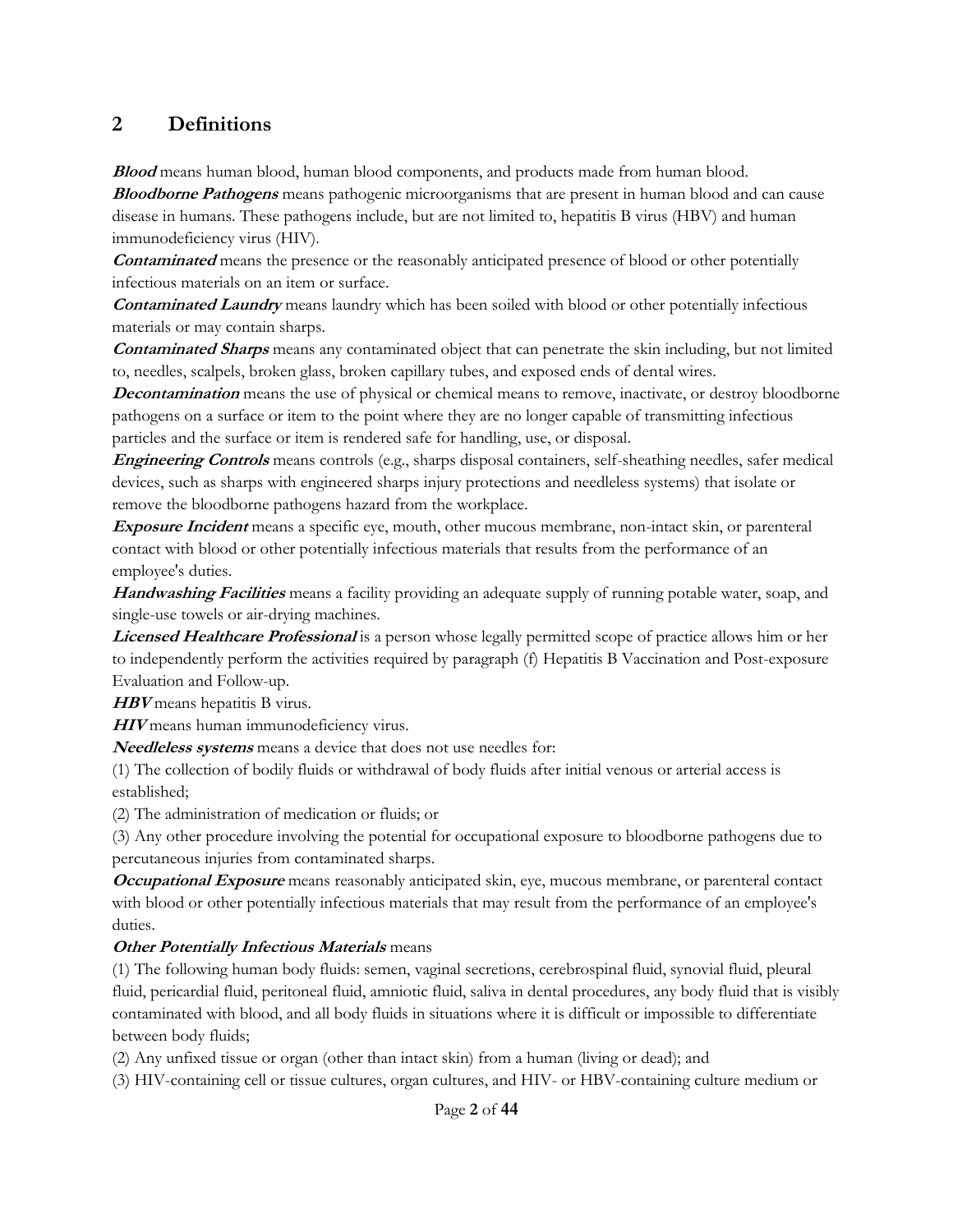other solutions; and blood, organs, or other tissues from experimental animals infected with HIV or HBV. **Parenteral** means piercing mucous membranes or the skin barrier through such events as needlesticks, human bites, cuts, and abrasions.

**Personal Protective Equipment** is specialized clothing or equipment worn by an employee for protection against a hazard. General work clothes (e.g., uniforms, pants, shirts or blouses) not intended to function as protection against a hazard are not considered to be personal protective equipment.

**Regulated Waste** means liquid or semi-liquid blood or other potentially infectious materials; contaminated items that would release blood or other potentially infectious materials in a liquid or semi-liquid state if compressed; items that are caked with dried blood or other potentially infectious materials and are capable of releasing these materials during handling; contaminated sharps; and pathological and microbiological wastes containing blood or other potentially infectious materials.

**Sharps with engineered sharps injury protections** means a non-needle sharp or a needle device used for withdrawing body fluids, accessing a vein or artery, or administering medications or other fluids, with a builtin safety feature or mechanism that effectively reduces the risk of an exposure incident.

**Source Individual** means any individual, living or dead, whose blood or other potentially infectious materials may be a source of occupational exposure to the employee. Examples include, but are not limited to, hospital and clinic patients; clients in institutions for the developmentally disabled; trauma victims; clients of drug and alcohol treatment facilities; residents of hospices and nursing homes; human remains; and individuals who donate or sell blood or blood components.

**Sterilize** means the use of a physical or chemical procedure to destroy all microbial life including highly resistant bacterial endospores.

**Universal Precautions** is an approach to infection control. According to the concept of Universal Precautions, all human blood and certain human body fluids are treated as if known to be infectious for HIV, HBV, and other bloodborne pathogens.

**Work Practice Controls** means controls that reduce the likelihood of exposure by altering the manner in which a task is performed (e.g., prohibiting recapping of needles by a two-handed technique).

# <span id="page-6-0"></span>**3 RESPONSIBILITIES**

# <span id="page-6-1"></span>**3.1 Director of EHS**

The Director of EHS will be responsible for:

- Providing recommendations on administrative controls, engineering controls, biohazard and sharp waste, and PPE to affected employees and departments for implementation.
- Training, documentation of training, and making the written ECP available to employees, OSHA, and other regulatory agencies, when requested to do so.

# <span id="page-6-2"></span>**3.2 Talent and Human Capital Strategy**

The Talent and Human Capital Strategy Department, which serves as the Human Resource Department, will be responsible for ensuring that all medical actions required by the standard are performed and that the appropriate health and OSHA records are maintained for employees.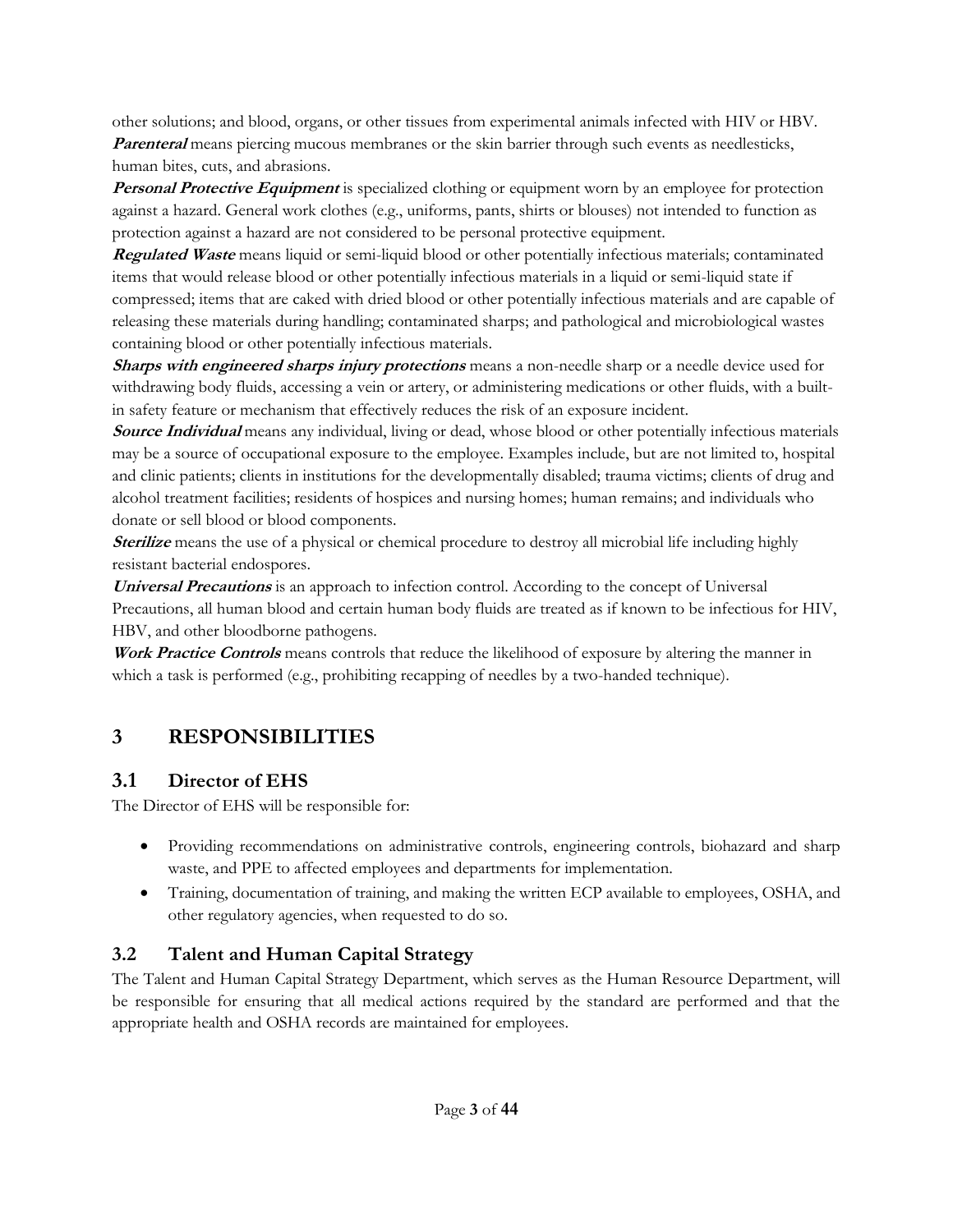# <span id="page-7-0"></span>**3.3 Department Chairs, Directors, or Managers**

Department Chairs, Directors, or Managers will provide and maintain the necessary PPE, labels, engineering controls (e.g., sharps containers), and biohazard waste containers as required by the BBP Standard. In addition, they will ensure that adequate supplies of the aforementioned equipment are available in the appropriate sizes. Lastly, they are responsible for ensuring the effectiveness and compliance of this ECP.

# <span id="page-7-1"></span>**3.4 Public Safety**

Public Safety responds to emergencies and assists with exposures to blood and other potentially infectious materials (OPIMs).

# <span id="page-7-2"></span>**4 EMPLOYEE EXPOSURE DETERMINATION [1910.1030\(c\)\(2\)](https://www.osha.gov/laws-regs/interlinking/standards/1910.1030(c)(2))**

By law, the exposure determination section of the ECP must contain the following:

- A. A list of all job classifications in which all employees in those job classifications have occupational exposure
- B. A list of job classifications in which some employees have occupational exposure
- C. A list of all tasks and procedures or groups of closely related task and procedures in which occupational exposure occurs and that are performed by employees in job classifications listed in section B above

An exposure determination must be made for anyone who has a reasonable chance of encountering human blood, body fluids, and OPIMs while performing their duties. This exposure determination is made without regard to the use of PPE and is required to list jobs in which one may be expected to incur an occupational exposure.

OPIM is defined by OSHA as

- The following human body fluids: semen, vaginal secretions, cerebrospinal fluid, synovial fluid, pleural fluid, pericardial fluid, peritoneal fluid, amniotic fluid, saliva in dental procedures, any body fluid that is visibly contaminated with blood, and all body fluids in situations where it is difficult or impossible to differentiate between body fluids;
- (2) Any unfixed tissue or organ (other than intact skin) from a human (living or dead); and
- (3) Human immunodeficiency virus (HIV)-containing cell or tissue cultures, organ cultures, and HIVor Hepatitis B (HBV)-containing culture medium or other solutions; and blood, organs, or other tissues from experimental animals infected with HIV or HBV.

OSHA has provided a Standard Interpretation for human cell lines governed by the BPS as follows:

"Established human cell lines which are characterized\*\* to be free of contamination from human hepatitis viruses, human immunodeficiency viruses, and other recognized bloodborne pathogens, are not considered to be OPIM and are not covered by BPS. Established human or other animal cell lines which are known to be or likely infected/contaminated with human microbes or agents classed as bloodborne pathogens, especially hepatitis viruses and human immunodeficiency viruses are covered by the BPS" (OSHA, 1994)

"The final judgement for making the determination that human or other animal cell lines in culture are free of bloodborne pathogens must be made by a Bio-safety Professional or other qualified scientist with the background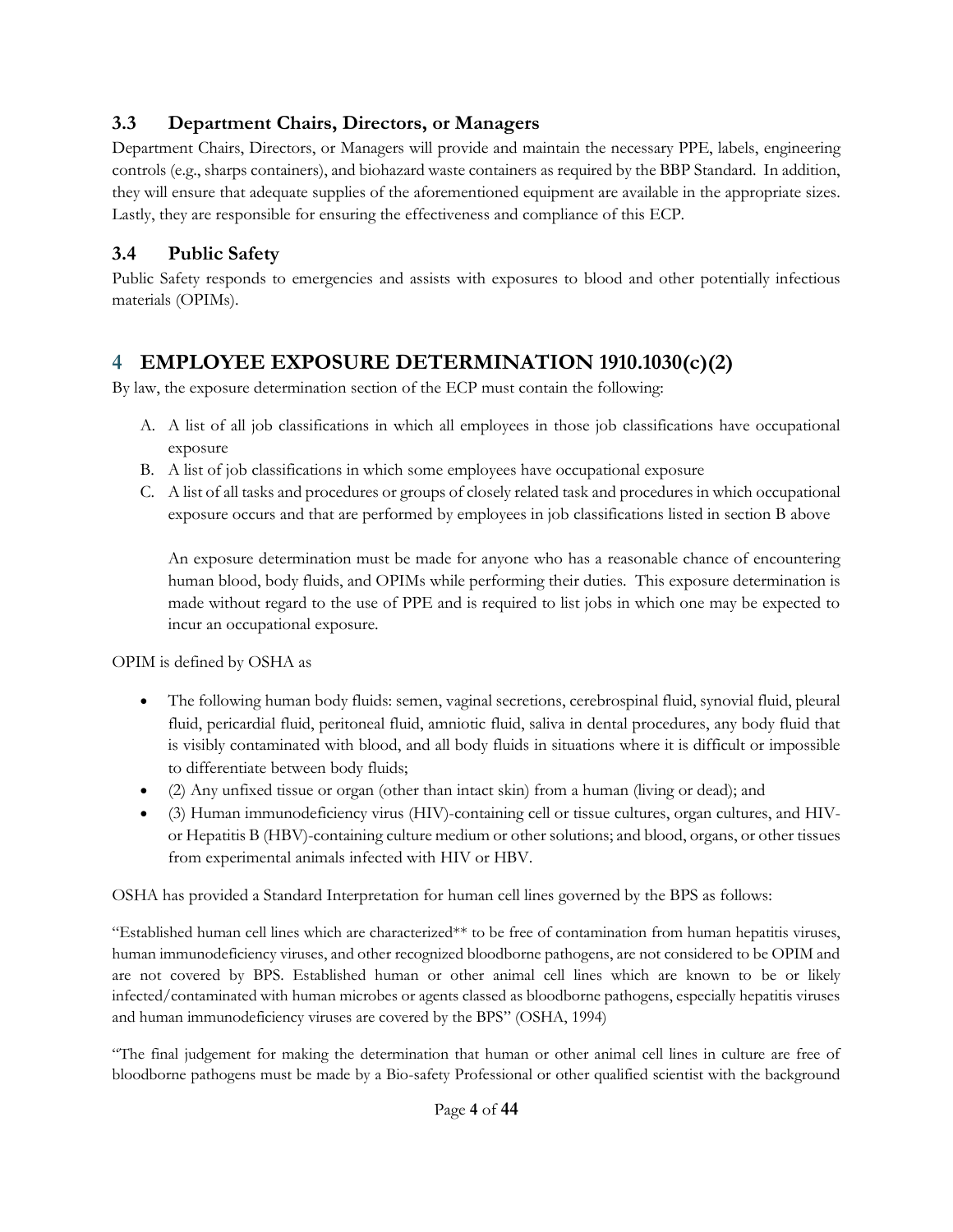and experience to review such potential contamination and risk, in accordance with the requirements of the BPS. Documentation that such cell lines are not OPIM should be a matter of written record and on file with the employer for OSHA review." (OSHA, 1994)

\*\* "Characterization of human cells, for inclusion or exclusion from compliance with the BPS, would include screening of the cells lines or "strains" for viruses characterized as bloodborne pathogens by the Standard, including human immunodeficiency viruses, hepatitis viruses or EBV, if the cells are capable of propagating such viruses. Most cell lines are screened for human mycoplasmas and are free of bacterial and mycotic contaminants. Testing may include antigenic screening for viral or agent markers, co-cultivation with various indicator cells that allow contaminants to grow, or using molecular technology (polymerase chain reaction or nucleic acid hybridization) to identify latent viruses capable of infecting humans such as Herpesviruses(e.g., EBV), or papilloma members of the Papovavirus group, etc. Cell lines that are procured from commercial vendors or other sources with documented testing to be free of human bloodborne pathogens and which have been protected by the employer from environmental contamination may be excluded from the BPS." (OSHA, 1994)

For human cell lines to be exempted from the BPS, they must have been certified as free of bloodborne pathogen contamination. This certification must be provided by the manufacturer of the cell lines or confirmed by sending the cell lines for testing.

Without this certification, all human cell lines must be considered contaminated with bloodborne pathogens and handled according to the bloodborne pathogen standard.

Employees, adjuncts, part-time employees, contract employees, and per diem employees (employees) from the following departments at Simmons are required to adhere to this ECP:

- **Athletics** 
	- o Trainers and Team Physicians (OSHA, 1993)
- Biology
	- o Non-administrative personnel with potential exposure to BBP
- Chemistry and Physics
	- o Non-administrative personnel with potential exposure to BBP
- **Health Services** 
	- o Non-administrative personnel with potential exposure to BBP
- Nursing
	- o Non-administrative personnel with potential exposure to BBP
- Public Safety
	- o Non-administrative personnel with potential exposure to BBP
- **Facilities** 
	- o Plumbers (OSHA, 1992)
	- o Non-administrative personnel with potential exposure to BBP

In addition, employees trained in First Aid and Cardiopulmonary Resuscitation (CPR) must follow the policies and procedures outlined in this ECP.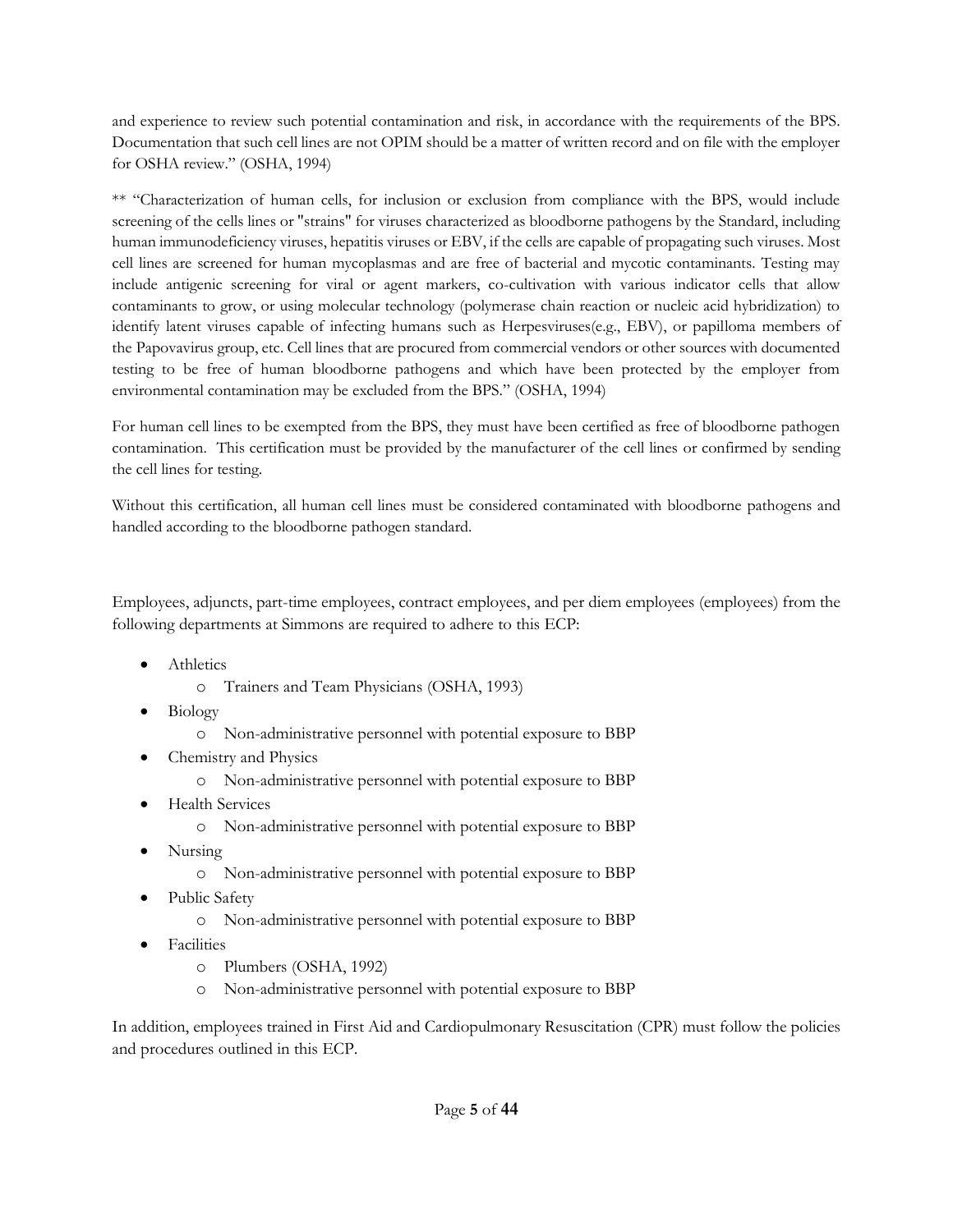# <span id="page-9-0"></span>**5 METHODS OF COMPLIANCE**

# <span id="page-9-1"></span>**5.1 Universal Precautions 29 CFR 1910.1030(d)(1)**

Universal precautions shall be observed to prevent contact with blood or other potentially infectious materials. Under circumstances in which differentiation between body fluid types is difficult or impossible, all body fluids shall be considered potentially infectious materials.

Universal precautions are an approach to infection control. According to the concept of Universal Precautions, all human blood and certain human bodily fluids are treated as if known to be infectious with:

- HBV
- Hepatitis C (HCV)
- HIV
- Other BBPs

Universal precautions techniques developed by the Centers for Disease Control and Prevention (CDC) will be observed at Simmons to prevent contact with blood and OPIMs. These techniques are available at the following webpage:<http://www.cdc.gov/niosh/topics/bbp/universal.html>

**All human blood or other human sources materials will be considered potentially infectious for HIV, HBV, HCV, or OPIMs, regardless of the perceived "low risk" status of the source.**

# <span id="page-9-2"></span>**5.2 Engineering and Work Practice Controls [1910.1030\(d\)\(2\)\(i\)](https://www.osha.gov/laws-regs/interlinking/standards/1910.1030(d)(2)(i))**

Engineering and work practice controls shall be used to eliminate or minimize employee exposure. Where occupational exposure remains after institution of these controls, personal protective equipment shall also be used.

Engineering controls shall be examined and maintained or replaced on a regular schedule to ensure their effectiveness. Simmons shall provide handwashing facilities which are readily accessible to employees.

When provision of handwashing facilities is not feasible, Simmons shall provide either an appropriate antiseptic hand cleanser in conjunction with clean cloth/paper towels or antiseptic towelettes. When antiseptic hand cleansers or towelettes are used, hands shall be washed with soap and running water as soon as feasible.

All personnel covered under this ECP must wash their hands immediately or as soon as feasible after removal of gloves or other personal protective equipment.

In the event of BBP contact to the hands, skin, or mucous membranes, personnel must wash their hands and any other skin with soap and water, or flush mucous membranes with water immediately or as soon as feasible following contact.

Contaminated needles and other contaminated sharps shall not be bent, recapped, or removed except as noted below. Shearing or breaking of contaminated needles is prohibited at all times.

Contaminated needles and other contaminated sharps shall not be bent, recapped or removed unless Simmons can demonstrate that no alternative is feasible or that such action is required by a specific medical or dental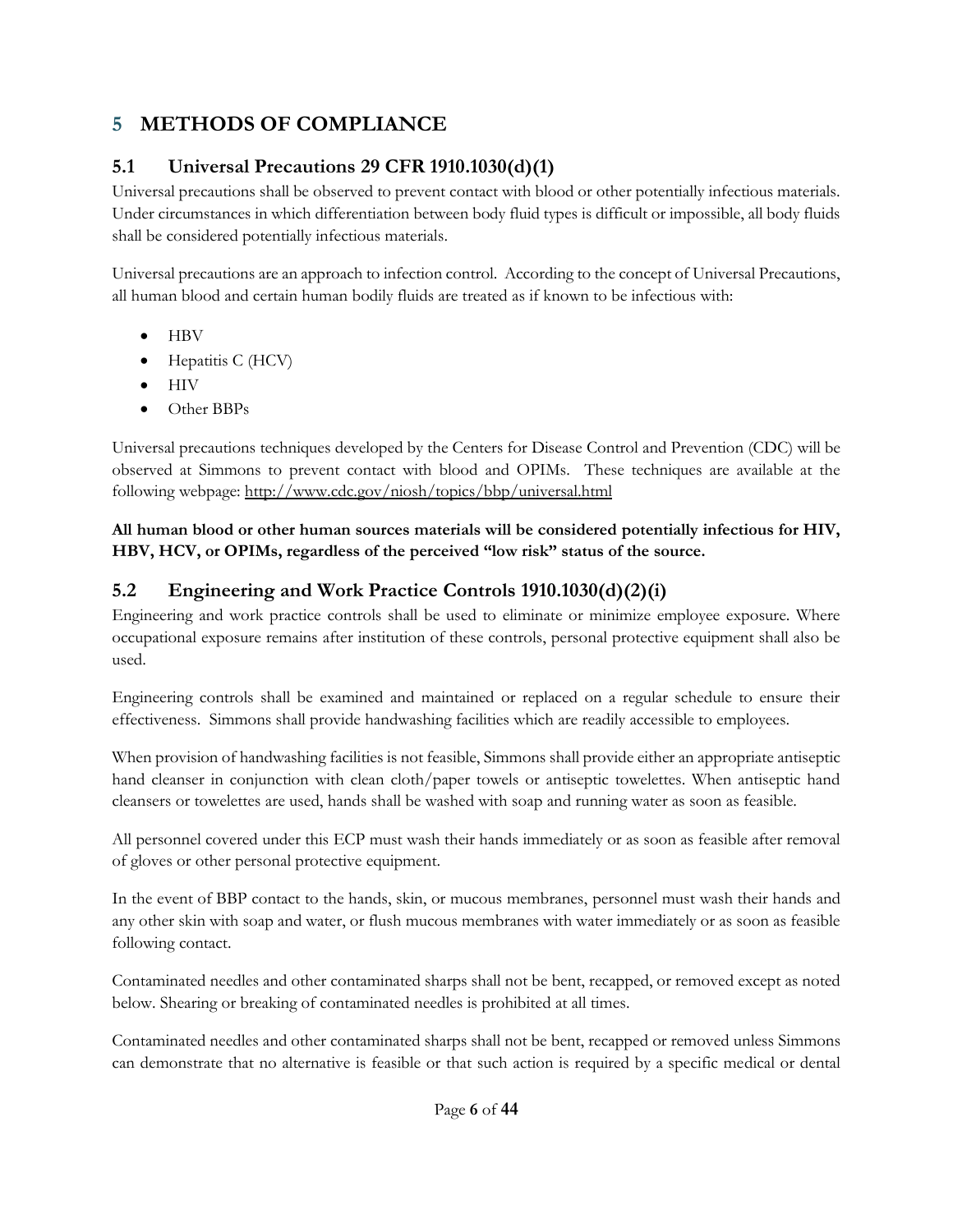procedure. Such bending, recapping or needle removal must be accomplished through the use of a mechanical device or a one-handed technique.

Immediately or as soon as possible after use, contaminated reusable sharps shall be placed in appropriate containers until properly reprocessed. These containers shall be puncture resistant; labeled or color-coded in accordance with this standard; leakproof on the sides and bottom; and in accordance with the requirements set forth in paragraph  $(d)(4)(ii)(E)$  for reusable sharps.

Eating, drinking, smoking, applying cosmetics or lip balm, and handling contact lenses are prohibited in work areas where there is a reasonable likelihood of occupational exposure. Food and drink shall not be kept in refrigerators, freezers, shelves, cabinets or on countertops or benchtops where blood or other potentially infectious materials are present.

All procedures involving blood or other potentially infectious materials shall be performed in such a manner as to minimize splashing, spraying, spattering, and generation of droplets of these substances. Mouth pipetting/suctioning of blood or other potentially infectious materials is prohibited at all times.

Specimens of blood or other potentially infectious materials shall be placed in a container which prevents leakage during collection, handling, processing, storage, transport, or shipping.

The container for storage, transport, or shipping shall be labeled or color-coded according to paragraph  $(g)(1)(i)$ and closed prior to being stored, transported, or shipped. When a facility utilizes Universal Precautions in the handling of all specimens, the labeling/color-coding of specimens is not necessary provided containers are recognizable as containing specimens. This exemption only applies while such specimens/containers remain within the facility. Labeling or color-coding in accordance with paragraph  $(g)(1)(i)$  is required when such specimens/containers leave the facility.

If outside contamination of the primary container occurs, the primary container shall be placed within a second container which prevents leakage during handling, processing, storage, transport, or shipping and is labeled or color-coded according to the requirements of this standard.

If the specimen could puncture the primary container, the primary container shall be placed within a secondary container which is puncture-resistant in addition to the above characteristics.

Equipment which may become contaminated with blood or other potentially infectious materials shall be examined prior to servicing or shipping and shall be decontaminated as necessary, unless Simmons can demonstrate that decontamination of such equipment or portions of such equipment is not feasible.

A readily observable label in accordance with paragraph  $(g)(1)(i)(H)$  shall be attached to the equipment stating which portions remain contaminated.

The director of EHS, principle investigators, faculty, staff, and students shall ensure that this information is conveyed to all affected personnel, the servicing representative, and/or the manufacturer, as appropriate, prior to handling, servicing, or shipping so that appropriate precautions will be taken.

# <span id="page-10-0"></span>**5.3 Personal Protective Equipment [1910.1030\(d\)\(3\)](https://www.osha.gov/laws-regs/interlinking/standards/1910.1030(d)(3))**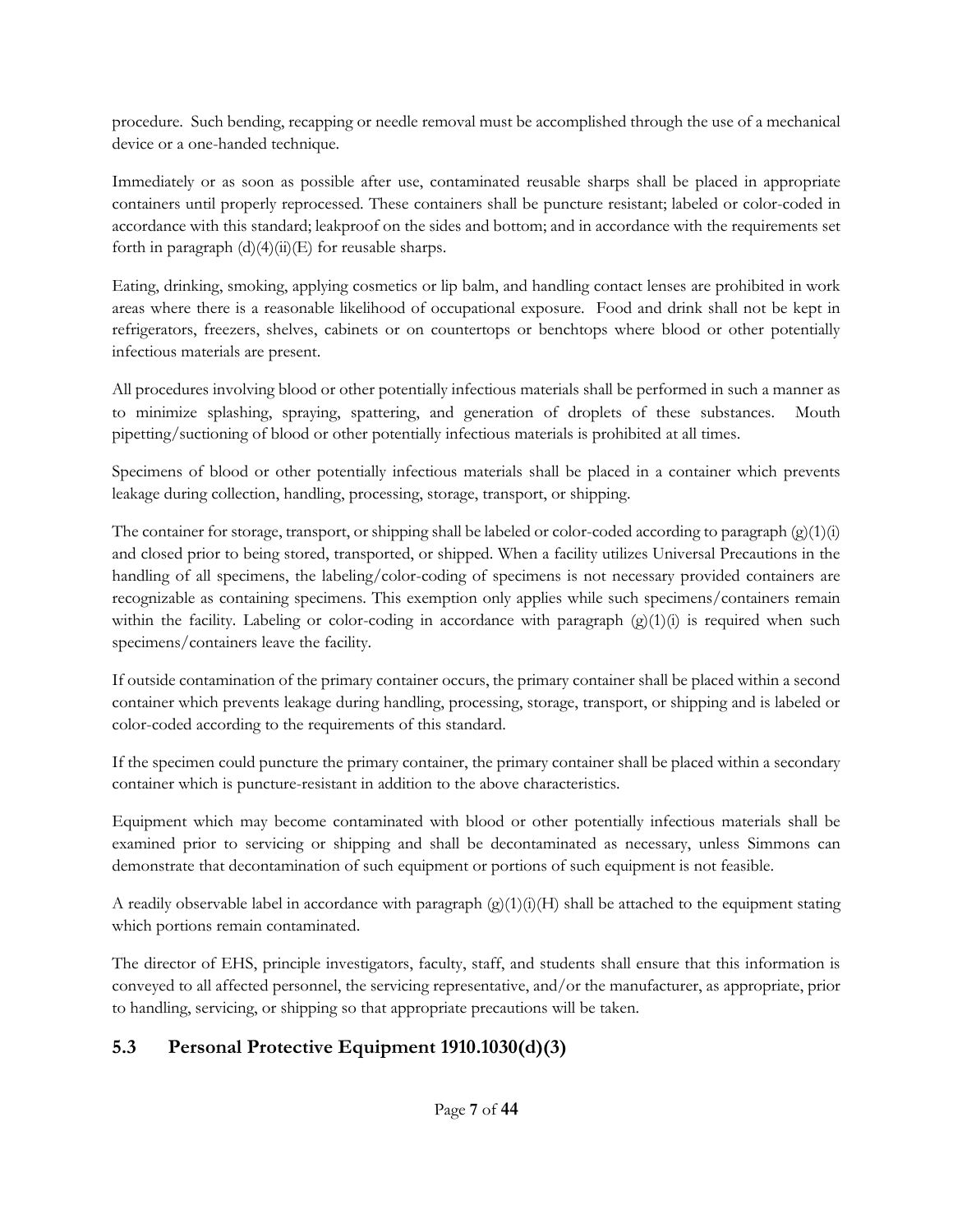**Provision:** When there is the potential for occupational exposure, Simmons shall provide, at no cost to the employee, appropriate personal protective equipment such as, but not limited to, gloves, gowns, laboratory coats, face shields or masks and eye protection, and mouthpieces, resuscitation bags, pocket masks, or other ventilation devices. Personal protective equipment will be considered "appropriate" only if it does not permit blood or other potentially infectious materials to pass through to or reach the employee's work clothes, street clothes, undergarments, skin, eyes, mouth, or other mucous membranes under normal conditions of use and for the duration of time which the protective equipment will be used.

**Use:** Simmons shall ensure that the covered personnel uses appropriate personal protective equipment unless the covered personnel temporarily and briefly declined to use personal protective equipment when, under rare and extraordinary circumstances, it was the covered personnel's professional judgment that in the specific instance its use would have prevented the delivery of health care or public safety services or would have posed an increased hazard to the safety of the worker or co-worker. When the covered personnel makes this judgement, the circumstances shall be investigated by the director of EHS and documented in order to determine whether changes can be instituted to prevent such occurrences in the future.

**Accessibility:** The employer shall ensure that appropriate personal protective equipment in the appropriate sizes is readily accessible at the worksite or is issued to employees. Hypoallergenic gloves, glove liners, powderless gloves, or other similar alternatives shall be readily accessible to those employees who are allergic to the gloves normally provided.

**Cleaning, Laundering, and Disposal**. Simmons shall clean, launder, and dispose of personal protective equipment required by paragraphs (d) and (e) of this standard, at no cost to the employee.

**Repair and Replacement**. Simmons shall repair or replace personal protective equipment as needed to maintain its effectiveness, at no cost to the covered personnel. If a garment(s) is penetrated by blood or other potentially infectious materials, the garment(s) shall be removed immediately or as soon as feasible. All personal protective equipment shall be removed prior to leaving the work area. When personal protective equipment is removed it shall be placed in an appropriately designated area or container for storage, washing, decontamination or disposal.

**Gloves:** Gloves shall be worn when it can be reasonably anticipated that the covered personnel may have hand contact with blood, other potentially infectious materials, mucous membranes, and non-intact skin; and when handling or touching contaminated items or surfaces.

Disposable (single use) gloves such as surgical or examination gloves, shall be replaced as soon as practical when contaminated or as soon as feasible if they are torn, punctured, or when their ability to function as a barrier is compromised. Disposable (single use) gloves shall not be washed or decontaminated for re-use.

Utility gloves may be decontaminated for re-use if the integrity of the glove is not compromised. However, they must be discarded if they are cracked, peeling, torn, punctured, or exhibit other signs of deterioration or when their ability to function as a barrier is compromised.

**Masks, Eye Protection, and Face Shields**: Masks in combination with eye protection devices, such as goggles or glasses with solid side shields, or chin-length face shields, shall be worn whenever splashes, spray, spatter, or droplets of blood or other potentially infectious materials may be generated and eye, nose, or mouth contamination can be reasonably anticipated.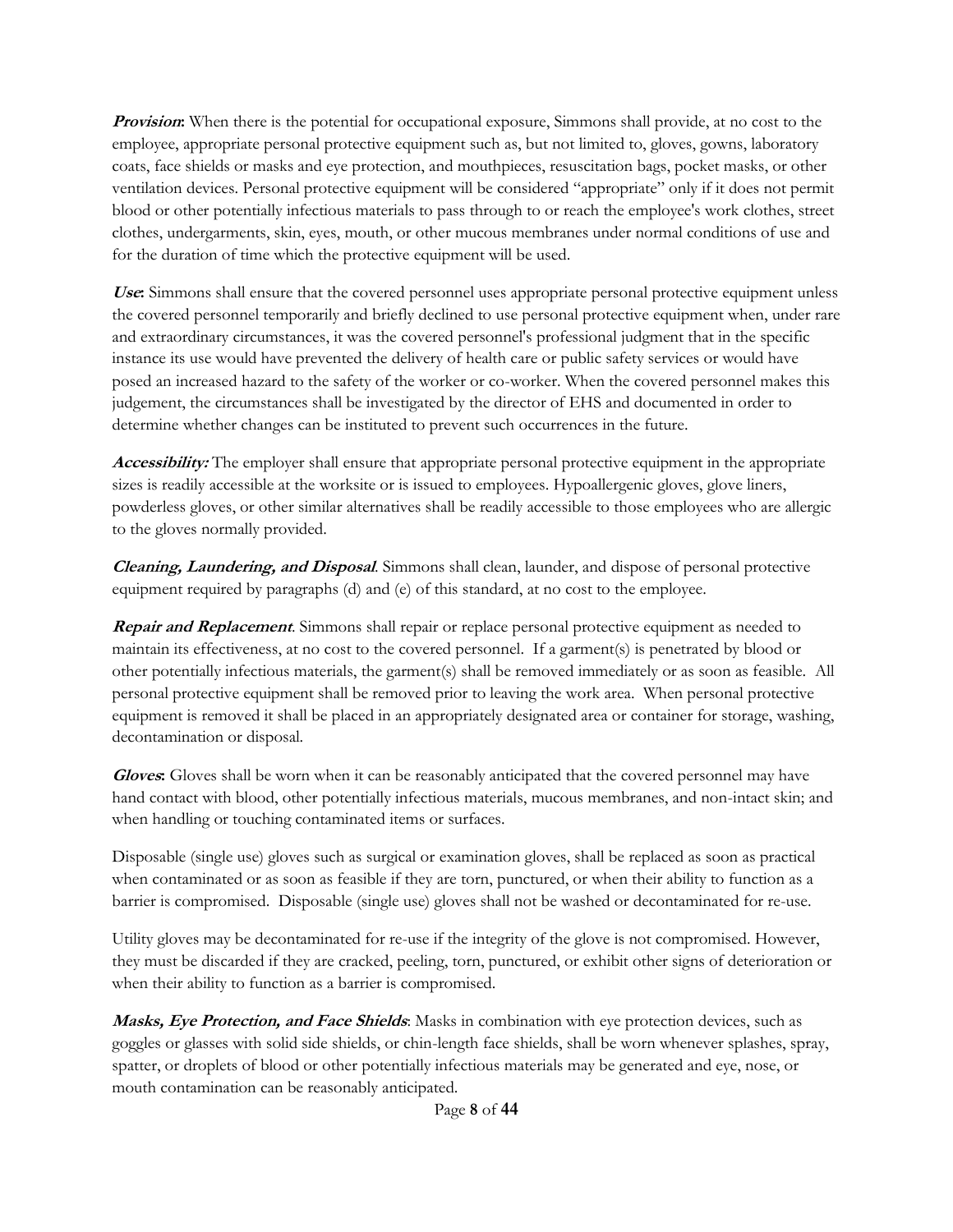**Gowns, Aprons, and Other Protective Body Clothing**: Appropriate protective clothing such as, but not limited to, gowns, aprons, lab coats, clinic jackets, or similar outer garments shall be worn in occupational exposure situations. The type and characteristics will depend upon the task and degree of exposure anticipated.

Surgical caps or hoods and/or shoe covers or boots shall be worn in instances when gross contamination can reasonably be anticipated.

# <span id="page-12-0"></span>**5.4 Housekeeping**

**General.** Simmons shall ensure that the worksite is maintained in a clean and sanitary condition. In conjunction with the director of EHS, the covered employee's supervisor shall determine and implement an appropriate written schedule for cleaning and method of decontamination based upon the location within the facility, type of surface to be cleaned, type of soil present, and tasks or procedures being performed in the area.

All equipment and environmental and working surfaces shall be cleaned and decontaminated after contact with blood or other potentially infectious materials.

Contaminated work surfaces shall be decontaminated with an appropriate disinfectant after completion of procedures; immediately or as soon as feasible when surfaces are overtly contaminated or after any spill of blood or other potentially infectious materials; and at the end of the work shift if the surface may have become contaminated since the last cleaning.

Protective coverings, such as plastic wrap, aluminum foil, or imperviously-backed absorbent paper used to cover equipment and environmental surfaces, shall be removed and replaced as soon as feasible when they become overtly contaminated or at the end of the work shift if they may have become contaminated during the shift.

All bins, pails, cans, and similar receptacles intended for reuse which have a reasonable likelihood for becoming contaminated with blood or other potentially infectious materials shall be inspected and decontaminated on a regularly scheduled basis and cleaned and decontaminated immediately or as soon as feasible upon visible contamination.

Broken glassware which may be contaminated shall not be picked up directly with the hands. It shall be cleaned up using mechanical means, such as a brush and dust pan, tongs, or forceps.

Reusable sharps that are contaminated with blood or other potentially infectious materials shall not be stored or processed in a manner that requires covered personnel to reach by hand into the containers where these sharps have been placed.

# <span id="page-12-1"></span>**5.5 Regulated Waste**

**Contaminated Sharps Discarding and Containment**: Contaminated sharps shall be discarded immediately or as soon as feasible in containers that are: Closable; puncture resistant; leakproof on sides and bottom; and labeled or color-coded in accordance with paragraph (g)(1)(i) of this standard.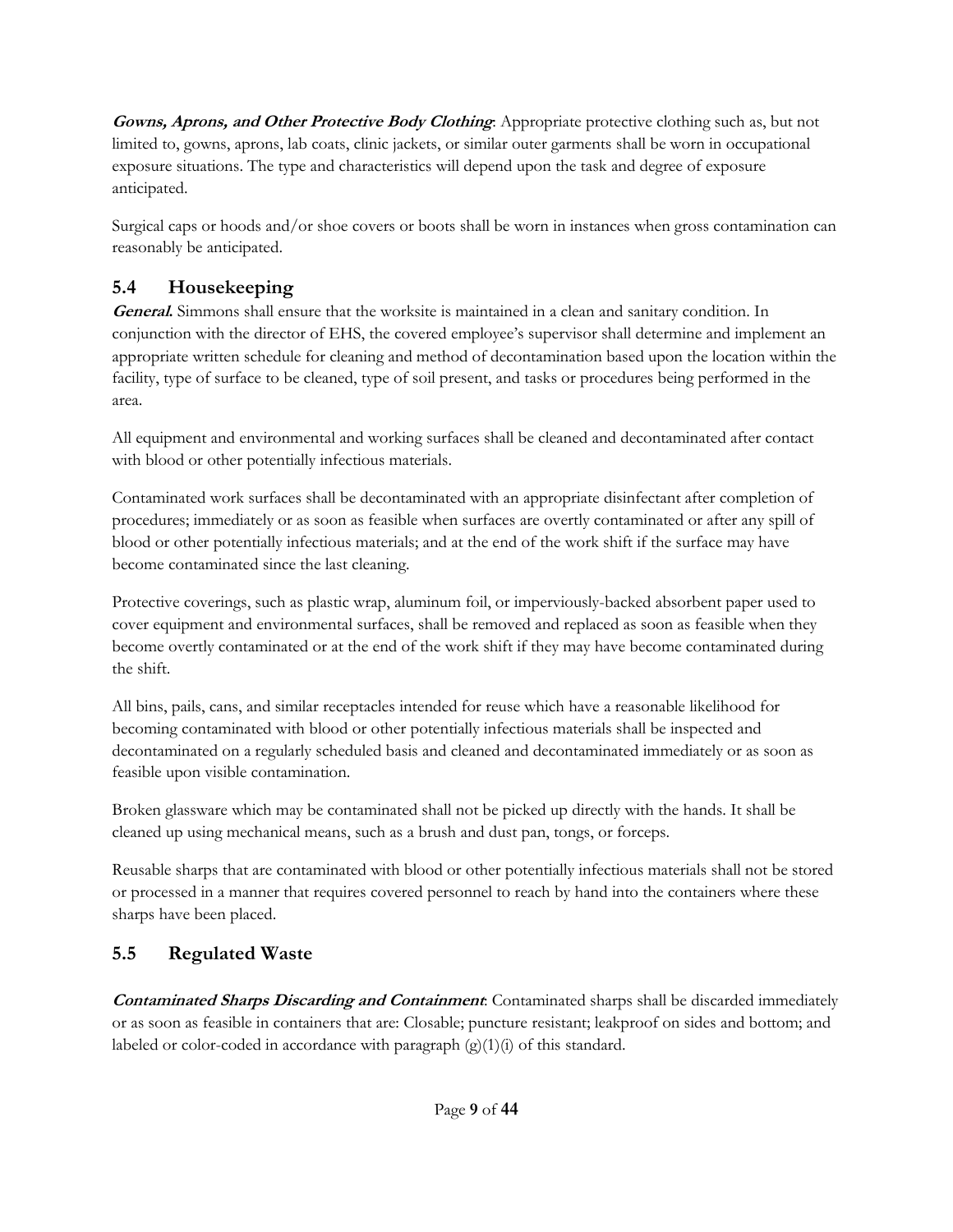During use, containers for contaminated sharps shall be: Easily accessible to personnel and located as close as is feasible to the immediate area where sharps are used or can be reasonably anticipated to be found (e.g., laundries); maintained upright throughout use; and replaced routinely and not be allowed to overfill.

When moving containers of contaminated sharps from the area of use, the containers shall be: Closed immediately prior to removal or replacement to prevent spillage or protrusion of contents during handling, storage, transport, or shipping; placed in a secondary container if leakage is possible.

The second container shall be: Closable; constructed to contain all contents and prevent leakage during handling, storage, transport, or shipping; and labeled or color-coded according to paragraph (g)(1)(i) of this standard.

Reusable containers shall not be opened, emptied, or cleaned manually or in any other manner which would expose employees to the risk of percutaneous injury.

**Other Regulated Waste Containment:** Regulated waste shall be placed in containers which are: Closable; constructed to contain all contents and prevent leakage of fluids during handling, storage, transport or shipping; labeled or color-coded in accordance with paragraph  $(g)(1)(i)$  this standard; and closed prior to removal to prevent spillage or protrusion of contents during handling, storage, transport, or shipping.

If outside contamination of the regulated waste container occurs, it shall be placed in a second container. The second container shall be: Closable; constructed to contain all contents and prevent leakage of fluids during handling, storage, transport or shipping; labeled or color-coded in accordance with paragraph (g)(1)(i) of this standard; and closed prior to removal to prevent spillage or protrusion of contents during handling, storage, transport, or shipping.

Disposal of all regulated waste shall be in accordance with applicable Federal, State, and local laws and regulations.

**Laundry:** Contaminated laundry shall be handled as little as possible with a minimum of agitation. Contaminated laundry shall be bagged or containerized at the location where it was used and shall not be sorted or rinsed in the location of use.

Contaminated laundry shall be placed and transported in bags or containers labeled or color-coded in accordance with paragraph  $(g)(1)(i)$  of this standard. When a facility utilizes Universal Precautions in the handling of all soiled laundry, alternative labeling or color-coding is sufficient if it permits all employees to recognize the containers as requiring compliance with Universal Precautions.

Whenever contaminated laundry is wet and presents a reasonable likelihood of soak-through of or leakage from the bag or container, the laundry shall be placed and transported in bags or containers which prevent soak-through and/or leakage of fluids to the exterior.

The employer shall ensure that employees who have contact with contaminated laundry wear protective gloves and other appropriate personal protective equipment.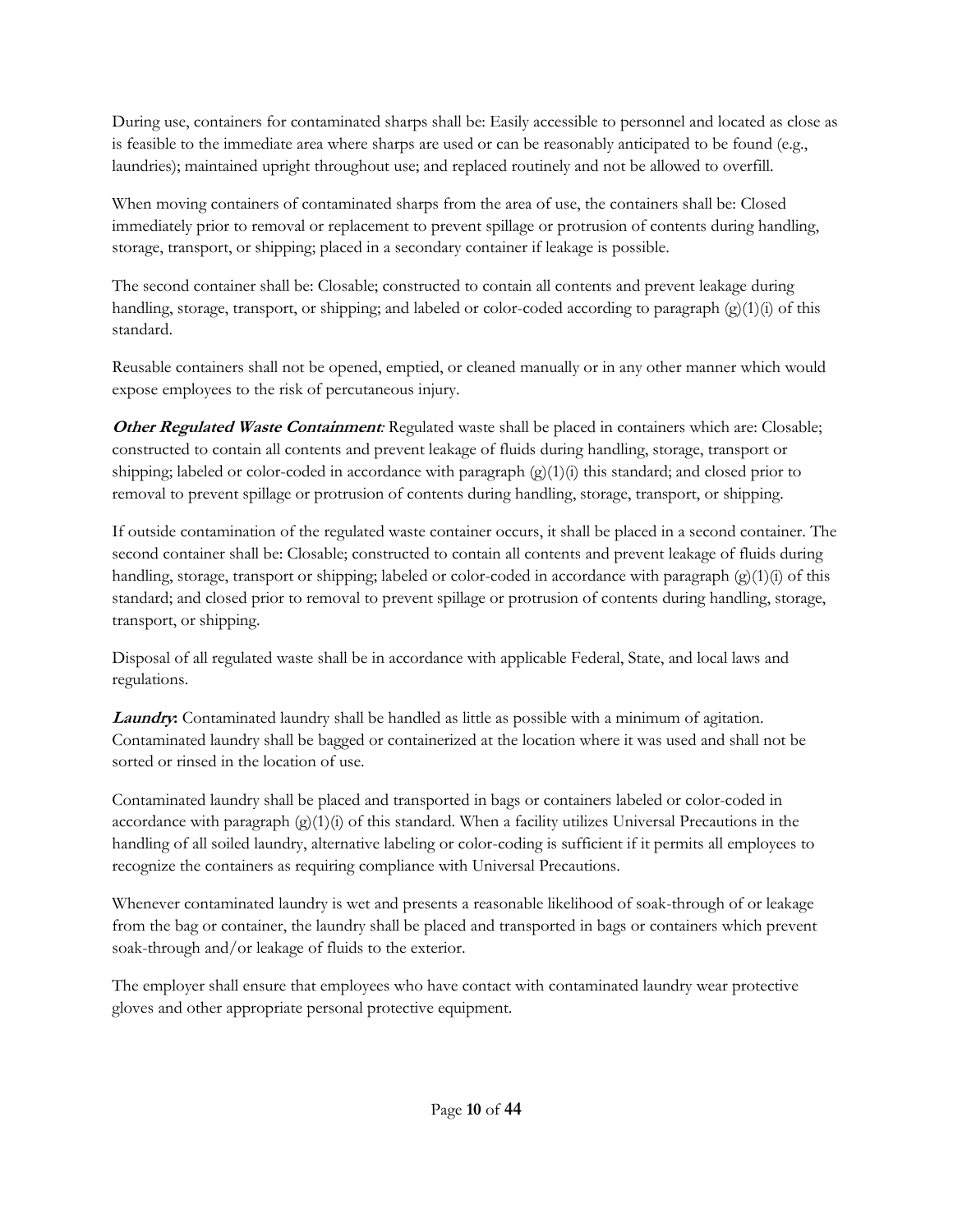When a facility ships contaminated laundry off-site to a second facility which does not utilize Universal Precautions in the handling of all laundry, the facility generating the contaminated laundry must place such laundry in bags or containers which are labeled or color-coded in accordance with paragraph  $(g)(1)(i)$ .

# <span id="page-14-0"></span>**6 HEPATITIS B VACCINATION**

*General.* Simmons shall make available the hepatitis B vaccine and vaccination series to all covered personnel who have occupational exposure, and post-exposure evaluation and follow-up to all employees who have had an exposure incident.

Simmons shall ensure that all medical evaluations and procedures including the hepatitis B vaccine and vaccination series and post-exposure evaluation and follow-up, including prophylaxis, are: Made available at no cost to the employee; made available to the employee at a reasonable time and place; performed by or under the supervision of a licensed physician or by or under the supervision of another licensed healthcare professional; and provided according to recommendations of the U.S. Public Health Service current at the time these evaluations and procedures take place.

Simmons shall ensure that all laboratory tests are conducted by an accredited laboratory at no cost to the employee.

# <span id="page-14-1"></span>**6.1 Hepatitis B Vaccination**

Hepatitis B vaccination shall be made available after the covered personnel have received BBP training and within 10 working days of initial assignment to all covered personnel who have occupational exposure unless the employee has previously received the complete hepatitis B vaccination series, antibody testing has revealed that the employee is immune, or the vaccine is contraindicated for medical reasons.

Simmons shall not make participation in a prescreening program a prerequisite for receiving hepatitis B

If the covered personnel initially declines hepatitis B vaccination but at a later date while still covered under the standard decides to accept the vaccination, Simmons shall make available hepatitis B vaccination at that time.

Simmons shall assure that covered personnel who decline to accept hepatitis B vaccination offered by the employer sign the statement in appendix A.

If a routine booster dose(s) of hepatitis B vaccine is recommended by the U.S. Public Health Service at a future date, such booster dose(s) shall be made available to the covered personnel.

# <span id="page-14-2"></span>**7 Post-exposure Evaluation and Follow-up**

Following a report of an exposure incident, Simmons shall make immediately available to the exposed covered employee a confidential medical evaluation and follow-up, including at least the following elements:

Documentation of the route(s) of exposure, and the circumstances under which the exposure incident occurred; Identification and documentation of the source individual, unless the employer can establish that identification is infeasible or prohibited by state or local law; The source individual's blood shall be tested as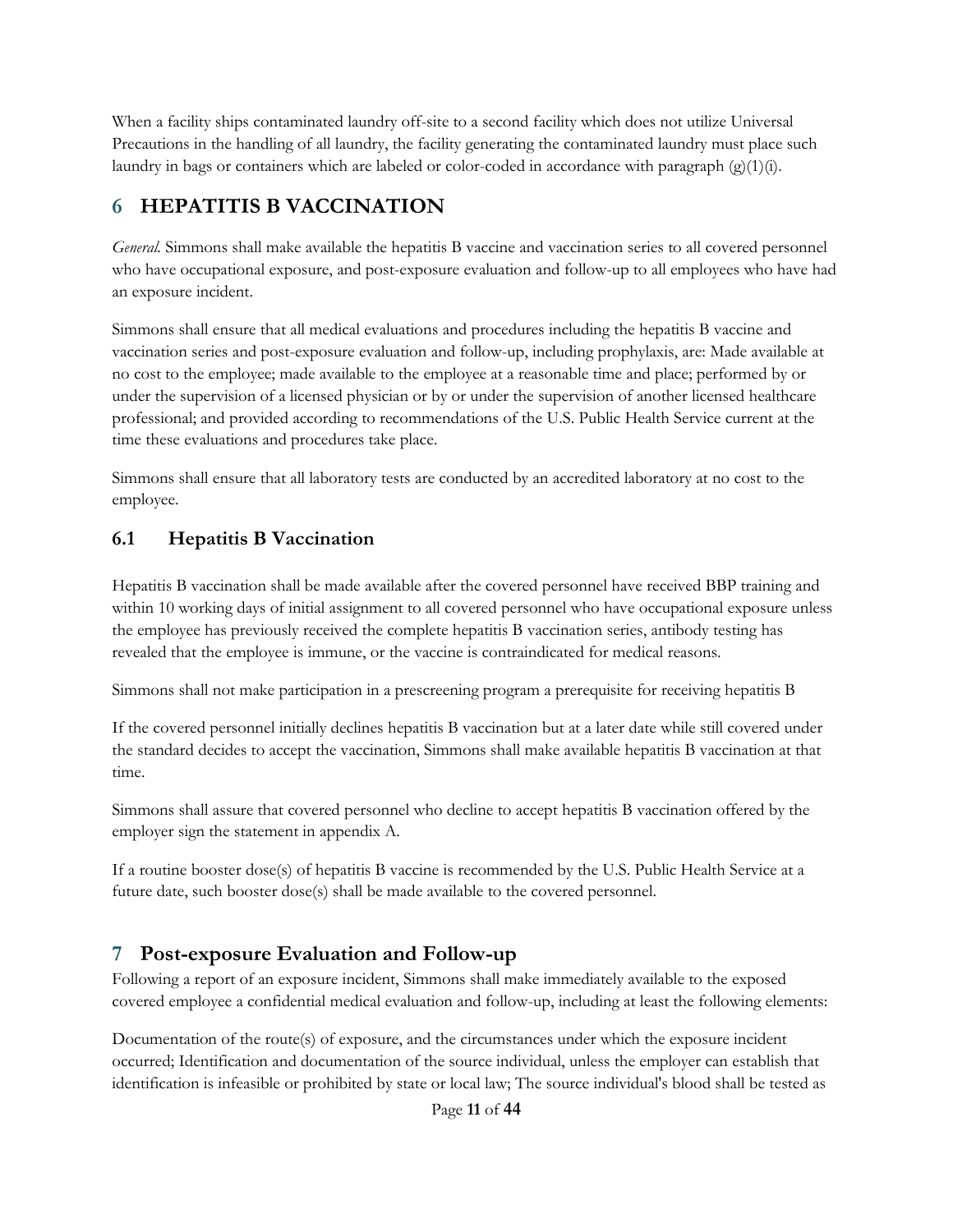soon as feasible and after consent is obtained in order to determine HBV and HIV infectivity. If consent is not obtained, the employer shall establish that legally required consent cannot be obtained. When the source individual's consent is not required by law, the source individual's blood, if available, shall be tested and the results documented.

When the source individual is already known to be infected with HBV or HIV, testing for the source individual's known HBV or HIV status need not be repeated.

Results of the source individual's testing shall be made available to the source individual, who will be informed of applicable laws and regulations concerning disclosure of the identity and infectious status of the source individual.

# <span id="page-15-0"></span>**7.1 Collection and testing of blood for HBV and HIV serological status:**

The exposed employee's blood shall be collected as soon as feasible and tested after consent is obtained.

If the covered personnel consents to baseline blood collection, but does not give consent at that time for HIV serologic testing, the sample shall be preserved for at least 90 days. If, within 90 days of the exposure incident, the employee elects to have the baseline sample tested, such testing shall be done as soon as feasible.

# <span id="page-15-1"></span>**7.2 Information Provided to the Healthcare Professional**

Simmons shall ensure that the healthcare professional responsible for the employee's Hepatitis B vaccination is provided a copy of the Bloodborne Pathogen Standard.

Simmons shall ensure that the healthcare professional evaluating an employee after an exposure incident is provided the following information: A copy of the BPS; A description of the exposed employee's duties as they relate to the exposure incident; Documentation of the route(s) of exposure and circumstances under which exposure occurred; Results of the source individual's blood testing, if available; and All medical records relevant to the appropriate treatment of the employee including vaccination status which are the employer's responsibility to maintain.

# <span id="page-15-2"></span>**7.3 Healthcare Professional's Written Opinion**

Simmons shall obtain and provide the covered personnel with a copy of the evaluating healthcare professional's written opinion within 15 days of the completion of the evaluation.

The healthcare professional's written opinion for Hepatitis B vaccination shall be limited to whether Hepatitis B vaccination is indicated for an employee, and if the employee has received such vaccination.

The healthcare professional's written opinion for post-exposure evaluation and follow-up shall be limited to the following information: That the employee has been informed of the results of the evaluation; and that the employee has been told about any medical conditions resulting from exposure to blood or other potentially infectious materials which require further evaluation or treatment. All other findings or diagnoses shall remain confidential and shall not be included in the written report.

# <span id="page-15-3"></span>**7.4 Medical Recordkeeping**

Medical records required by the BPS shall be maintained in accordance with paragraph  $(h)(1)$  of this section.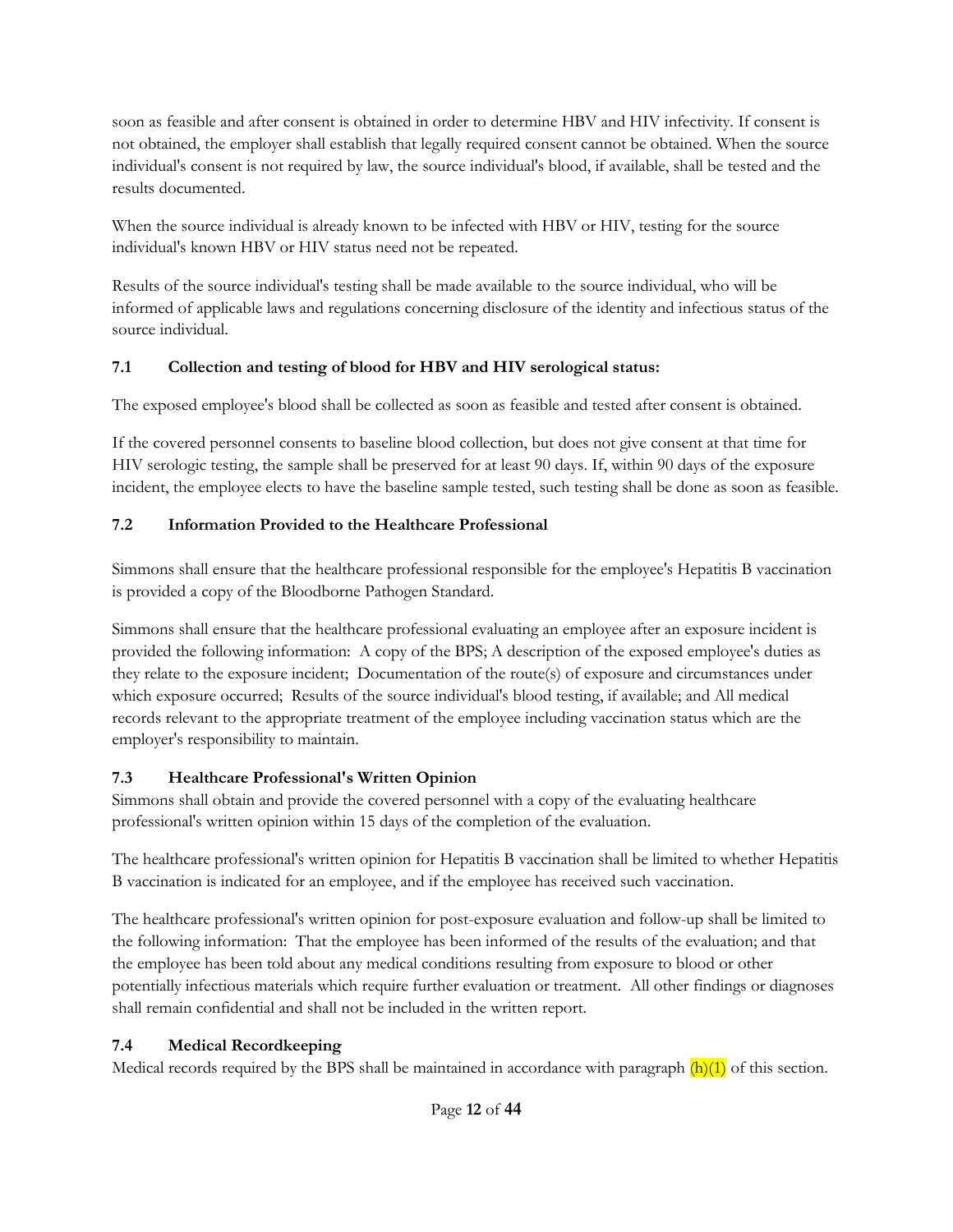# <span id="page-16-0"></span>**7.5 Procedures for Evaluating the Circumstances**

Talent and Human Capital Strategy Department ensures that health care professional(s) responsible for employee's hepatitis B vaccination and post-exposure evaluation and follow-up are given a copy of OSHA's bloodborne pathogens standard. In addition, this department ensures that the health care professional evaluating an employee after an exposure incident receives the following:

- A description of the employee's job duties relevant to the exposure incident
- Route(s) of exposure
- Circumstances of exposure
- If possible, results of the source individual's blood test
- Relevant employee medical records, including vaccination status

Talent and Human Capital Strategy Department provides the employee with a copy of the evaluating health care professional's written opinion within 15 days after completion of the evaluation.

The Director of EH&S or designee will review the circumstances of all exposure incidents to determine:

- Engineering controls in use at the time
- Work practices followed
- A description of the device being used (including type and brand)
- PPE that was used at the time of the exposure incident (gloves, eye shields, etc.)
- Location of the incident
- Procedure being performed when the incident occurred
- Employee's training

Talent and Human Capital Strategy Department will record all percutaneous injuries from contaminated sharps in a Sharps Injury Log. This department or the Director of EH&S will be responsible for notifying OSHA about the incident if required to do so.

# <span id="page-16-1"></span>**7.6 OSHA Reporting**

As of January 1, 2015, all employers must report:

- 1. All work-related fatalities within 8 hours.
- 2. All work-related inpatient hospitalizations, all amputations and all losses of an eye within 24 hours.

Reporting to OSHA is done by:

- Calling OSHA's free and confidential number at 1-800-321-OSHA (6742).
- Calling your closest Area Office during normal business hours.
- Using the online form that will soon be available.

Only fatalities occurring within 30 days of the work-related incident must be reported to OSHA. Further, for an in-patient hospitalization, amputation or loss of an eye, these incidents must be reported to OSHA only if they occur within 24 hours of the work-related incident.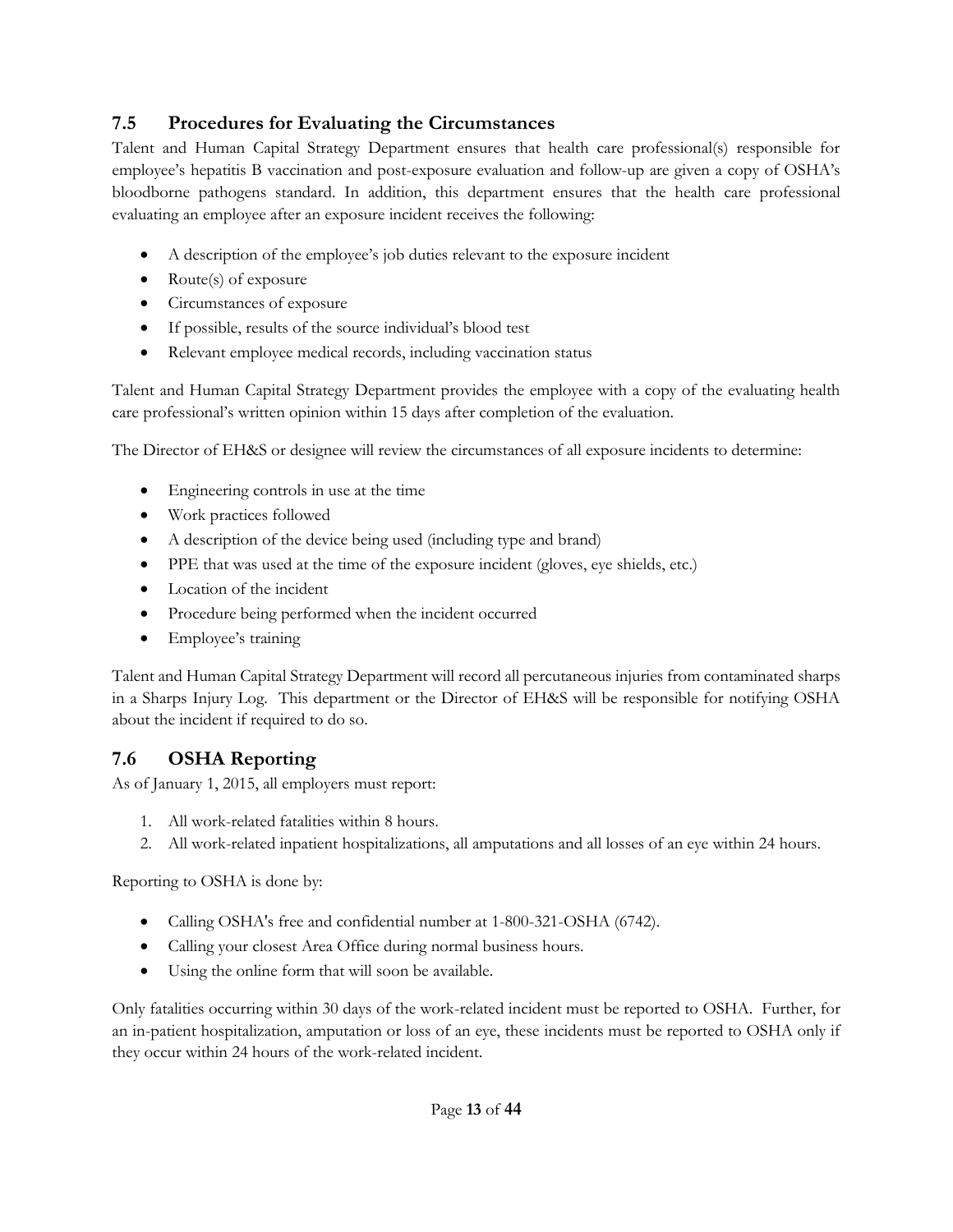# <span id="page-17-0"></span>**8 Communication of Hazards to Employees**

# <span id="page-17-1"></span>**8.1 Labels and Signs**

*Labels*.

Warning labels shall be affixed to containers of regulated waste, refrigerators and freezers containing blood or other potentially infectious material; and other containers used to store, transport or ship blood or other potentially infectious materials.

Labels required by this section shall include the following legend:



# **BIOHAZARD**

These labels shall be fluorescent orange or orange-red or predominantly so, with lettering and symbols in a contrasting color. Labels shall be affixed as close as feasible to the container by string, wire, adhesive, or other method that prevents their loss or unintentional removal.

Red bags or red containers may be substituted for labels.

Labels required for contaminated equipment shall be in accordance with this paragraph and shall also state which portions of the equipment remain contaminated. Regulated waste that has been decontaminated need not be labeled or color-coded.

*Signs*.

Simmons shall post signs at the entrance to work areas which shall bear the following legend: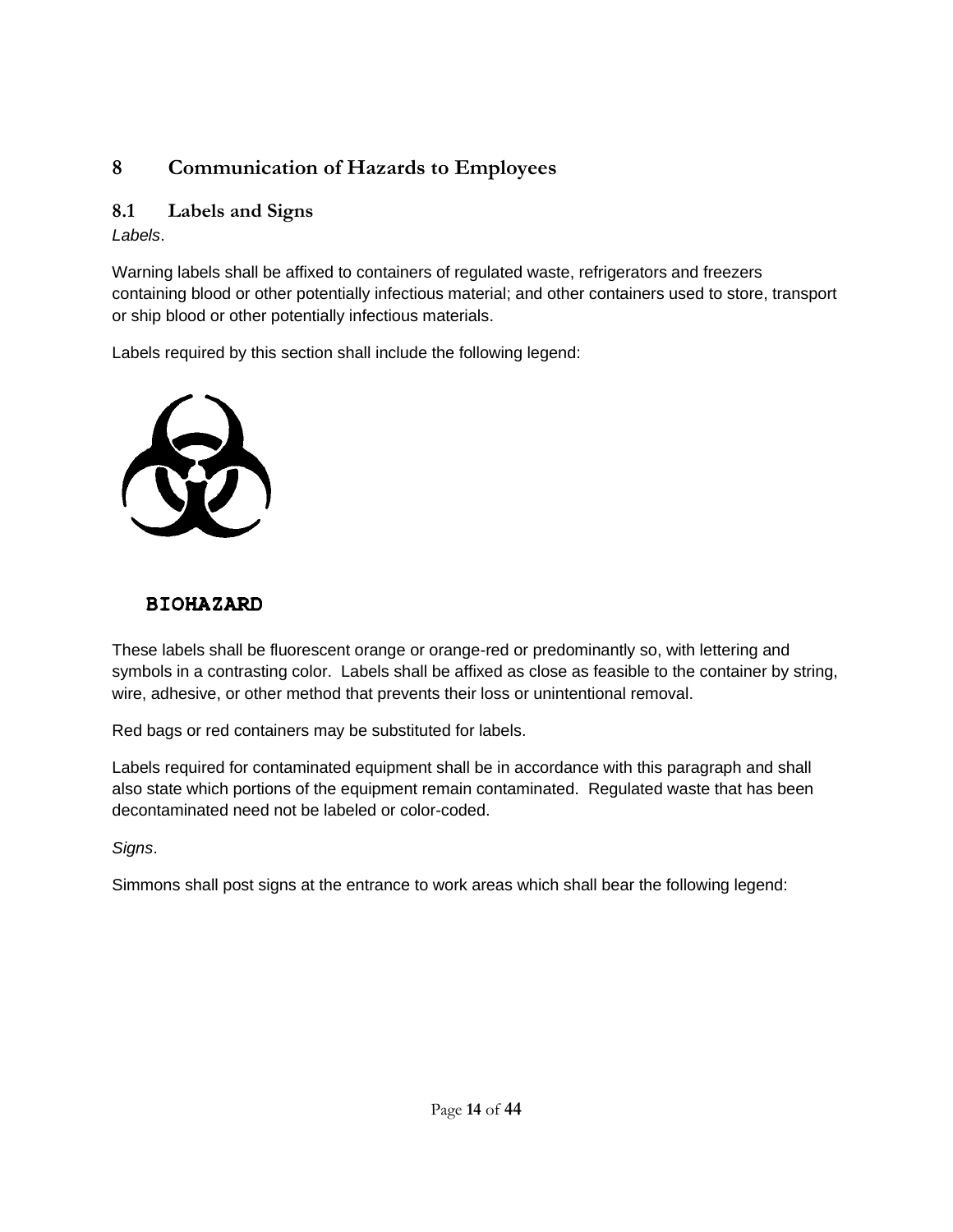

# **BIOHAZARD**

(Name of the Infectious Agent) (Special requirements for entering the area) (Name, telephone number of the laboratory director or other responsible person.)

These signs shall be fluorescent orange-red or predominantly so, with lettering and symbols in a contrasting color.

# <span id="page-18-0"></span>**8.2 Information and Training.**

The Director of EHS shall train each covered personnel with occupational exposure in accordance with the requirements of this section. Such training must be provided at no cost to the covered personnel and during working hours. Simmons shall institute a training program and ensure covered personnel participation in the program.

Training shall be provided as follows: At the time of initial assignment to tasks where occupational exposure may take place and at least annually thereafter. Annual training for all employees shall be provided within one year of their previous training.

The Director of EHS shall provide additional training when changes such as modification of tasks or procedures or institution of new tasks or procedures affect the covered personnel's occupational exposure. The additional training may be limited to addressing the new exposures created.

The training program shall contain at a minimum the following elements:

- An accessible copy of the regulatory text of this standard and an explanation of its contents
- A general explanation of the epidemiology and symptoms of bloodborne diseases
- An explanation of the modes of transmission of bloodborne pathogens
- An explanation of the employer's exposure control plan and the means by which the employee can obtain a copy of the written plan
- An explanation of the appropriate methods for recognizing tasks and other activities that may involve exposure to blood and other potentially infectious materials;
- An explanation of the use and limitations of methods that will prevent or reduce exposure including appropriate engineering controls, work practices, and personal protective equipment;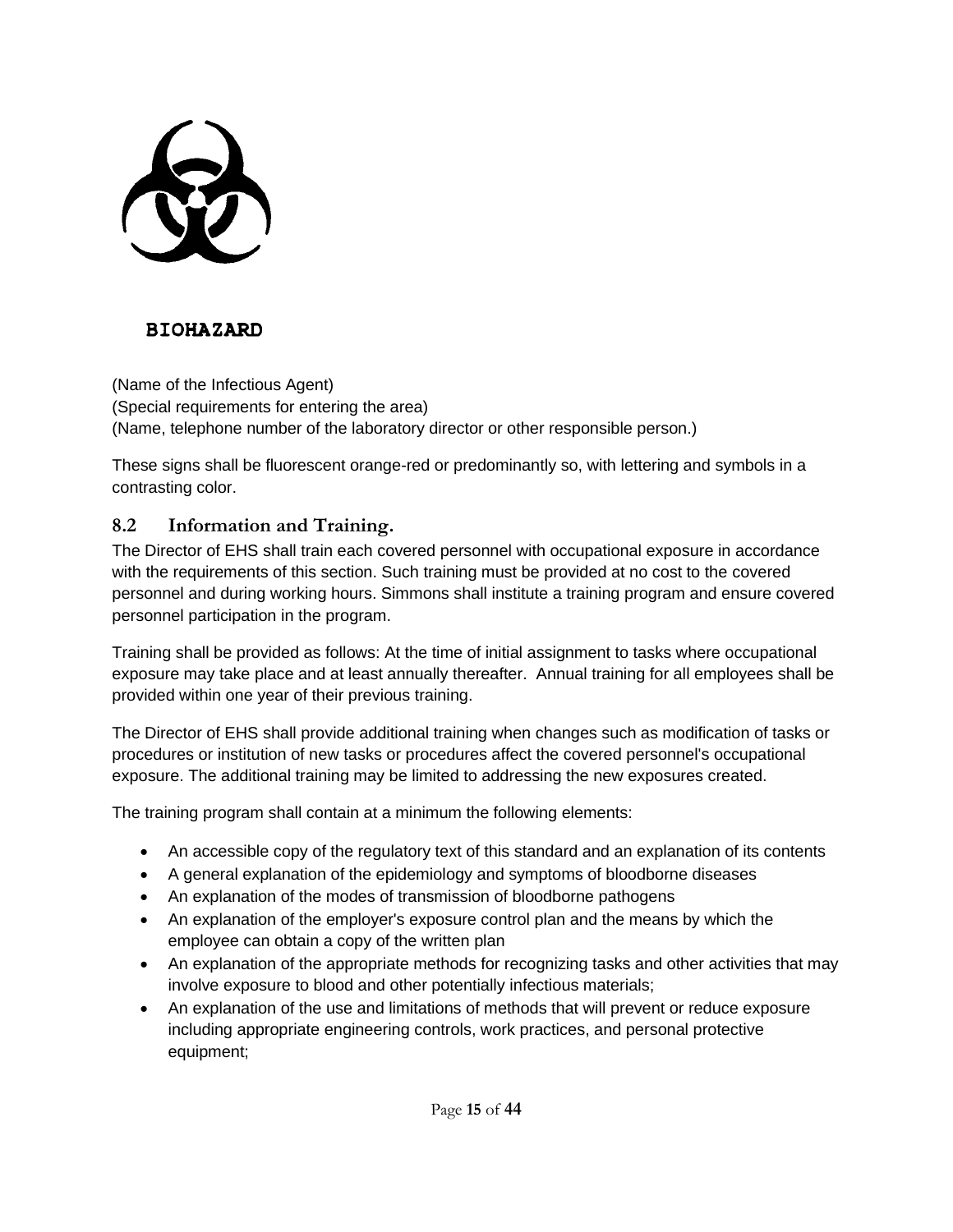- Information on the types, proper use, location, removal, handling, decontamination and disposal of personal protective equipment;
- An explanation of the basis for selection of personal protective equipment;
- Information on the hepatitis B vaccine, including information on its efficacy, safety, method of administration, the benefits of being vaccinated, and that the vaccine and vaccination will be offered free of charge;
- Information on the appropriate actions to take and persons to contact in an emergency involving blood or other potentially infectious materials;
- An explanation of the procedure to follow if an exposure incident occurs, including the method of reporting the incident and the medical follow-up that will be made available;
- Information on the post-exposure evaluation and follow-up that the employer is required to provide for the employee following an exposure incident;
- An explanation of the signs and labels and/or color coding; and
- An opportunity for interactive questions and answers with the person conducting the training session.

Supervisors of covered personnel with potential occupation exposure shall assure that employees demonstrate proficiency in standard microbiological practices and techniques and in the practices and operations specific to the facility before being allowed to work with blood, OPIM, or bloodborne pathogens.

The PI or lab manager shall assure that covered personnel are trained in the handling of human pathogens or tissue cultures before beginning work with these materials.

The covered personnel's supervisor shall provide a training program to employees who have no prior experience in handling human pathogens. Initial work activities shall not include the handling of infectious agents. A progression of work activities shall be assigned as techniques are learned and proficiency is developed. The supervisor shall assure that covered personnel participate in work activities involving infectious agents only after proficiency has been demonstrated.

# <span id="page-19-1"></span><span id="page-19-0"></span>9 **Record Keeping**

# <span id="page-19-2"></span>**9.1 Medical Records.**

Simmons HR shall establish and maintain an accurate record for each covered personnel with occupational exposure. By law, this record shall include:

- The name and social security number of the employee;
- A copy of the employee's hepatitis B vaccination status including the dates of all the hepatitis B vaccinations and any medical records relative to the employee's ability to receive vaccination as required by paragraph (f)(2);
- A copy of all results of examinations, medical testing, and follow-up procedures as required by paragraph (f)(3);
- The employer's copy of the healthcare professional's written opinion as required by paragraph (f)(5); and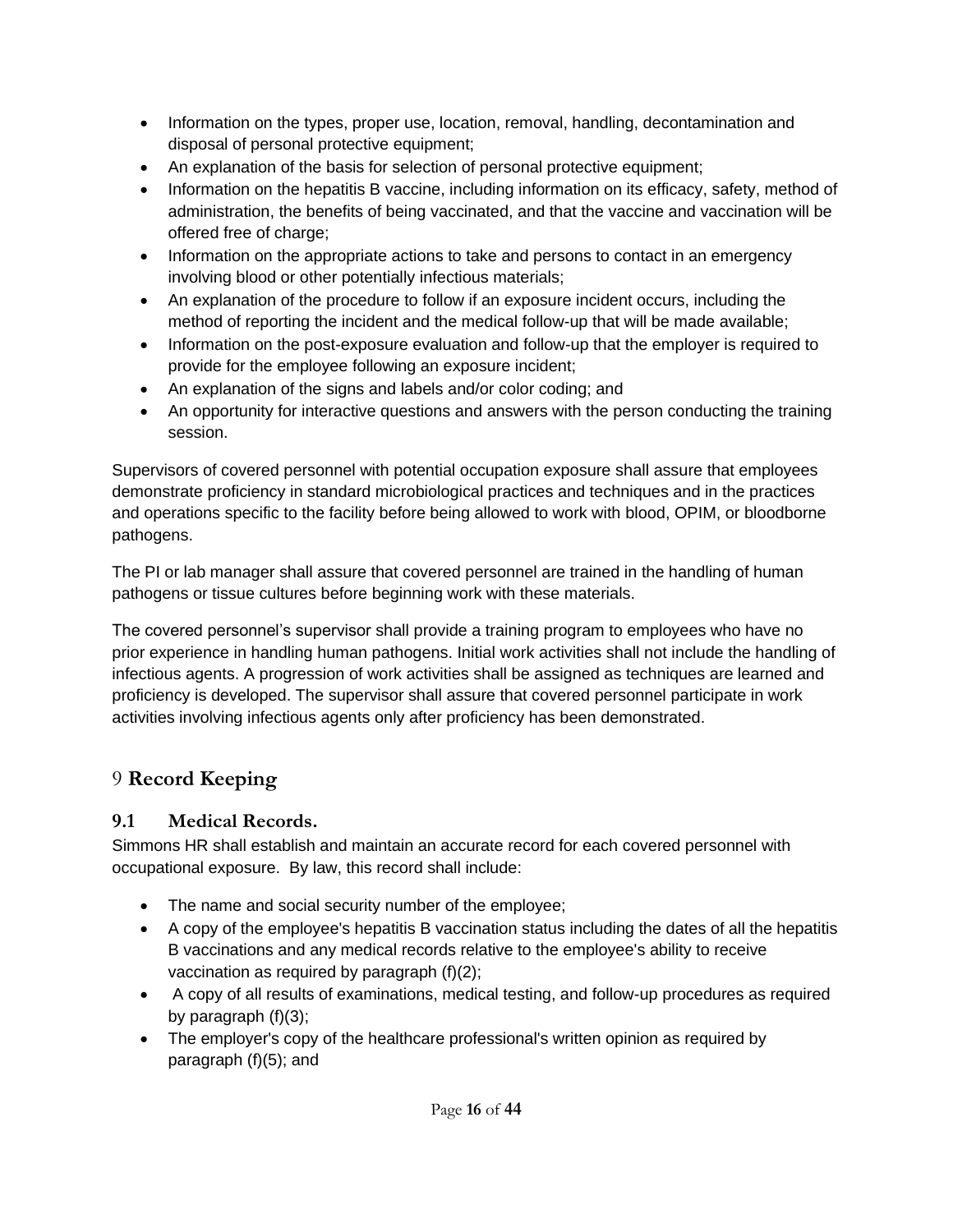• A copy of the information provided to the healthcare professional as required by paragraphs  $(f)(4)(ii)(B)(C)$  and  $(D)$ .

# <span id="page-20-0"></span>**9.2 Confidentiality**

HR shall ensure that employee medical records are kept confidential; and not disclosed or reported without the employee's express written consent to any person within or outside the workplace except as required by this section or as may be required by law.

HR shall maintain the records required by paragraph (h) for at least the duration of employment plus 30 years in accordance with 29 CFR 1910.1020.

# <span id="page-20-1"></span>**9.3 Training Records.**

Training records shall include the following information:

- The dates of the training sessions;
- The contents or a summary of the training sessions;
- The names and qualifications of persons conducting the training; and
- The names and job titles of all persons attending the training sessions.

Training records shall be maintained for 3 years from the date on which the training occurred.

# <span id="page-20-2"></span>**9.4 Availability**

The employer shall ensure that all records required to be maintained by this section shall be made available upon request to the Assistant Secretary and the Director of OSHA for examination and copying.

Employee training records required by this paragraph shall be provided upon request for examination and copying to covered personnel and their representatives.

Employee medical records required by this paragraph shall be provided upon request for examination and copying to the subject covered personnel and to anyone having written consent of the subject covered personnel.

# <span id="page-20-3"></span>**9.5 Transfer of Records**

HR shall comply with the requirements involving transfer of records set forth in 29 CFR 1910.1020(h).

# <span id="page-20-4"></span>**9.6 Sharps injury log**

Simmons shall establish and maintain a sharps injury log for the recording of percutaneous injuries from contaminated sharps. The information in the sharps injury log shall be recorded and maintained in such manner as to protect the confidentiality of the injured covered personnel. The sharps injury log shall contain, at a minimum:

- The type and brand of device involved in the incident
- The department or work area where the exposure incident occurred, and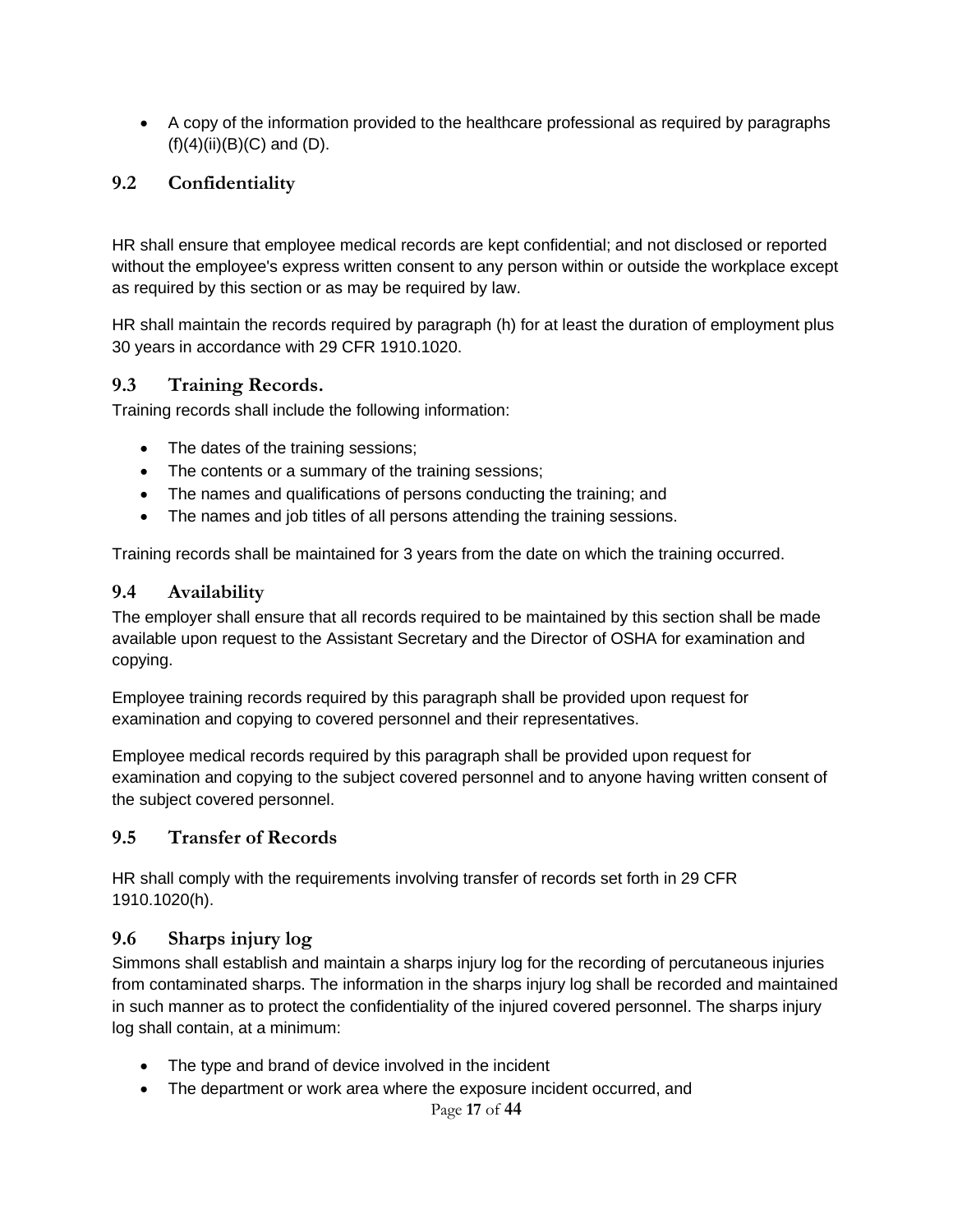• An explanation of how the incident occurred.

The sharps injury log shall be maintained for the period of no less than five years

# <span id="page-21-0"></span>**10 REFERENCES AND STANDARDS**

The following references and standards were used to develop this ECP:

- OSHA's *Model Plans and Programs for the OSHA Bloodborne Pathogens and Hazard Communication Standards,*  OSHA 3186-06R, dated 2003.
- OSHA's BBP Standard 29 CFR 1910.1030
- Harvard Institutes of Medicine/New Research Building *Exposure Control Plan,* dated October 2011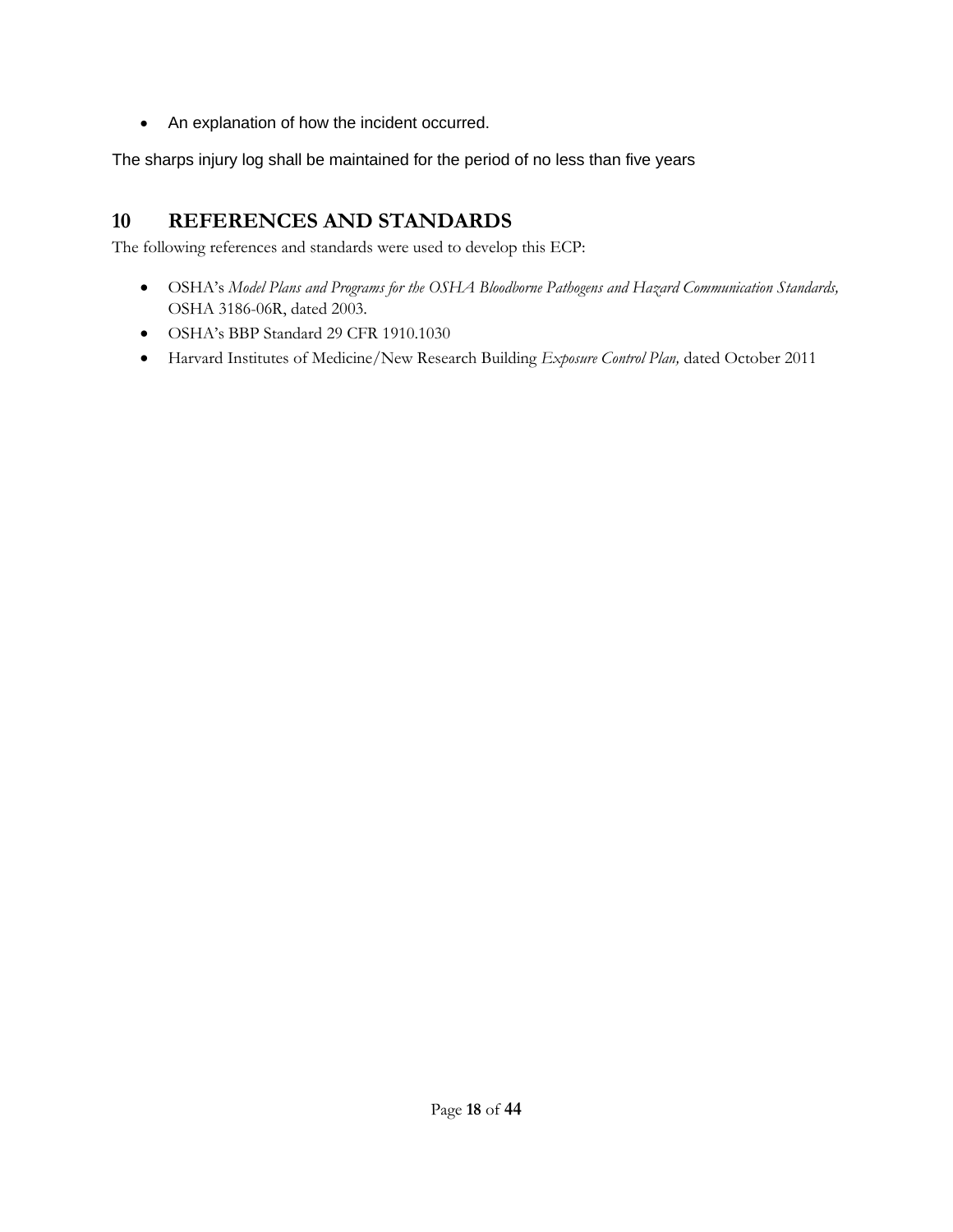# <span id="page-22-0"></span>**APPENDIX A – HEPATITIS B VACCINATION FORM HEPATITIS B VACCINE RECOGNITION**

Blood and bodily fluids may contain a virus known as Hepatitis B. This virus can cause serious illness. The Occupational Safety and Health Organization (OSHA) requires that institutions offer the Hepatitis B vaccine to those who may be exposed to this virus as a part of their job or educational requirements. At this time, you are being asked to decide if you wish to be vaccinated for Hepatitis B. Please read the following 3 choices and select the one with which you feel most comfortable.

# <span id="page-22-1"></span>**Hepatitis B Vaccine Acceptance**

Because of my occupational exposure to blood or other potentially infectious materials, I may be at risk of acquiring the Hepatitis B virus. I have been given the opportunity and have accepted to receive the hepatitis B vaccine at no cost to myself. These vaccinations must be scheduled with the **add provider**. This includes a

|                   | Date of shot #1 |  |
|-------------------|-----------------|--|
| Name (Printed)    |                 |  |
|                   | Date of shot #2 |  |
| Signature<br>Date | Date of shot #3 |  |

series of 3 shots that must be documented below.

\_\_\_\_\_\_\_\_\_\_\_\_\_\_\_\_\_\_\_\_\_\_\_\_\_\_\_\_\_\_\_\_\_\_\_\_\_\_\_\_\_

# <span id="page-22-2"></span>**Hepatitis B Vaccine Declination (I am already vaccinated)**

I understand that due to my occupational exposure to blood or other potentially infectious materials, I may be at risk of acquiring hepatitis B virus (HBV) infection. I have already been vaccinated against the Hepatitis B virus. Documentation of this vaccination is included on my "Immunization Record", included in my application.

Name (Printed)

Signature Date

# <span id="page-22-3"></span>**Hepatitis B Vaccine Declination (I do not wish to be vaccinated)**

\_\_\_\_\_\_\_\_\_\_\_\_\_\_\_\_\_\_\_\_\_\_\_\_\_\_\_\_\_\_\_\_\_\_\_\_\_\_\_\_\_\_\_\_\_\_\_\_\_\_\_\_\_\_\_\_\_\_\_\_

\_\_\_\_\_\_\_\_\_\_\_\_\_\_\_\_\_\_\_\_\_\_\_\_\_\_\_\_\_\_\_\_\_\_\_\_\_\_\_\_\_\_\_\_\_\_\_\_\_\_\_\_\_\_\_\_\_\_\_\_

I understand that due to my occupational exposure to blood or other potentially infectious materials, I may be at risk of acquiring hepatitis B virus (HBV) infection. I have been given the opportunity to be vaccinated with hepatitis B vaccine, at no cost to myself. However, I decline hepatitis B vaccination at this time. I understand that by declining this vaccine, I continue to be at risk of acquiring hepatitis B, a serious disease. If in the future I continue to have occupational exposure to blood or other potentially infectious materials, and I want to be vaccinated with hepatitis B vaccine, I can receive the vaccination series at no charge to me.

Name (Printed)

\_\_\_\_\_\_\_\_\_\_\_\_\_\_\_\_\_\_\_\_\_\_\_\_\_\_\_\_\_\_\_\_\_\_\_\_\_\_\_\_\_

Signature Date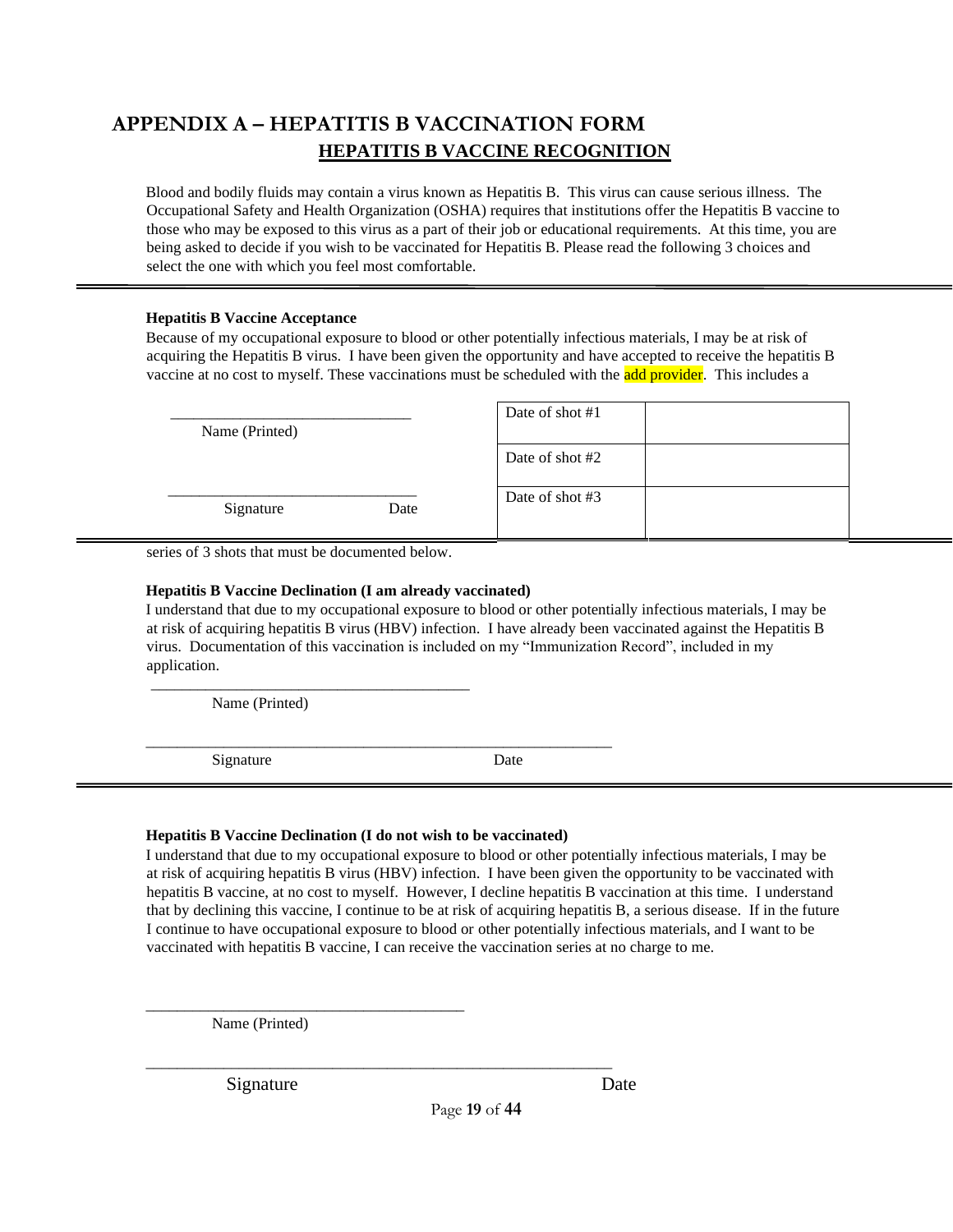# <span id="page-23-0"></span>**APPENDIX B – SHARPS INJURY LOG**

# **Simmons University Sharps Injury Log**

| Date     | Type of | Brand Name of Device   | Work Area where Injury       | Brief Description of Incident                |
|----------|---------|------------------------|------------------------------|----------------------------------------------|
|          | Device  |                        | Occurred                     |                                              |
| 3/1/2020 | Safety  | BD.                    | Park Science Center room 201 | Student removed shielding of syringe and was |
|          | Syringe | SafetyGlide™ shielding |                              | subsequently stuck. The needle was clean,    |
|          |         | hypodermic needle      |                              | having been just removed from the packaging. |
|          |         |                        |                              |                                              |
|          |         |                        |                              |                                              |
|          |         |                        |                              |                                              |
|          |         |                        |                              |                                              |
|          |         |                        |                              |                                              |
|          |         |                        |                              |                                              |
|          |         |                        |                              |                                              |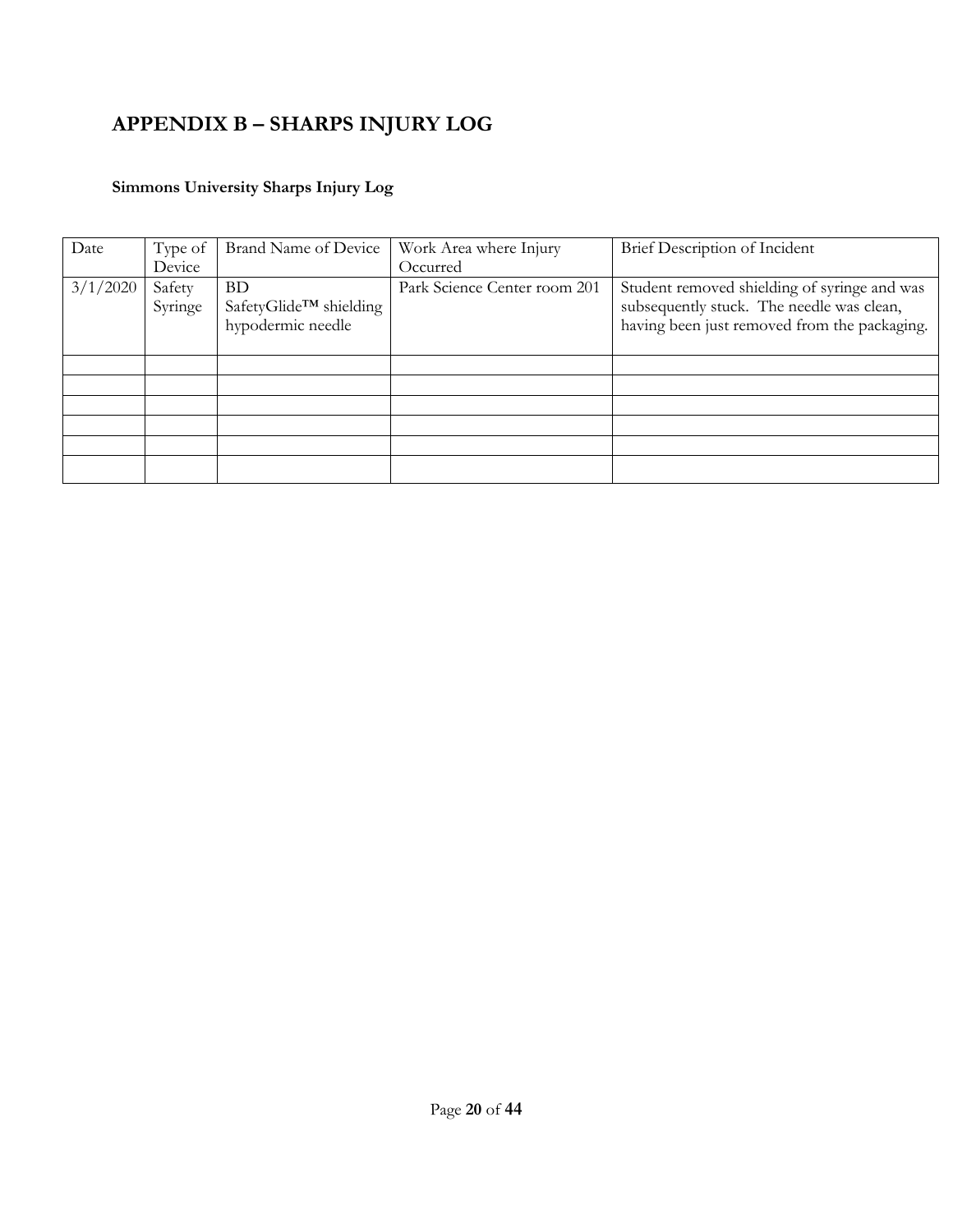# <span id="page-24-0"></span>**APPENDIX C – BLOODBORNE PATHOGEN STANDARD**

**[1910.1030\(a\)](https://www.osha.gov/pls/oshaweb/owalink.query_links?src_doc_type=STANDARDS&src_unique_file=1910_1030&src_anchor_name=1910.1030(a))**Scope and Application. This section applies to all occupational exposure to blood or other potentially infectious materials as defined by paragraph (b) of this section.

**[1910.1030\(b\)](https://www.osha.gov/pls/oshaweb/owalink.query_links?src_doc_type=STANDARDS&src_unique_file=1910_1030&src_anchor_name=1910.1030(b))**Definitions. For purposes of this section, the following shall apply:

Assistant Secretary means the Assistant Secretary of Labor for Occupational Safety and Health, or designated representative.

Blood means human blood, human blood components, and products made from human blood.

Bloodborne Pathogens means pathogenic microorganisms that are present in human blood and can cause disease in humans. These pathogens include, but are not limited to, hepatitis B virus (HBV) and human immunodeficiency virus (HIV).

Clinical Laboratory means a workplace where diagnostic or other screening procedures are performed on blood or other potentially infectious materials.

Contaminated means the presence or the reasonably anticipated presence of blood or other potentially infectious materials on an item or surface.

Contaminated Laundry means laundry which has been soiled with blood or other potentially infectious materials or may contain sharps.

Contaminated Sharps means any contaminated object that can penetrate the skin including, but not limited to, needles, scalpels, broken glass, broken capillary tubes, and exposed ends of dental wires.

Decontamination means the use of physical or chemical means to remove, inactivate, or destroy bloodborne pathogens on a surface or item to the point where they are no longer capable of transmitting infectious particles and the surface or item is rendered safe for handling, use, or disposal.

Director means the Director of the National Institute for Occupational Safety and Health, U.S. Department of Health and Human Services, or designated representative.

Engineering Controls means controls (e.g., sharps disposal containers, self-sheathing needles, safer medical devices, such as sharps with engineered sharps injury protections and needleless systems) that isolate or remove the bloodborne pathogens hazard from the workplace.

Exposure Incident means a specific eye, mouth, other mucous membrane, non-intact skin, or parenteral contact with blood or other potentially infectious materials that results from the performance of an employee's duties.

Handwashing Facilities means a facility providing an adequate supply of running potable water, soap, and single-use towels or air-drying machines.

Licensed Healthcare Professional is a person whose legally permitted scope of practice allows him or her to independently perform the activities required by paragraph (f) Hepatitis B Vaccination and Post-exposure Evaluation and Follow-up.

HBV means hepatitis B virus.

HIV means human immunodeficiency virus.

Needleless systems means a device that does not use needles for:

(1) The collection of bodily fluids or withdrawal of body fluids after initial venous or arterial access is established;

(2) The administration of medication or fluids; or

(3) Any other procedure involving the potential for occupational exposure to bloodborne pathogens due to percutaneous injuries from contaminated sharps.

Occupational Exposure means reasonably anticipated skin, eye, mucous membrane, or parenteral contact with blood or other potentially infectious materials that may result from the performance of an employee's duties.

Other Potentially Infectious Materials means

(1) The following human body fluids: semen, vaginal secretions, cerebrospinal fluid, synovial fluid, pleural fluid, pericardial fluid, peritoneal fluid, amniotic fluid, saliva in dental procedures, any body fluid that is visibly contaminated with blood, and all body fluids in situations where it is difficult or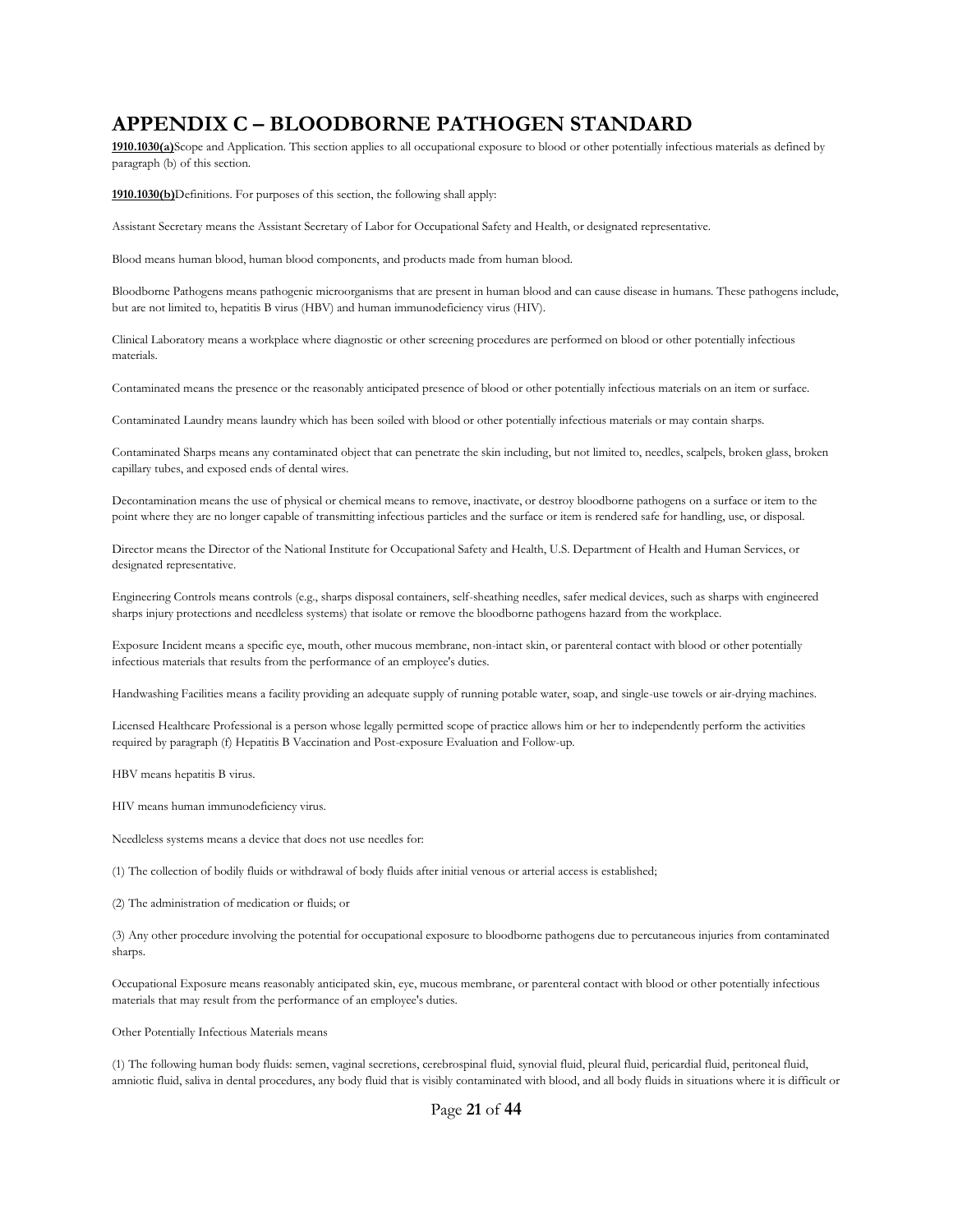#### impossible to differentiate between body fluids;

(2) Any unfixed tissue or organ (other than intact skin) from a human (living or dead); and

(3) HIV-containing cell or tissue cultures, organ cultures, and HIV- or HBV-containing culture medium or other solutions; and blood, organs, or other tissues from experimental animals infected with HIV or HBV.

Parenteral means piercing mucous membranes or the skin barrier through such events as needlesticks, human bites, cuts, and abrasions.

Personal Protective Equipment is specialized clothing or equipment worn by an employee for protection against a hazard. General work clothes (e.g., uniforms, pants, shirts or blouses) not intended to function as protection against a hazard are not considered to be personal protective equipment.

Production Facility means a facility engaged in industrial-scale, large-volume or high concentration production of HIV or HBV.

Regulated Waste means liquid or semi-liquid blood or other potentially infectious materials; contaminated items that would release blood or other potentially infectious materials in a liquid or semi-liquid state if compressed; items that are caked with dried blood or other potentially infectious materials and are capable of releasing these materials during handling; contaminated sharps; and pathological and microbiological wastes containing blood or other potentially infectious materials.

Research Laboratory means a laboratory producing or using research-laboratory-scale amounts of HIV or HBV. Research laboratories may produce high concentrations of HIV or HBV but not in the volume found in production facilities.

Sharps with engineered sharps injury protections means a nonneedle sharp or a needle device used for withdrawing body fluids, accessing a vein or artery, or administering medications or other fluids, with a built-in safety feature or mechanism that effectively reduces the risk of an exposure incident.

Source Individual means any individual, living or dead, whose blood or other potentially infectious materials may be a source of occupational exposure to the employee. Examples include, but are not limited to, hospital and clinic patients; clients in institutions for the developmentally disabled; trauma victims; clients of drug and alcohol treatment facilities; residents of hospices and nursing homes; human remains; and individuals who donate or sell blood or blood components.

Sterilize means the use of a physical or chemical procedure to destroy all microbial life including highly resistant bacterial endospores.

Universal Precautions is an approach to infection control. According to the concept of Universal Precautions, all human blood and certain human body fluids are treated as if known to be infectious for HIV, HBV, and other bloodborne pathogens.

Work Practice Controls means controls that reduce the likelihood of exposure by altering the manner in which a task is performed (e.g., prohibiting recapping of needles by a two-handed technique).

#### **[1910.1030\(c\)](https://www.osha.gov/pls/oshaweb/owalink.query_links?src_doc_type=STANDARDS&src_unique_file=1910_1030&src_anchor_name=1910.1030(c))**

Exposure Control -

#### **[1910.1030\(c\)\(1\)](https://www.osha.gov/pls/oshaweb/owalink.query_links?src_doc_type=STANDARDS&src_unique_file=1910_1030&src_anchor_name=1910.1030(c)(1))**

Exposure Control Plan.

#### **[1910.1030\(c\)\(1\)\(i\)](https://www.osha.gov/pls/oshaweb/owalink.query_links?src_doc_type=STANDARDS&src_unique_file=1910_1030&src_anchor_name=1910.1030(c)(1)(i))**

Each employer having an employee(s) with occupational exposure as defined by paragraph (b) of this section shall establish a written Exposure Control Plan designed to eliminate or minimize employee exposure.

#### **[1910.1030\(c\)\(1\)\(ii\)](https://www.osha.gov/pls/oshaweb/owalink.query_links?src_doc_type=STANDARDS&src_unique_file=1910_1030&src_anchor_name=1910.1030(c)(1)(ii))**

The Exposure Control Plan shall contain at least the following elements:

### **[1910.1030\(c\)\(1\)\(ii\)\(A\)](https://www.osha.gov/pls/oshaweb/owalink.query_links?src_doc_type=STANDARDS&src_unique_file=1910_1030&src_anchor_name=1910.1030(c)(1)(ii)(A))**

The exposure determination required by paragraph (c)(2),

#### **[1910.1030\(c\)\(1\)\(ii\)\(B\)](https://www.osha.gov/pls/oshaweb/owalink.query_links?src_doc_type=STANDARDS&src_unique_file=1910_1030&src_anchor_name=1910.1030(c)(1)(ii)(B))**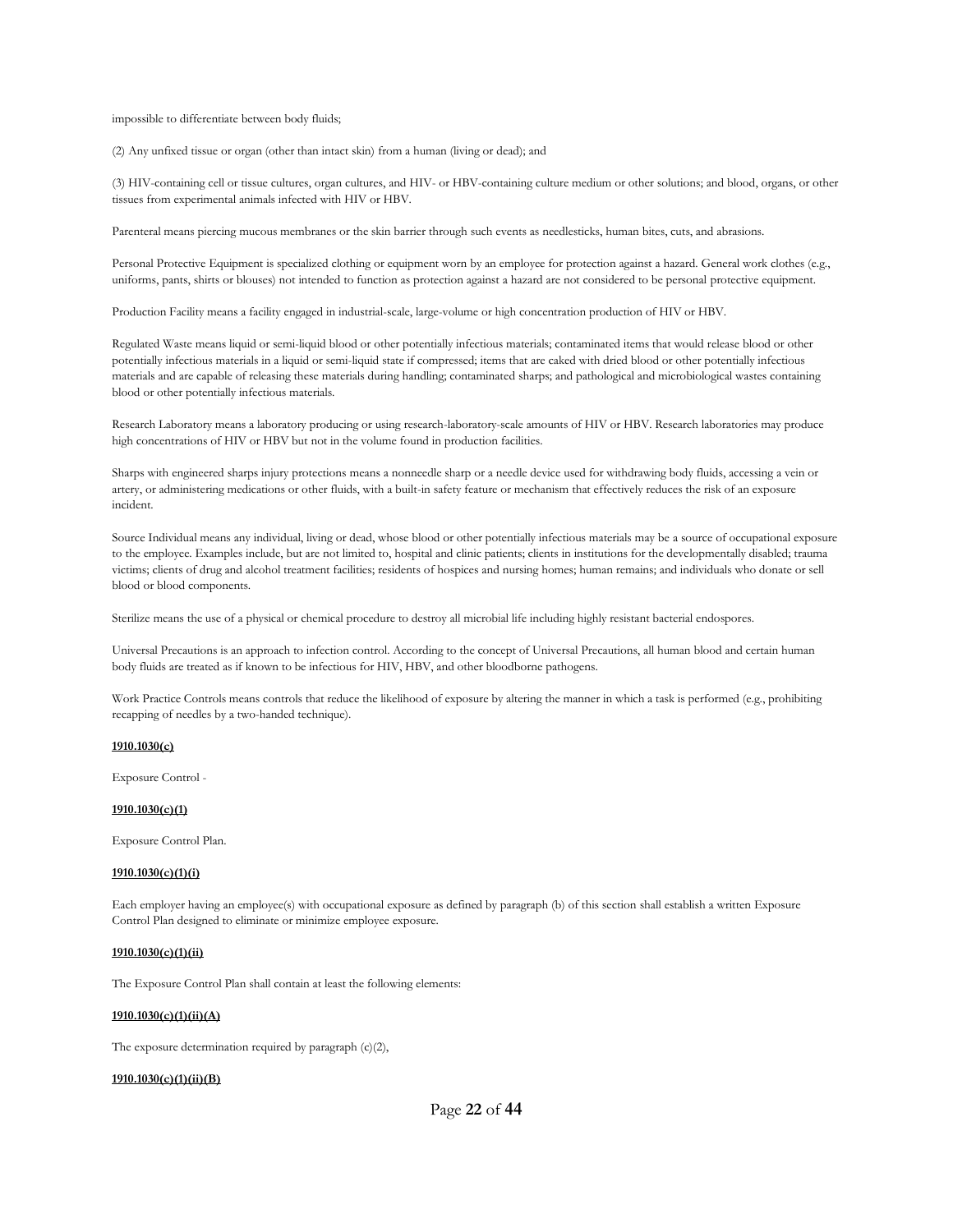The schedule and method of implementation for paragraphs (d) Methods of Compliance, (e) HIV and HBV Research Laboratories and Production Facilities, (f) Hepatitis B Vaccination and Post-Exposure Evaluation and Follow-up, (g) Communication of Hazards to Employees, and (h) Recordkeeping, of this standard, and

# **1910.1030(c)(1)(ii)(C)**

The procedure for the evaluation of circumstances surrounding exposure incidents as required by paragraph (f)(3)(i) of this standard.

#### **[1910.1030\(c\)\(1\)\(iii\)](https://www.osha.gov/pls/oshaweb/owalink.query_links?src_doc_type=STANDARDS&src_unique_file=1910_1030&src_anchor_name=1910.1030(c)(1)(iii))**

Each employer shall ensure that a copy of the Exposure Control Plan is accessible to employees in accordance with 29 CFR 1910.20(e).

# **[1910.1030\(c\)\(1\)\(iv\)](https://www.osha.gov/pls/oshaweb/owalink.query_links?src_doc_type=STANDARDS&src_unique_file=1910_1030&src_anchor_name=1910.1030(c)(1)(iv))**

The Exposure Control Plan shall be reviewed and updated at least annually and whenever necessary to reflect new or modified tasks and procedures which affect occupational exposure and to reflect new or revised employee positions with occupational exposure. The review and update of such plans shall also:

### **[1910.1030\(c\)\(1\)\(iv\)\(A\)](https://www.osha.gov/pls/oshaweb/owalink.query_links?src_doc_type=STANDARDS&src_unique_file=1910_1030&src_anchor_name=1910.1030(c)(1)(iv)(A))**

Reflect changes in technology that eliminate or reduce exposure to bloodborne pathogens; and

#### **[1910.1030\(c\)\(1\)\(iv\)\(B\)](https://www.osha.gov/pls/oshaweb/owalink.query_links?src_doc_type=STANDARDS&src_unique_file=1910_1030&src_anchor_name=1910.1030(c)(1)(iv)(B))**

Document annually consideration and implementation of appropriate commercially available and effective safer medical devices designed to eliminate or minimize occupational exposure.

### **[1910.1030\(c\)\(1\)\(v\)](https://www.osha.gov/pls/oshaweb/owalink.query_links?src_doc_type=STANDARDS&src_unique_file=1910_1030&src_anchor_name=1910.1030(c)(1)(v))**

An employer, who is required to establish an Exposure Control Plan shall solicit input from non-managerial employees responsible for direct patient care who are potentially exposed to injuries from contaminated sharps in the identification, evaluation, and selection of effective engineering and work practice controls and shall document the solicitation in the Exposure Control Plan.

#### **1910.1030(c)(1)(vi)**

The Exposure Control Plan shall be made available to the Assistant Secretary and the Director upon request for examination and copying.

#### **[1910.1030\(c\)\(2\)](https://www.osha.gov/pls/oshaweb/owalink.query_links?src_doc_type=STANDARDS&src_unique_file=1910_1030&src_anchor_name=1910.1030(c)(2))**

Exposure Determination.

#### **[1910.1030\(c\)\(2\)\(i\)](https://www.osha.gov/pls/oshaweb/owalink.query_links?src_doc_type=STANDARDS&src_unique_file=1910_1030&src_anchor_name=1910.1030(c)(2)(i))**

Each employer who has an employee(s) with occupational exposure as defined by paragraph (b) of this section shall prepare an exposure determination. This exposure determination shall contain the following:

#### **1910.1030(c)(2)(i)(A)**

A list of all job classifications in which all employees in those job classifications have occupational exposure;

#### **1910.1030(c)(2)(i)(B)**

A list of job classifications in which some employees have occupational exposure, and

#### **1910.1030(c)(2)(i)(C)**

A list of all tasks and procedures or groups of closely related task and procedures in which occupational exposure occurs and that are performed by employees in job classifications listed in accordance with the provisions of paragraph (c)(2)(i)(B) of this standard.

#### **1910.1030(c)(2)(ii)**

This exposure determination shall be made without regard to the use of personal protective equipment.

Page **23** of **44**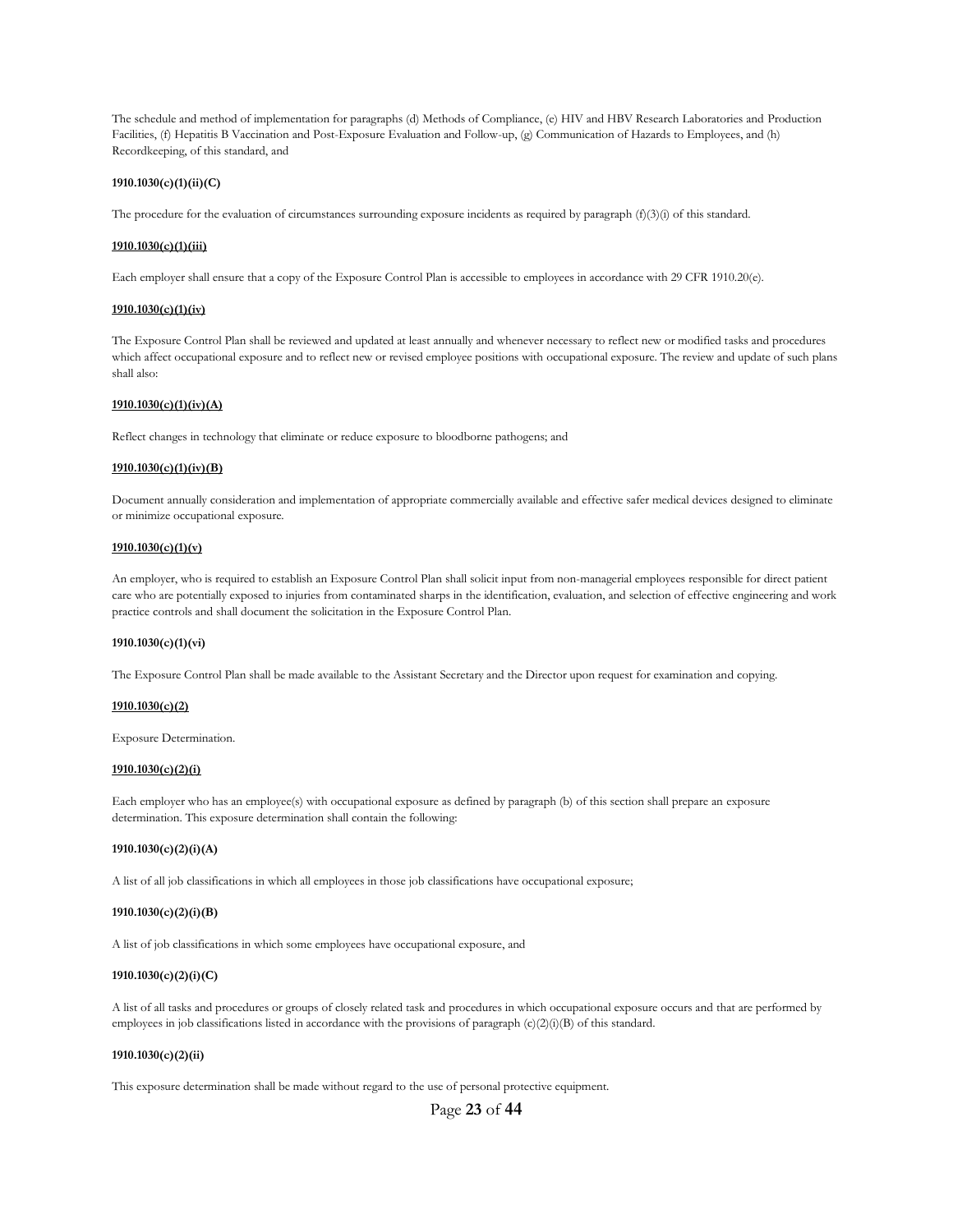#### **1910.1030(d)**

Methods of Compliance -

### **[1910.1030\(d\)\(1\)](https://www.osha.gov/pls/oshaweb/owalink.query_links?src_doc_type=STANDARDS&src_unique_file=1910_1030&src_anchor_name=1910.1030(d)(1))**

General. Universal precautions shall be observed to prevent contact with blood or other potentially infectious materials. Under circumstances in which differentiation between body fluid types is difficult or impossible, all body fluids shall be considered potentially infectious materials.

#### **[1910.1030\(d\)\(2\)](https://www.osha.gov/pls/oshaweb/owalink.query_links?src_doc_type=STANDARDS&src_unique_file=1910_1030&src_anchor_name=1910.1030(d)(2))**

Engineering and Work Practice Controls.

#### **[1910.1030\(d\)\(2\)\(i\)](https://www.osha.gov/pls/oshaweb/owalink.query_links?src_doc_type=STANDARDS&src_unique_file=1910_1030&src_anchor_name=1910.1030(d)(2)(i))**

Engineering and work practice controls shall be used to eliminate or minimize employee exposure. Where occupational exposure remains after institution of these controls, personal protective equipment shall also be used.

#### **1910.1030(d)(2)(ii)**

Engineering controls shall be examined and maintained or replaced on a regular schedule to ensure their effectiveness.

#### **[1910.1030\(d\)\(2\)\(iii\)](https://www.osha.gov/pls/oshaweb/owalink.query_links?src_doc_type=STANDARDS&src_unique_file=1910_1030&src_anchor_name=1910.1030(d)(2)(iii))**

Employers shall provide handwashing facilities which are readily accessible to employees.

#### **1910.1030(d)(2)(iv)**

When provision of handwashing facilities is not feasible, the employer shall provide either an appropriate antiseptic hand cleanser in conjunction with clean cloth/paper towels or antiseptic towelettes. When antiseptic hand cleansers or towelettes are used, hands shall be washed with soap and running water as soon as feasible.

#### **[1910.1030\(d\)\(2\)\(v\)](https://www.osha.gov/pls/oshaweb/owalink.query_links?src_doc_type=STANDARDS&src_unique_file=1910_1030&src_anchor_name=1910.1030(d)(2)(v))**

Employers shall ensure that employees wash their hands immediately or as soon as feasible after removal of gloves or other personal protective equipment.

#### **[1910.1030\(d\)\(2\)\(vi\)](https://www.osha.gov/pls/oshaweb/owalink.query_links?src_doc_type=STANDARDS&src_unique_file=1910_1030&src_anchor_name=1910.1030(d)(2)(vi))**

Employers shall ensure that employees wash hands and any other skin with soap and water, or flush mucous membranes with water immediately or as soon as feasible following contact of such body areas with blood or other potentially infectious materials.

#### **[1910.1030\(d\)\(2\)\(vii\)](https://www.osha.gov/pls/oshaweb/owalink.query_links?src_doc_type=STANDARDS&src_unique_file=1910_1030&src_anchor_name=1910.1030(d)(2)(vii))**

Contaminated needles and other contaminated sharps shall not be bent, recapped, or removed except as noted in paragraphs (d)(2)(vii)(A) and (d)(2)(vii)(B) below. Shearing or breaking of contaminated needles is prohibited.

### **[1910.1030\(d\)\(2\)\(vii\)\(A\)](https://www.osha.gov/pls/oshaweb/owalink.query_links?src_doc_type=STANDARDS&src_unique_file=1910_1030&src_anchor_name=1910.1030(d)(2)(vii)(A))**

Contaminated needles and other contaminated sharps shall not be bent, recapped or removed unless the employer can demonstrate that no alternative is feasible or that such action is required by a specific medical or dental procedure.

#### **[1910.1030\(d\)\(2\)\(vii\)\(B\)](https://www.osha.gov/pls/oshaweb/owalink.query_links?src_doc_type=STANDARDS&src_unique_file=1910_1030&src_anchor_name=1910.1030(d)(2)(vii)(B))**

Such bending, recapping or needle removal must be accomplished through the use of a mechanical device or a one-handed technique.

#### **[1910.1030\(d\)\(2\)\(viii\)](https://www.osha.gov/pls/oshaweb/owalink.query_links?src_doc_type=STANDARDS&src_unique_file=1910_1030&src_anchor_name=1910.1030(d)(2)(viii))**

Immediately or as soon as possible after use, contaminated reusable sharps shall be placed in appropriate containers until properly reprocessed. These containers shall be:

#### **[1910.1030\(d\)\(2\)\(viii\)\(A\)](https://www.osha.gov/pls/oshaweb/owalink.query_links?src_doc_type=STANDARDS&src_unique_file=1910_1030&src_anchor_name=1910.1030(d)(2)(viii)(A))**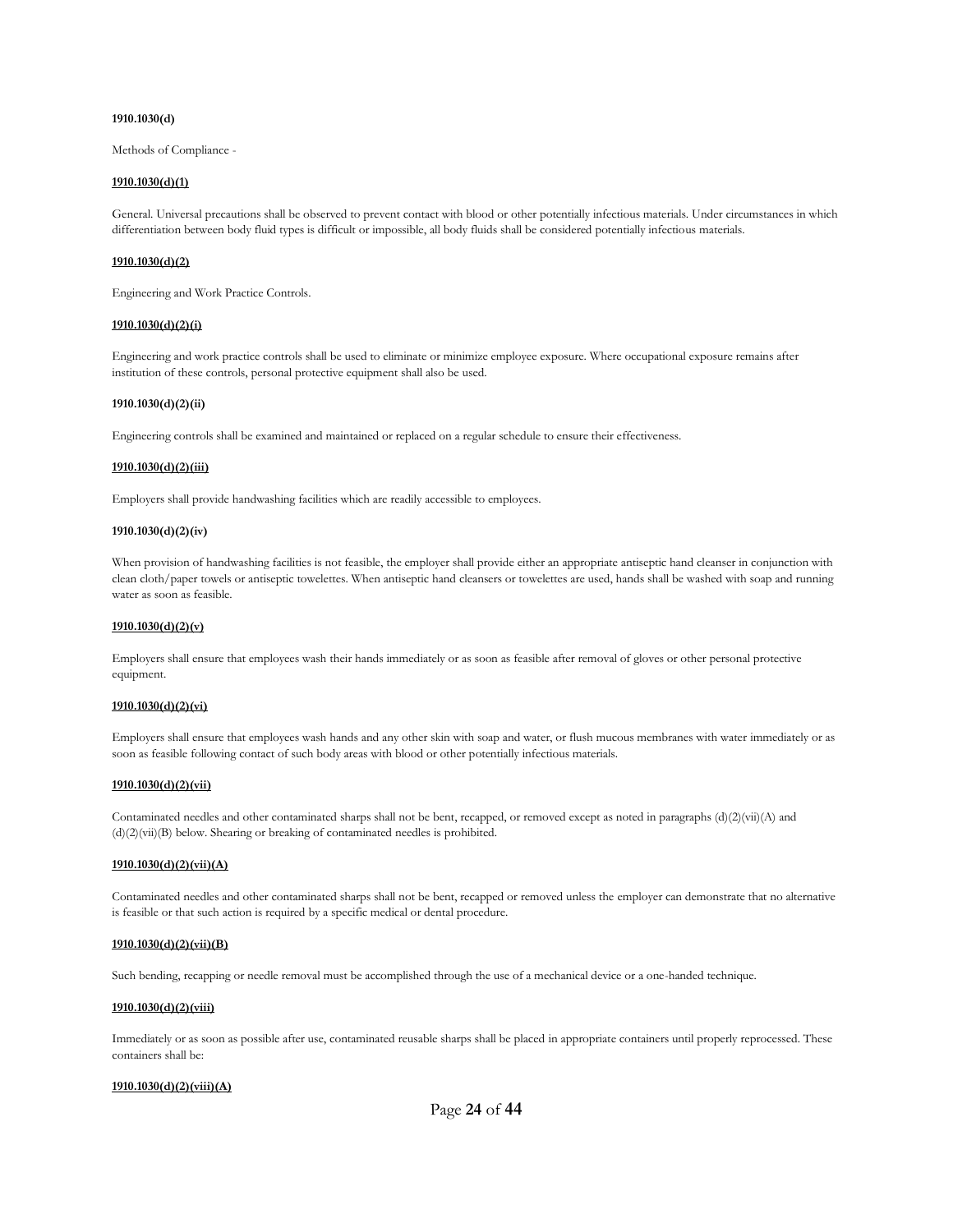Puncture resistant;

### **1910.1030(d)(2)(viii)(B)**

Labeled or color-coded in accordance with this standard;

#### **1910.1030(d)(2)(viii)(C)**

Leakproof on the sides and bottom; and

#### **1910.1030(d)(2)(viii)(D)**

In accordance with the requirements set forth in paragraph  $(d)(4)(ii)(E)$  for reusable sharps.

### **[1910.1030\(d\)\(2\)\(ix\)](https://www.osha.gov/pls/oshaweb/owalink.query_links?src_doc_type=STANDARDS&src_unique_file=1910_1030&src_anchor_name=1910.1030(d)(2)(ix))**

Eating, drinking, smoking, applying cosmetics or lip balm, and handling contact lenses are prohibited in work areas where there is a reasonable likelihood of occupational exposure.

#### **1910.1030(d)(2)(x)**

Food and drink shall not be kept in refrigerators, freezers, shelves, cabinets or on countertops or benchtops where blood or other potentially infectious materials are present.

#### **[1910.1030\(d\)\(2\)\(xi\)](https://www.osha.gov/pls/oshaweb/owalink.query_links?src_doc_type=STANDARDS&src_unique_file=1910_1030&src_anchor_name=1910.1030(d)(2)(xi))**

All procedures involving blood or other potentially infectious materials shall be performed in such a manner as to minimize splashing, spraying, spattering, and generation of droplets of these substances.

#### **1910.1030(d)(2)(xii)**

Mouth pipetting/suctioning of blood or other potentially infectious materials is prohibited.

### **[1910.1030\(d\)\(2\)\(xiii\)](https://www.osha.gov/pls/oshaweb/owalink.query_links?src_doc_type=STANDARDS&src_unique_file=1910_1030&src_anchor_name=1910.1030(d)(2)(xiii))**

Specimens of blood or other potentially infectious materials shall be placed in a container which prevents leakage during collection, handling, processing, storage, transport, or shipping.

#### **1910.1030(d)(2)(xiii)(A)**

The container for storage, transport, or shipping shall be labeled or color-coded according to paragraph (g)(1)(i) and closed prior to being stored, transported, or shipped. When a facility utilizes Universal Precautions in the handling of all specimens, the labeling/color-coding of specimens is not necessary provided containers are recognizable as containing specimens. This exemption only applies while such specimens/containers remain within the facility. Labeling or color-coding in accordance with paragraph (g)(1)(i) is required when such specimens/containers leave the facility.

#### **1910.1030(d)(2)(xiii)(B)**

If outside contamination of the primary container occurs, the primary container shall be placed within a second container which prevents leakage during handling, processing, storage, transport, or shipping and is labeled or color-coded according to the requirements of this standard.

#### **1910.1030(d)(2)(xiii)(C)**

If the specimen could puncture the primary container, the primary container shall be placed within a secondary container which is puncture-resistant in addition to the above characteristics.

#### **[1910.1030\(d\)\(2\)\(xiv\)](https://www.osha.gov/pls/oshaweb/owalink.query_links?src_doc_type=STANDARDS&src_unique_file=1910_1030&src_anchor_name=1910.1030(d)(2)(xiv))**

Equipment which may become contaminated with blood or other potentially infectious materials shall be examined prior to servicing or shipping and shall be decontaminated as necessary, unless the employer can demonstrate that decontamination of such equipment or portions of such equipment is not feasible.

### **1910.1030(d)(2)(xiv)(A)**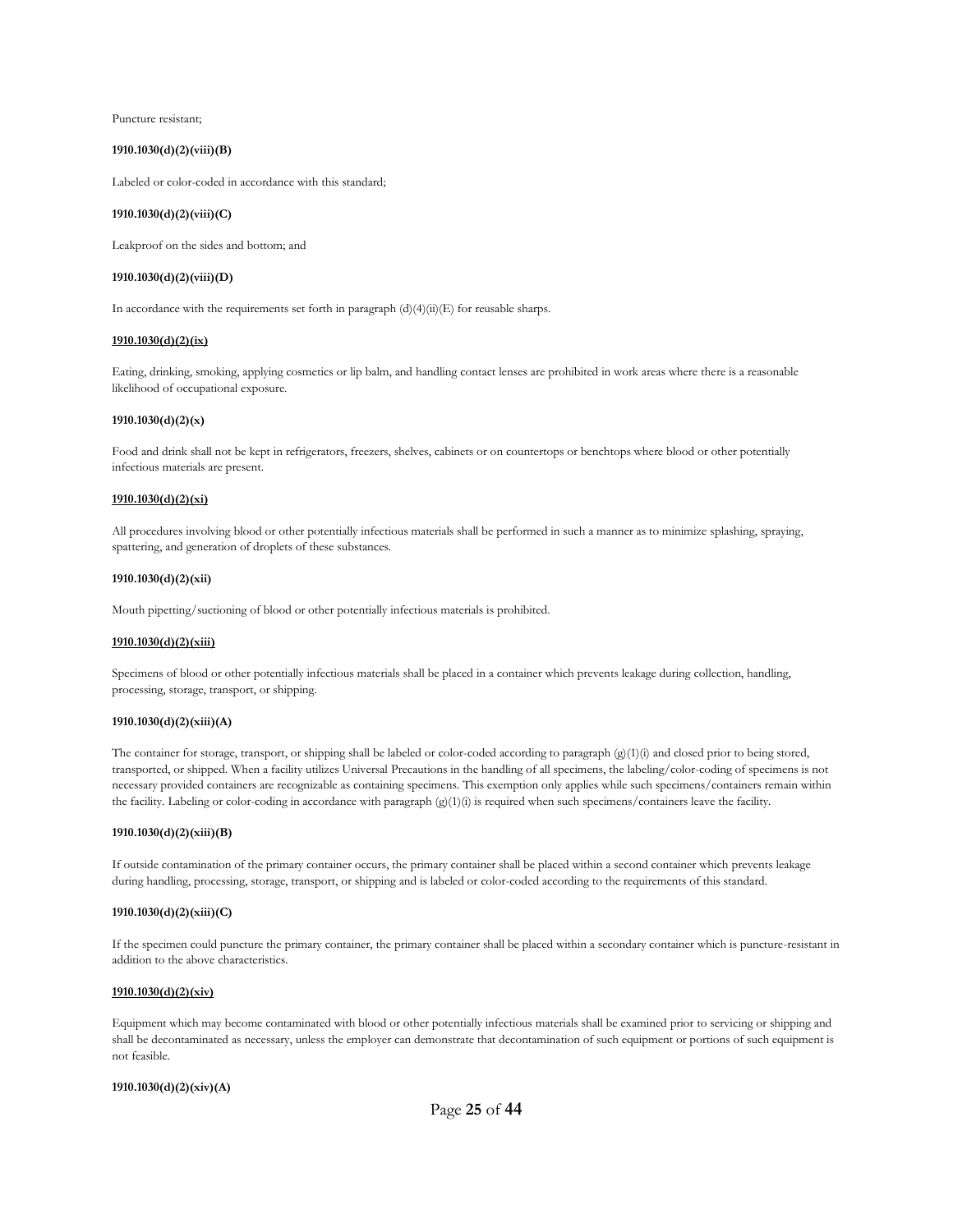A readily observable label in accordance with paragraph (g)(1)(i)(H) shall be attached to the equipment stating which portions remain contaminated.

# **1910.1030(d)(2)(xiv)(B)**

The employer shall ensure that this information is conveyed to all affected employees, the servicing representative, and/or the manufacturer, as appropriate, prior to handling, servicing, or shipping so that appropriate precautions will be taken.

#### **[1910.1030\(d\)\(3\)](https://www.osha.gov/pls/oshaweb/owalink.query_links?src_doc_type=STANDARDS&src_unique_file=1910_1030&src_anchor_name=1910.1030(d)(3))**

Personal Protective Equipment -

#### **[1910.1030\(d\)\(3\)\(i\)](https://www.osha.gov/pls/oshaweb/owalink.query_links?src_doc_type=STANDARDS&src_unique_file=1910_1030&src_anchor_name=1910.1030(d)(3)(i))**

Provision. When there is occupational exposure, the employer shall provide, at no cost to the employee, appropriate personal protective equipment such as, but not limited to, gloves, gowns, laboratory coats, face shields or masks and eye protection, and mouthpieces, resuscitation bags, pocket masks, or other ventilation devices. Personal protective equipment will be considered â¿¿appropriateâ¿• only if it does not permit blood or other potentially infectious materials to pass through to or reach the employee's work clothes, street clothes, undergarments, skin, eyes, mouth, or other mucous membranes under normal conditions of use and for the duration of time which the protective equipment will be used.

#### **1910.1030(d)(3)(ii)**

Use. The employer shall ensure that the employee uses appropriate personal protective equipment unless the employer shows that the employee temporarily and briefly declined to use personal protective equipment when, under rare and extraordinary circumstances, it was the employee's professional judgment that in the specific instance its use would have prevented the delivery of health care or public safety services or would have posed an increased hazard to the safety of the worker or co-worker. When the employee makes this judgement, the circumstances shall be investigated and documented in order to determine whether changes can be instituted to prevent such occurances in the future.

#### **[1910.1030\(d\)\(3\)\(iii\)](https://www.osha.gov/pls/oshaweb/owalink.query_links?src_doc_type=STANDARDS&src_unique_file=1910_1030&src_anchor_name=1910.1030(d)(3)(iii))**

Accessibility. The employer shall ensure that appropriate personal protective equipment in the appropriate sizes is readily accessible at the worksite or is issued to employees. Hypoallergenic gloves, glove liners, powderless gloves, or other similar alternatives shall be readily accessible to those employees who are allergic to the gloves normally provided.

#### **[1910.1030\(d\)\(3\)\(iv\)](https://www.osha.gov/pls/oshaweb/owalink.query_links?src_doc_type=STANDARDS&src_unique_file=1910_1030&src_anchor_name=1910.1030(d)(3)(iv))**

Cleaning, Laundering, and Disposal. The employer shall clean, launder, and dispose of personal protective equipment required by paragraphs (d) and (e) of this standard, at no cost to the employee.

#### **1910.1030(d)(3)(v)**

Repair and Replacement. The employer shall repair or replace personal protective equipment as needed to maintain its effectiveness, at no cost to the employee.

### **1910.1030(d)(3)(vi)**

If a garment(s) is penetrated by blood or other potentially infectious materials, the garment(s) shall be removed immediately or as soon as feasible.

#### **1910.1030(d)(3)(vii)**

All personal protective equipment shall be removed prior to leaving the work area.

#### **1910.1030(d)(3)(viii)**

When personal protective equipment is removed it shall be placed in an appropriately designated area or container for storage, washing, decontamination or disposal.

### **[1910.1030\(d\)\(3\)\(ix\)](https://www.osha.gov/pls/oshaweb/owalink.query_links?src_doc_type=STANDARDS&src_unique_file=1910_1030&src_anchor_name=1910.1030(d)(3)(ix))**

Gloves. Gloves shall be worn when it can be reasonably anticipated that the employee may have hand contact with blood, other potentially infectious materials, mucous membranes, and non-intact skin; when performing vascular access procedures except as specified in paragraph (d)(3)(ix)(D); and when handling or touching contaminated items or surfaces.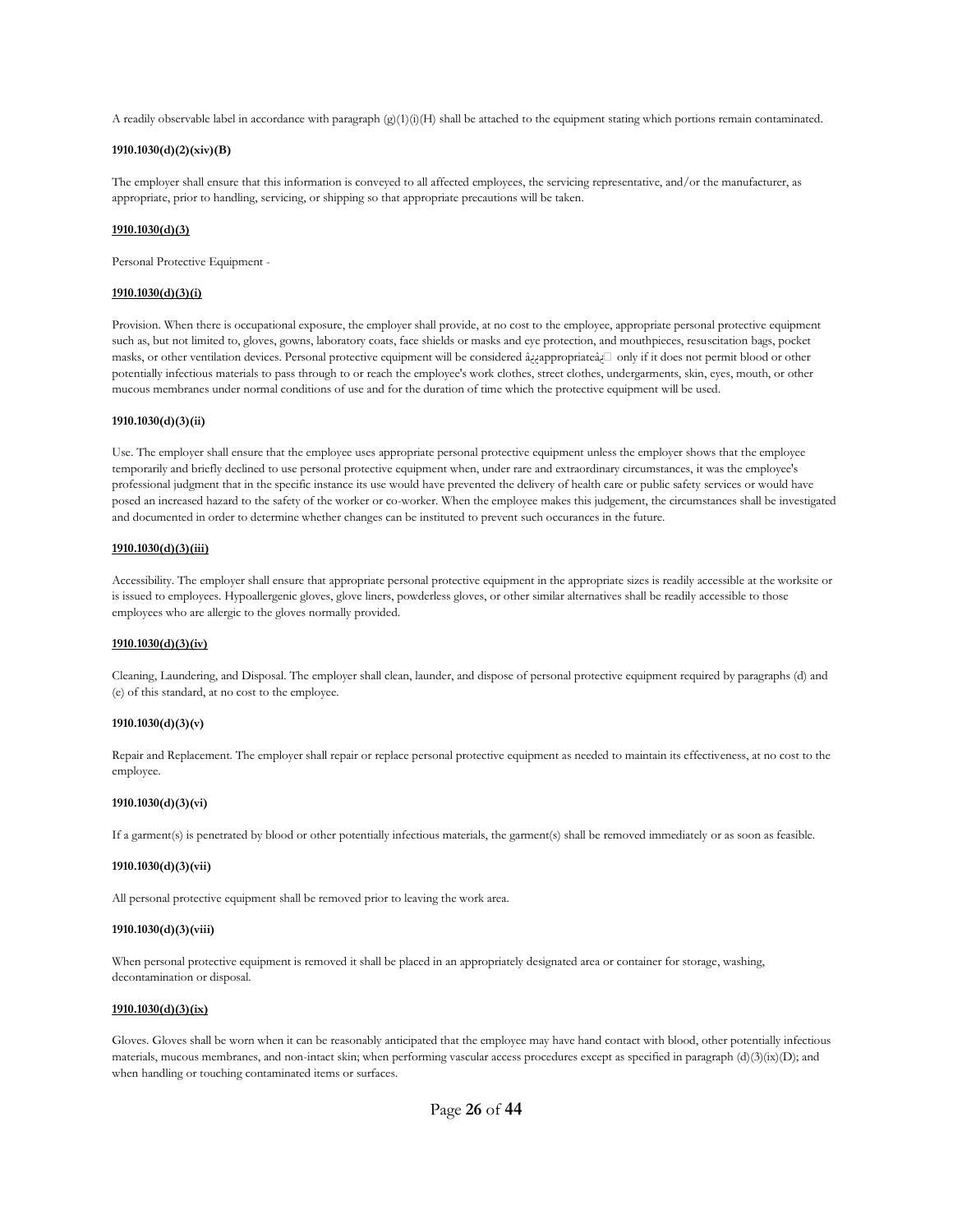### **1910.1030(d)(3)(ix)(A)**

Disposable (single use) gloves such as surgical or examination gloves, shall be replaced as soon as practical when contaminated or as soon as feasible if they are torn, punctured, or when their ability to function as a barrier is compromised.

#### **1910.1030(d)(3)(ix)(B)**

Disposable (single use) gloves shall not be washed or decontaminated for re-use.

#### **1910.1030(d)(3)(ix)(C)**

Utility gloves may be decontaminated for re-use if the integrity of the glove is not compromised. However, they must be discarded if they are cracked, peeling, torn, punctured, or exhibit other signs of deterioration or when their ability to function as a barrier is compromised.

# **1910.1030(d)(3)(ix)(D)**

If an employer in a volunteer blood donation center judges that routine gloving for all phlebotomies is not necessary then the employer shall:

#### **1910.1030(d)(3)(ix)(D)(1)**

Periodically reevaluate this policy;

#### **1910.1030(d)(3)(ix)(D)(2)**

Make gloves available to all employees who wish to use them for phlebotomy;

#### **1910.1030(d)(3)(ix)(D)(3)**

Not discourage the use of gloves for phlebotomy; and

#### **1910.1030(d)(3)(ix)(D)(4)**

Require that gloves be used for phlebotomy in the following circumstances:

#### **1910.1030(d)(3)(ix)(D)(4)(i)**

When the employee has cuts, scratches, or other breaks in his or her skin;

#### **1910.1030(d)(3)(ix)(D)(4)(ii)**

When the employee judges that hand contamination with blood may occur, for example, when performing phlebotomy on an uncooperative source individual; and

#### **1910.1030(d)(3)(ix)(D)(4)(iii)**

When the employee is receiving training in phlebotomy.

#### **[1910.1030\(d\)\(3\)\(x\)](https://www.osha.gov/pls/oshaweb/owalink.query_links?src_doc_type=STANDARDS&src_unique_file=1910_1030&src_anchor_name=1910.1030(d)(3)(x))**

Masks in combination with eye protection devices, such as goggles or glasses with solid side shields, or chin-length face shields, shall be worn whenever splashes, spray, spatter, or droplets of blood or other potentially infectious materials may be generated and eye, nose, or mouth contamination can be reasonably anticipated.

# **1910.1030(d)(3)(xi)**

Gowns, Aprons, and Other Protective Body Clothing. Appropriate protective clothing such as, but not limited to, gowns, aprons, lab coats, clinic jackets, or similar outer garments shall be worn in occupational exposure situations. The type and characteristics will depend upon the task and degree of exposure anticipated.

#### **[1910.1030\(d\)\(3\)\(xii\)](https://www.osha.gov/pls/oshaweb/owalink.query_links?src_doc_type=STANDARDS&src_unique_file=1910_1030&src_anchor_name=1910.1030(d)(3)(xii))**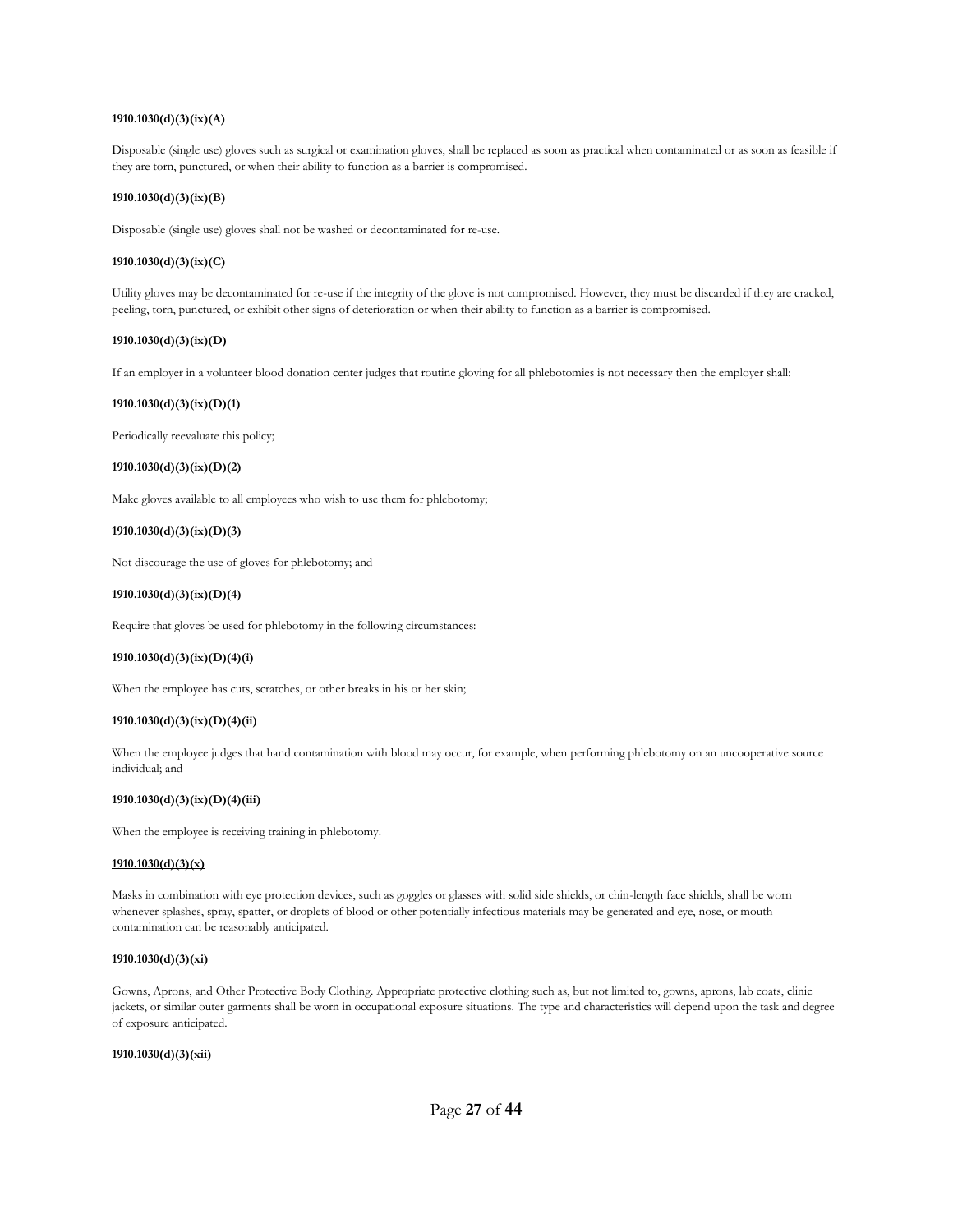Surgical caps or hoods and/or shoe covers or boots shall be worn in instances when gross contamination can reasonably be anticipated (e.g., autopsies, orthopaedic surgery).

# **1910.1030(d)(4)**

Housekeeping -

#### **[1910.1030\(d\)\(4\)\(i\)](https://www.osha.gov/pls/oshaweb/owalink.query_links?src_doc_type=STANDARDS&src_unique_file=1910_1030&src_anchor_name=1910.1030(d)(4)(i))**

General. Employers shall ensure that the worksite is maintained in a clean and sanitary condition. The employer shall determine and implement an appropriate written schedule for cleaning and method of decontamination based upon the location within the facility, type of surface to be cleaned, type of soil present, and tasks or procedures being performed in the area.

#### **[1910.1030\(d\)\(4\)\(ii\)](https://www.osha.gov/pls/oshaweb/owalink.query_links?src_doc_type=STANDARDS&src_unique_file=1910_1030&src_anchor_name=1910.1030(d)(4)(ii))**

All equipment and environmental and working surfaces shall be cleaned and decontaminated after contact with blood or other potentially infectious materials.

# **[1910.1030\(d\)\(4\)\(ii\)\(A\)](https://www.osha.gov/pls/oshaweb/owalink.query_links?src_doc_type=STANDARDS&src_unique_file=1910_1030&src_anchor_name=1910.1030(d)(4)(ii)(A))**

Contaminated work surfaces shall be decontaminated with an appropriate disinfectant after completion of procedures; immediately or as soon as feasible when surfaces are overtly contaminated or after any spill of blood or other potentially infectious materials; and at the end of the work shift if the surface may have become contaminated since the last cleaning.

#### **1910.1030(d)(4)(ii)(B)**

Protective coverings, such as plastic wrap, aluminum foil, or imperviously-backed absorbent paper used to cover equipment and environmental surfaces, shall be removed and replaced as soon as feasible when they become overtly contaminated or at the end of the workshift if they may have become contaminated during the shift.

#### **1910.1030(d)(4)(ii)(C)**

All bins, pails, cans, and similar receptacles intended for reuse which have a reasonable likelihood for becoming contaminated with blood or other potentially infectious materials shall be inspected and decontaminated on a regularly scheduled basis and cleaned and decontaminated immediately or as soon as feasible upon visible contamination.

### **1910.1030(d)(4)(ii)(D)**

Broken glassware which may be contaminated shall not be picked up directly with the hands. It shall be cleaned up using mechanical means, such as a brush and dust pan, tongs, or forceps.

#### **[1910.1030\(d\)\(4\)\(ii\)\(E\)](https://www.osha.gov/pls/oshaweb/owalink.query_links?src_doc_type=STANDARDS&src_unique_file=1910_1030&src_anchor_name=1910.1030(d)(4)(ii)(E))**

Reusable sharps that are contaminated with blood or other potentially infectious materials shall not be stored or processed in a manner that requires employees to reach by hand into the containers where these sharps have been placed.

#### **[1910.1030\(d\)\(4\)\(iii\)](https://www.osha.gov/pls/oshaweb/owalink.query_links?src_doc_type=STANDARDS&src_unique_file=1910_1030&src_anchor_name=1910.1030(d)(4)(iii))**

Regulated Waste -

### **[1910.1030\(d\)\(4\)\(iii\)\(A\)](https://www.osha.gov/pls/oshaweb/owalink.query_links?src_doc_type=STANDARDS&src_unique_file=1910_1030&src_anchor_name=1910.1030(d)(4)(iii)(A))**

Contaminated Sharps Discarding and Containment.

#### **[1910.1030\(d\)\(4\)\(iii\)\(A\)\(1\)](https://www.osha.gov/pls/oshaweb/owalink.query_links?src_doc_type=STANDARDS&src_unique_file=1910_1030&src_anchor_name=1910.1030(d)(4)(iii)(A)(1))**

Contaminated sharps shall be discarded immediately or as soon as feasible in containers that are:

# **1910.1030(d)(4)(iii)(A)(1)(i)**

Closable;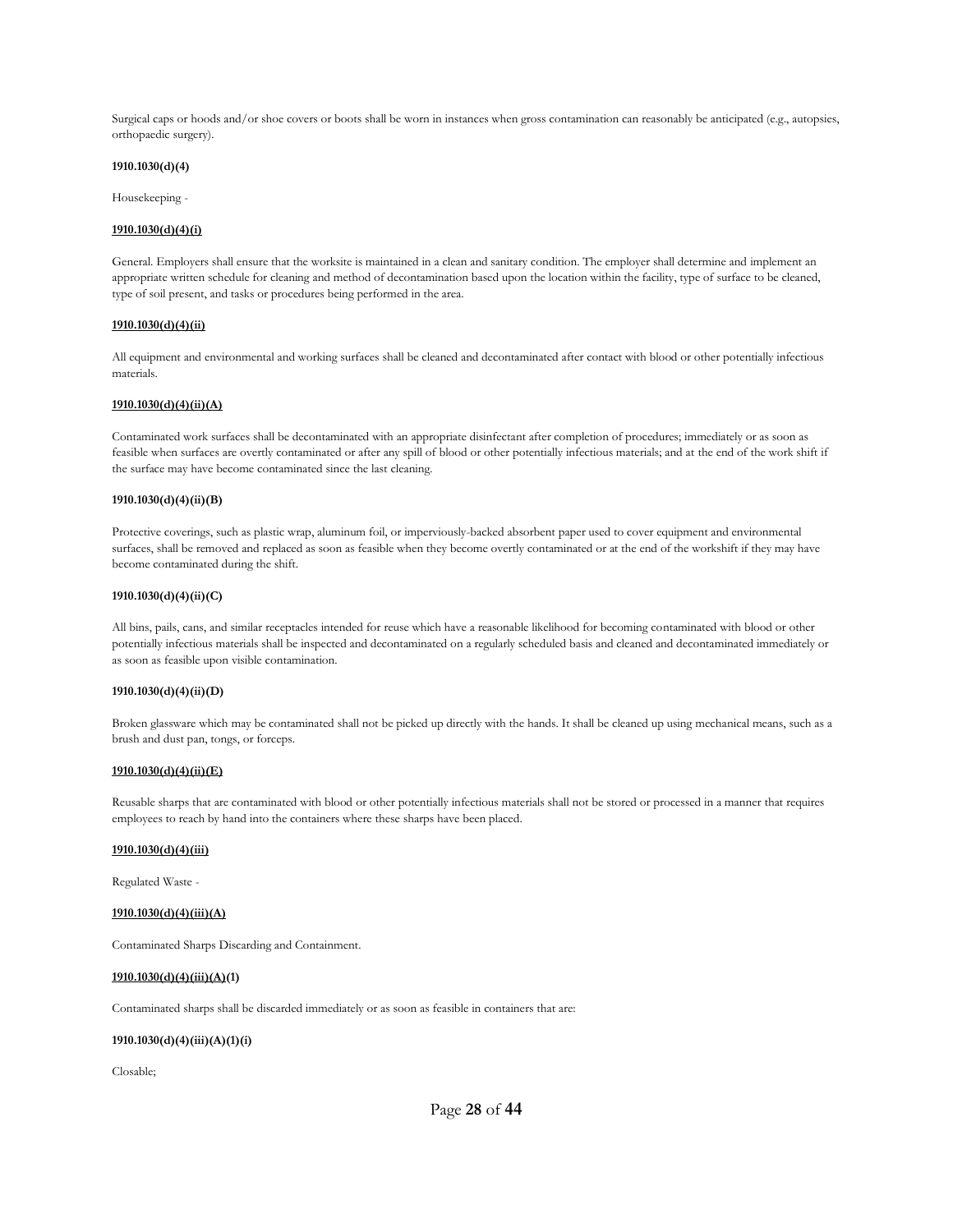### **1910.1030(d)(4)(iii)(A)(1)(ii)**

Puncture resistant;

# **1910.1030(d)(4)(iii)(A)(1)(iii)**

Leakproof on sides and bottom; and

# **1910.1030(d)(4)(iii)(A)(1)(iv)**

Labeled or color-coded in accordance with paragraph (g)(1)(i) of this standard.

# **1910.1030(d)(4)(iii)(A)(2)**

During use, containers for contaminated sharps shall be:

#### **[1910.1030\(d\)\(4\)\(iii\)\(A\)\(2\)\(i\)](https://www.osha.gov/pls/oshaweb/owalink.query_links?src_doc_type=STANDARDS&src_unique_file=1910_1030&src_anchor_name=1910.1030(d)(4)(iii)(A)(2)(i))**

Easily accessible to personnel and located as close as is feasible to the immediate area where sharps are used or can be reasonably anticipated to be found (e.g., laundries);

### **1910.1030(d)(4)(iii)(A)(2)(ii)**

Maintained upright throughout use; and

### **1910.1030(d)(4)(iii)(A)(2)(iii)**

Replaced routinely and not be allowed to overfill.

#### **1910.1030(d)(4)(iii)(A)(3)**

When moving containers of contaminated sharps from the area of use, the containers shall be:

### **1910.1030(d)(4)(iii)(A)(3)(i)**

Closed immediately prior to removal or replacement to prevent spillage or protrusion of contents during handling, storage, transport, or shipping;

### **1910.1030(d)(4)(iii)(A)(3)(ii)**

Placed in a secondary container if leakage is possible. The second container shall be:

# **1910.1030(d)(4)(iii)(A)(3)(ii)(A)**

Closable;

# **1910.1030(d)(4)(iii)(A)(3)(ii)(B)**

Constructed to contain all contents and prevent leakage during handling, storage, transport, or shipping; and

# **1910.1030(d)(4)(iii)(A)(3)(ii)(C)**

Labeled or color-coded according to paragraph (g)(1)(i) of this standard.

# **[1910.1030\(d\)\(4\)\(iii\)\(A\)\(4\)](https://www.osha.gov/pls/oshaweb/owalink.query_links?src_doc_type=STANDARDS&src_unique_file=1910_1030&src_anchor_name=1910.1030(d)(4)(iii)(A)(4))**

Reusable containers shall not be opened, emptied, or cleaned manually or in any other manner which would expose employees to the risk of percutaneous injury.

#### **[1910.1030\(d\)\(4\)\(iii\)\(B\)](https://www.osha.gov/pls/oshaweb/owalink.query_links?src_doc_type=STANDARDS&src_unique_file=1910_1030&src_anchor_name=1910.1030(d)(4)(iii)(B))**

Other Regulated Waste Containment -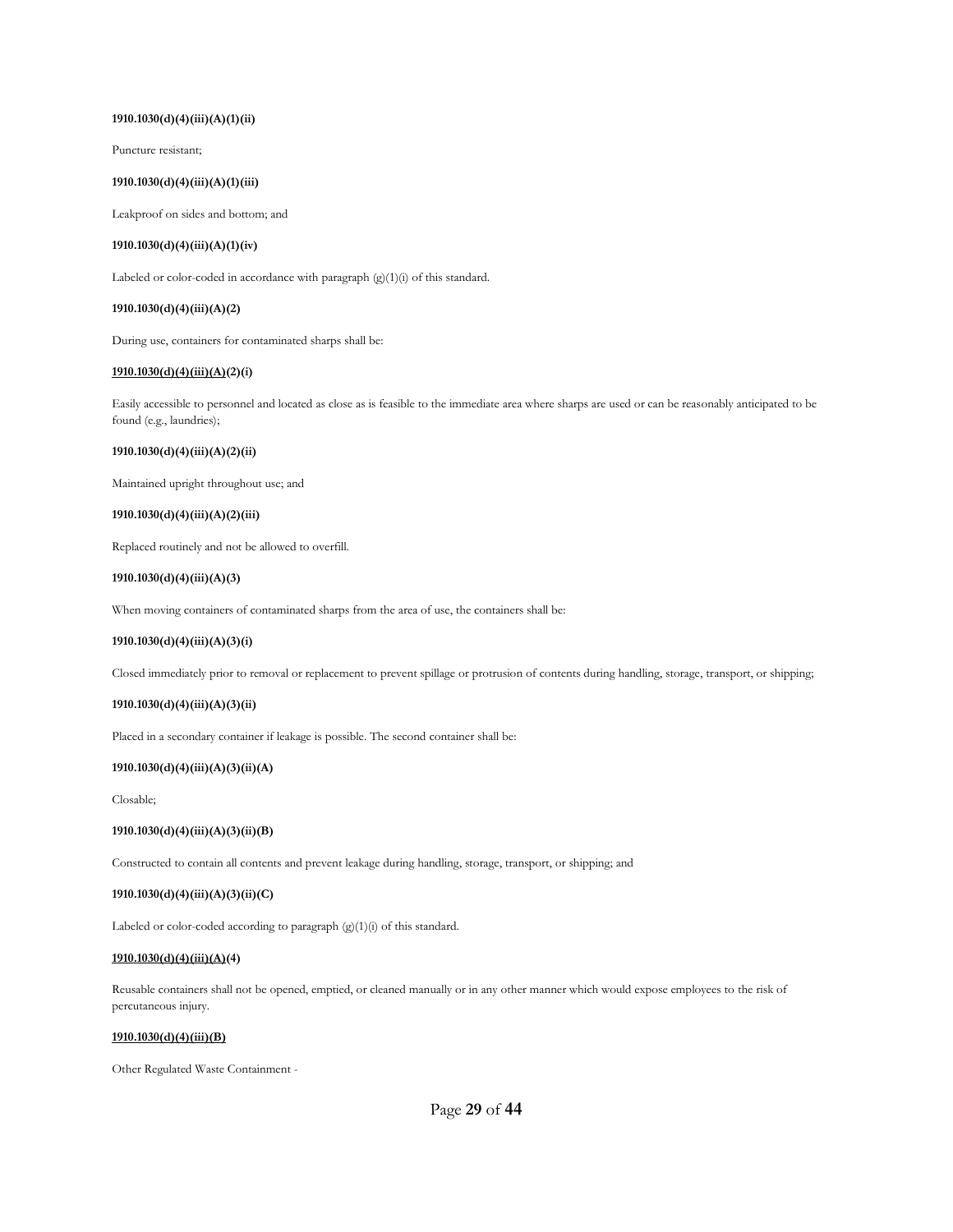#### **1910.1030(d)(4)(iii)(B)(1)**

Regulated waste shall be placed in containers which are:

### **1910.1030(d)(4)(iii)(B)(1)(i)**

Closable;

#### **1910.1030(d)(4)(iii)(B)(1)(ii)**

Constructed to contain all contents and prevent leakage of fluids during handling, storage, transport or shipping;

# **1910.1030(d)(4)(iii)(B)(1)(iii)**

Labeled or color-coded in accordance with paragraph  $(g)(1)(i)$  this standard; and

#### **1910.1030(d)(4)(iii)(B)(1)(iv)**

Closed prior to removal to prevent spillage or protrusion of contents during handling, storage, transport, or shipping.

# **1910.1030(d)(4)(iii)(B)(2)**

If outside contamination of the regulated waste container occurs, it shall be placed in a second container. The second container shall be:

#### **1910.1030(d)(4)(iii)(B)(2)(i)**

Closable;

### **1910.1030(d)(4)(iii)(B)(2)(ii)**

Constructed to contain all contents and prevent leakage of fluids during handling, storage, transport or shipping;

### **1910.1030(d)(4)(iii)(B)(2)(iii)**

Labeled or color-coded in accordance with paragraph  $(g)(1)(i)$  of this standard; and

#### **1910.1030(d)(4)(iii)(B)(2)(iv)**

Closed prior to removal to prevent spillage or protrusion of contents during handling, storage, transport, or shipping.

# **[1910.1030\(d\)\(4\)\(iii\)\(C\)](https://www.osha.gov/pls/oshaweb/owalink.query_links?src_doc_type=STANDARDS&src_unique_file=1910_1030&src_anchor_name=1910.1030(d)(4)(iii)(C))**

Disposal of all regulated waste shall be in accordance with applicable regulations of the United States, States and Territories, and political subdivisions of States and Territories.

# **[1910.1030\(d\)\(4\)\(iv\)](https://www.osha.gov/pls/oshaweb/owalink.query_links?src_doc_type=STANDARDS&src_unique_file=1910_1030&src_anchor_name=1910.1030(d)(4)(iv))**

Laundry.

#### **[1910.1030\(d\)\(4\)\(iv\)\(A\)](https://www.osha.gov/pls/oshaweb/owalink.query_links?src_doc_type=STANDARDS&src_unique_file=1910_1030&src_anchor_name=1910.1030(d)(4)(iv)(A))**

Contaminated laundry shall be handled as little as possible with a minimum of agitation.

### **[1910.1030\(d\)\(4\)\(iv\)\(A\)\(1\)](https://www.osha.gov/pls/oshaweb/owalink.query_links?src_doc_type=STANDARDS&src_unique_file=1910_1030&src_anchor_name=1910.1030(d)(4)(iv)(A)(1))**

Contaminated laundry shall be bagged or containerized at the location where it was used and shall not be sorted or rinsed in the location of use.

#### **1910.1030(d)(4)(iv)(A)(2)**

Contaminated laundry shall be placed and transported in bags or containers labeled or color-coded in accordance with paragraph (g)(1)(i) of this standard. When a facility utilizes Universal Precautions in the handling of all soiled laundry, alternative labeling or color-coding is sufficient if it permits all employees to recognize the containers as requiring compliance with Universal Precautions.

# Page **30** of **44**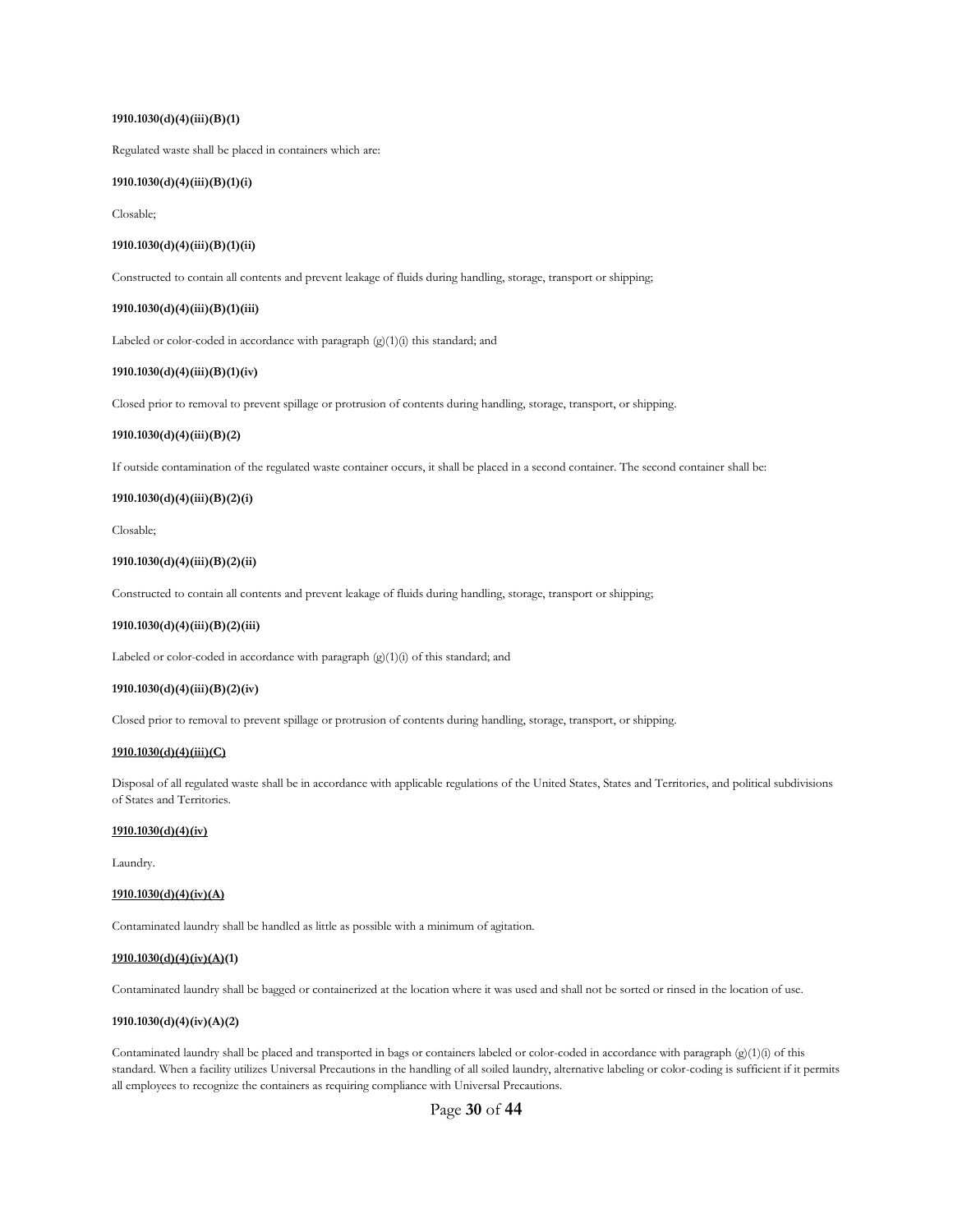### **1910.1030(d)(4)(iv)(A)(3)**

Whenever contaminated laundry is wet and presents a reasonable likelihood of soak-through of or leakage from the bag or container, the laundry shall be placed and transported in bags or containers which prevent soak-through and/or leakage of fluids to the exterior.

#### **1910.1030(d)(4)(iv)(B)**

The employer shall ensure that employees who have contact with contaminated laundry wear protective gloves and other appropriate personal protective equipment.

#### **[1910.1030\(d\)\(4\)\(iv\)\(C\)](https://www.osha.gov/pls/oshaweb/owalink.query_links?src_doc_type=STANDARDS&src_unique_file=1910_1030&src_anchor_name=1910.1030(d)(4)(iv)(C))**

When a facility ships contaminated laundry off-site to a second facility which does not utilize Universal Precautions in the handling of all laundry, the facility generating the contaminated laundry must place such laundry in bags or containers which are labeled or color-coded in accordance with paragraph (g)(1)(i).

#### **[1910.1030\(e\)](https://www.osha.gov/pls/oshaweb/owalink.query_links?src_doc_type=STANDARDS&src_unique_file=1910_1030&src_anchor_name=1910.1030(e))**

HIV and HBV Research Laboratories and Production Facilities.

#### **1910.1030(e)(1)**

This paragraph applies to research laboratories and production facilities engaged in the culture, production, concentration, experimentation, and manipulation of HIV and HBV. It does not apply to clinical or diagnostic laboratories engaged solely in the analysis of blood, tissues, or organs. These requirements apply in addition to the other requirements of the standard.

### **1910.1030(e)(2)**

Research laboratories and production facilities shall meet the following criteria:

#### **1910.1030(e)(2)(i)**

Standard Microbiological Practices. All regulated waste shall either be incinerated or decontaminated by a method such as autoclaving known to effectively destroy bloodborne pathogens.

### **1910.1030(e)(2)(ii)**

Special Practices.

#### **1910.1030(e)(2)(ii)(A)**

Laboratory doors shall be kept closed when work involving HIV or HBV is in progress.

#### **[1910.1030\(e\)\(2\)\(ii\)\(B\)](https://www.osha.gov/pls/oshaweb/owalink.query_links?src_doc_type=STANDARDS&src_unique_file=1910_1030&src_anchor_name=1910.1030(e)(2)(ii)(B))**

Contaminated materials that are to be decontaminated at a site away from the work area shall be placed in a durable, leakproof, labeled or color-coded container that is closed before being removed from the work area.

### **1910.1030(e)(2)(ii)(C)**

Access to the work area shall be limited to authorized persons. Written policies and procedures shall be established whereby only persons who have been advised of the potential biohazard, who meet any specific entry requirements, and who comply with all entry and exit procedures shall be allowed to enter the work areas and animal rooms.

# **1910.1030(e)(2)(ii)(D)**

When other potentially infectious materials or infected animals are present in the work area or containment module, a hazard warning sign incorporating the universal biohazard symbol shall be posted on all access doors. The hazard warning sign shall comply with paragraph (g)(1)(ii) of this standard.

#### **1910.1030(e)(2)(ii)(E)**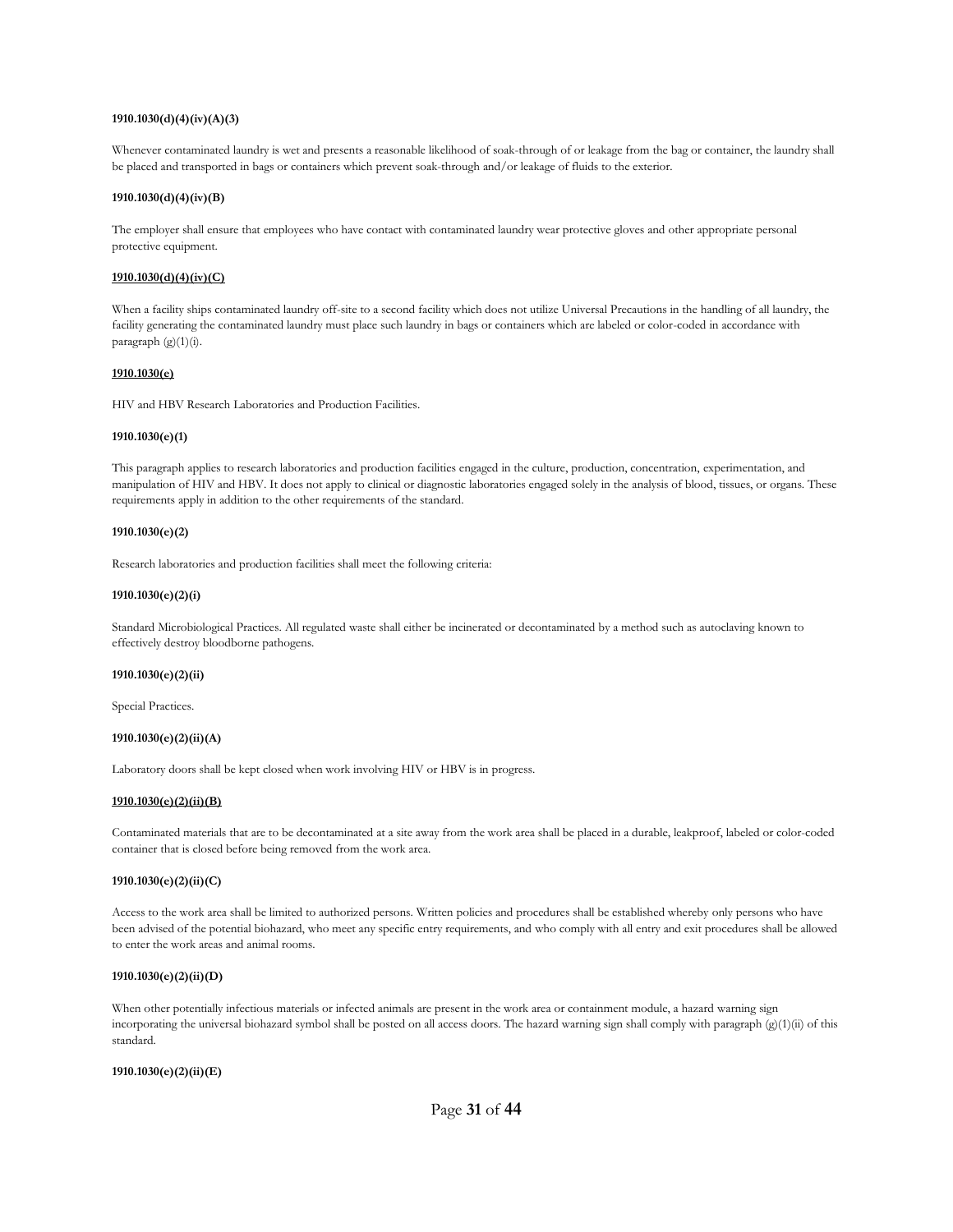All activities involving other potentially infectious materials shall be conducted in biological safety cabinets or other physical-containment devices within the containment module. No work with these other potentially infectious materials shall be conducted on the open bench.

#### **1910.1030(e)(2)(ii)(F)**

Laboratory coats, gowns, smocks, uniforms, or other appropriate protective clothing shall be used in the work area and animal rooms. Protective clothing shall not be worn outside of the work area and shall be decontaminated before being laundered.

#### **1910.1030(e)(2)(ii)(G)**

Special care shall be taken to avoid skin contact with other potentially infectious materials. Gloves shall be worn when handling infected animals and when making hand contact with other potentially infectious materials is unavoidable.

### **1910.1030(e)(2)(ii)(H)**

Before disposal all waste from work areas and from animal rooms shall either be incinerated or decontaminated by a method such as autoclaving known to effectively destroy bloodborne pathogens.

#### **1910.1030(e)(2)(ii)(I)**

Vacuum lines shall be protected with liquid disinfectant traps and high-efficiency particulate air (HEPA) filters or filters of equivalent or superior efficiency and which are checked routinely and maintained or replaced as necessary.

#### **1910.1030(e)(2)(ii)(J)**

Hypodermic needles and syringes shall be used only for parenteral injection and aspiration of fluids from laboratory animals and diaphragm bottles. Only needle-locking syringes or disposable syringe-needle units (i.e., the needle is integral to the syringe) shall be used for the injection or aspiration of other potentially infectious materials. Extreme caution shall be used when handling needles and syringes. A needle shall not be bent, sheared, replaced in the sheath or guard, or removed from the syringe following use. The needle and syringe shall be promptly placed in a puncture-resistant container and autoclaved or decontaminated before reuse or disposal.

#### **1910.1030(e)(2)(ii)(K)**

All spills shall be immediately contained and cleaned up by appropriate professional staff or others properly trained and equipped to work with potentially concentrated infectious materials.

# **1910.1030(e)(2)(ii)(L)**

A spill or accident that results in an exposure incident shall be immediately reported to the laboratory director or other responsible person.

#### **1910.1030(e)(2)(ii)(M)**

A biosafety manual shall be prepared or adopted and periodically reviewed and updated at least annually or more often if necessary. Personnel shall be advised of potential hazards, shall be required to read instructions on practices and procedures, and shall be required to follow them.

#### **1910.1030(e)(2)(iii)**

Containment Equipment.

#### **1910.1030(e)(2)(iii)(A)**

Certified biological safety cabinets (Class I, II, or III) or other appropriate combinations of personal protection or physical containment devices, such as special protective clothing, respirators, centrifuge safety cups, sealed centrifuge rotors, and containment caging for animals, shall be used for all activities with other potentially infectious materials that pose a threat of exposure to droplets, splashes, spills, or aerosols.

#### **1910.1030(e)(2)(iii)(B)**

Biological safety cabinets shall be certified when installed, whenever they are moved and at least annually.

#### **1910.1030(e)(3)**

HIV and HBV research laboratories shall meet the following criteria: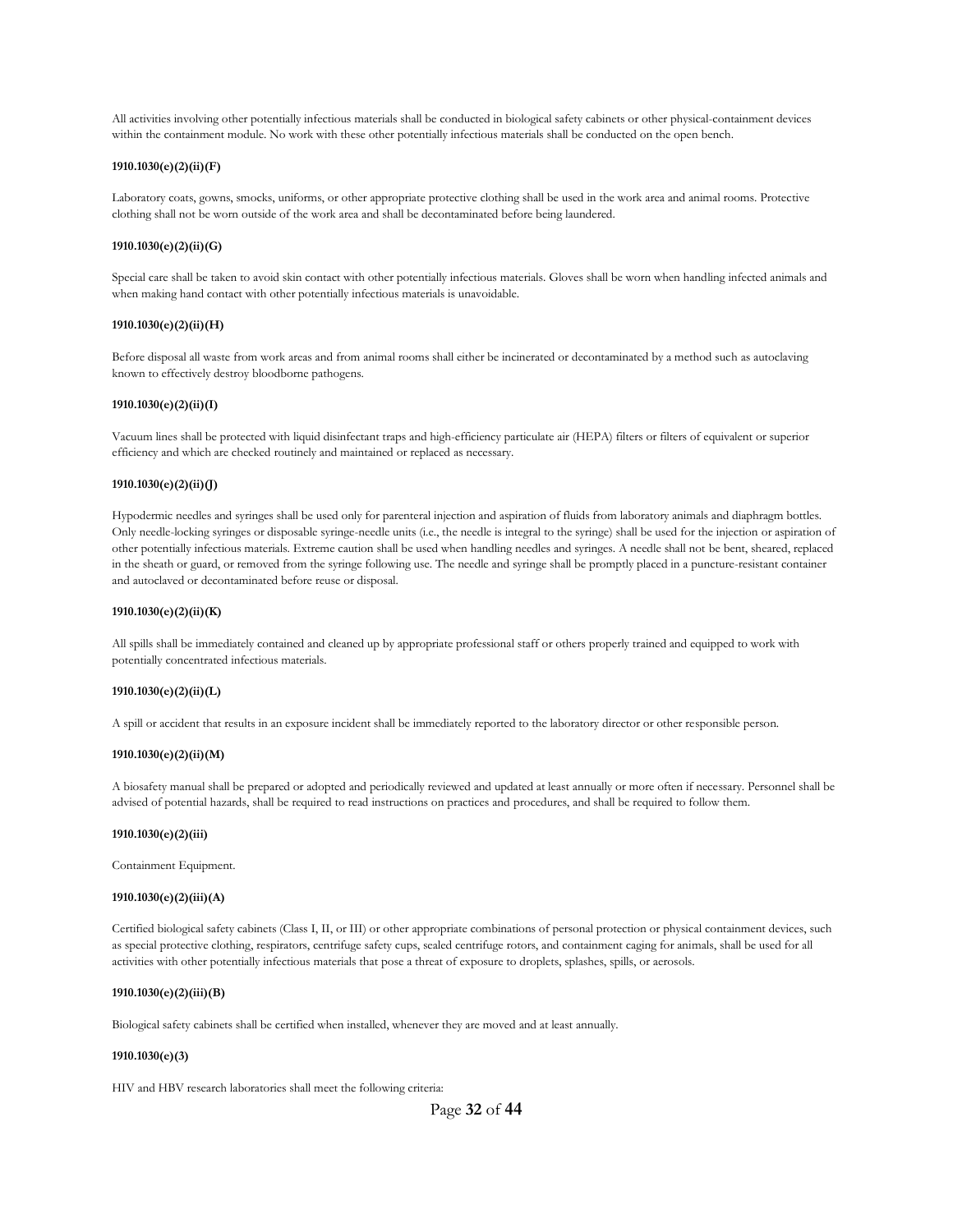#### **1910.1030(e)(3)(i)**

Each laboratory shall contain a facility for hand washing and an eye wash facility which is readily available within the work area.

### **1910.1030(e)(3)(ii)**

An autoclave for decontamination of regulated waste shall be available.

#### **1910.1030(e)(4)**

HIV and HBV production facilities shall meet the following criteria:

### **1910.1030(e)(4)(i)**

The work areas shall be separated from areas that are open to unrestricted traffic flow within the building. Passage through two sets of doors shall be the basic requirement for entry into the work area from access corridors or other contiguous areas. Physical separation of the high-containment work area from access corridors or other areas or activities may also be provided by a double-doored clothes-change room (showers may be included), airlock, or other access facility that requires passing through two sets of doors before entering the work area.

# **1910.1030(e)(4)(ii)**

The surfaces of doors, walls, floors and ceilings in the work area shall be water resistant so that they can be easily cleaned. Penetrations in these surfaces shall be sealed or capable of being sealed to facilitate decontamination.

#### **1910.1030(e)(4)(iii)**

Each work area shall contain a sink for washing hands and a readily available eye wash facility. The sink shall be foot, elbow, or automatically operated and shall be located near the exit door of the work area.

### **1910.1030(e)(4)(iv)**

Access doors to the work area or containment module shall be self-closing.

### **1910.1030(e)(4)(v)**

An autoclave for decontamination of regulated waste shall be available within or as near as possible to the work area.

#### **1910.1030(e)(4)(vi)**

A ducted exhaust-air ventilation system shall be provided. This system shall create directional airflow that draws air into the work area through the entry area. The exhaust air shall not be recirculated to any other area of the building, shall be discharged to the outside, and shall be dispersed away from occupied areas and air intakes. The proper direction of the airflow shall be verified (i.e., into the work area).

#### **1910.1030(e)(5)**

Training Requirements. Additional training requirements for employees in HIV and HBV research laboratories and HIV and HBV production facilities are specified in paragraph  $(g)(2)(ix)$ .

#### **[1910.1030\(f\)](https://www.osha.gov/pls/oshaweb/owalink.query_links?src_doc_type=STANDARDS&src_unique_file=1910_1030&src_anchor_name=1910.1030(f))**

Hepatitis B Vaccination and Post-exposure Evaluation and Follow-up -

#### **[1910.1030\(f\)\(1\)](https://www.osha.gov/pls/oshaweb/owalink.query_links?src_doc_type=STANDARDS&src_unique_file=1910_1030&src_anchor_name=1910.1030(f)(1))**

General.

#### **[1910.1030\(f\)\(1\)\(i\)](https://www.osha.gov/pls/oshaweb/owalink.query_links?src_doc_type=STANDARDS&src_unique_file=1910_1030&src_anchor_name=1910.1030(f)(1)(i))**

The employer shall make available the hepatitis B vaccine and vaccination series to all employees who have occupational exposure, and post-exposure evaluation and follow-up to all employees who have had an exposure incident.

#### **[1910.1030\(f\)\(1\)\(ii\)](https://www.osha.gov/pls/oshaweb/owalink.query_links?src_doc_type=STANDARDS&src_unique_file=1910_1030&src_anchor_name=1910.1030(f)(1)(ii))**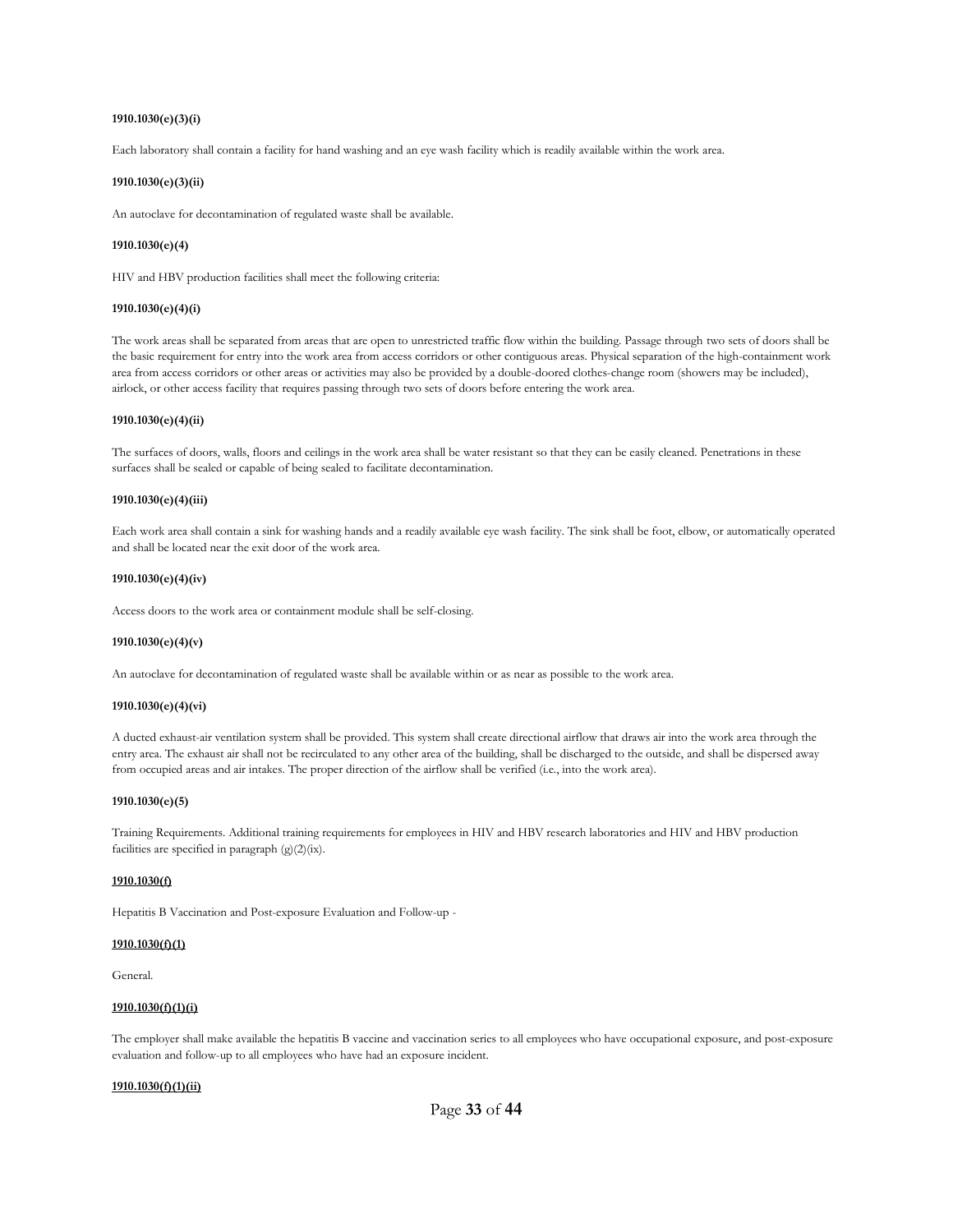The employer shall ensure that all medical evaluations and procedures including the hepatitis B vaccine and vaccination series and post-exposure evaluation and follow-up, including prophylaxis, are:

#### **1910.1030(f)(1)(ii)(A)**

Made available at no cost to the employee;

### **1910.1030(f)(1)(ii)(B)**

Made available to the employee at a reasonable time and place;

#### **1910.1030(f)(1)(ii)(C)**

Performed by or under the supervision of a licensed physician or by or under the supervision of another licensed healthcare professional; and

### **[1910.1030\(f\)\(1\)\(ii\)\(D\)](https://www.osha.gov/pls/oshaweb/owalink.query_links?src_doc_type=STANDARDS&src_unique_file=1910_1030&src_anchor_name=1910.1030(f)(1)(ii)(D))**

Provided according to recommendations of the U.S. Public Health Service current at the time these evaluations and procedures take place, except as specified by this paragraph (f).

#### **1910.1030(f)(1)(iii)**

The employer shall ensure that all laboratory tests are conducted by an accredited laboratory at no cost to the employee.

#### **[1910.1030\(f\)\(2\)](https://www.osha.gov/pls/oshaweb/owalink.query_links?src_doc_type=STANDARDS&src_unique_file=1910_1030&src_anchor_name=1910.1030(f)(2))**

Hepatitis B Vaccination.

#### **[1910.1030\(f\)\(2\)\(i\)](https://www.osha.gov/pls/oshaweb/owalink.query_links?src_doc_type=STANDARDS&src_unique_file=1910_1030&src_anchor_name=1910.1030(f)(2)(i))**

Hepatitis B vaccination shall be made available after the employee has received the training required in paragraph (g)(2)(vii)(I) and within 10 working days of initial assignment to all employees who have occupational exposure unless the employee has previously received the complete hepatitis B vaccination series, antibody testing has revealed that the employee is immune, or the vaccine is contraindicated for medical reasons.

#### **[1910.1030\(f\)\(2\)\(ii\)](https://www.osha.gov/pls/oshaweb/owalink.query_links?src_doc_type=STANDARDS&src_unique_file=1910_1030&src_anchor_name=1910.1030(f)(2)(ii))**

The employer shall not make participation in a prescreening program a prerequisite for receiving hepatitis B vaccination.

#### **1910.1030(f)(2)(iii)**

If the employee initially declines hepatitis B vaccination but at a later date while still covered under the standard decides to accept the vaccination, the employer shall make available hepatitis B vaccination at that time.

#### **1910.1030(f)(2)(iv)**

The employer shall assure that employees who decline to accept hepatitis B vaccination offered by the employer sign the statement in appendix A.

#### **[1910.1030\(f\)\(2\)\(v\)](https://www.osha.gov/pls/oshaweb/owalink.query_links?src_doc_type=STANDARDS&src_unique_file=1910_1030&src_anchor_name=1910.1030(f)(2)(v))**

If a routine booster dose(s) of hepatitis B vaccine is recommended by the U.S. Public Health Service at a future date, such booster dose(s) shall be made available in accordance with section  $(f)(1)(ii)$ .

#### **[1910.1030\(f\)\(3\)](https://www.osha.gov/pls/oshaweb/owalink.query_links?src_doc_type=STANDARDS&src_unique_file=1910_1030&src_anchor_name=1910.1030(f)(3))**

Post-exposure Evaluation and Follow-up. Following a report of an exposure incident, the employer shall make immediately available to the exposed employee a confidential medical evaluation and follow-up, including at least the following elements:

# **1910.1030(f)(3)(i)**

Documentation of the route(s) of exposure, and the circumstances under which the exposure incident occurred;

# **1910.1030(f)(3)(ii)**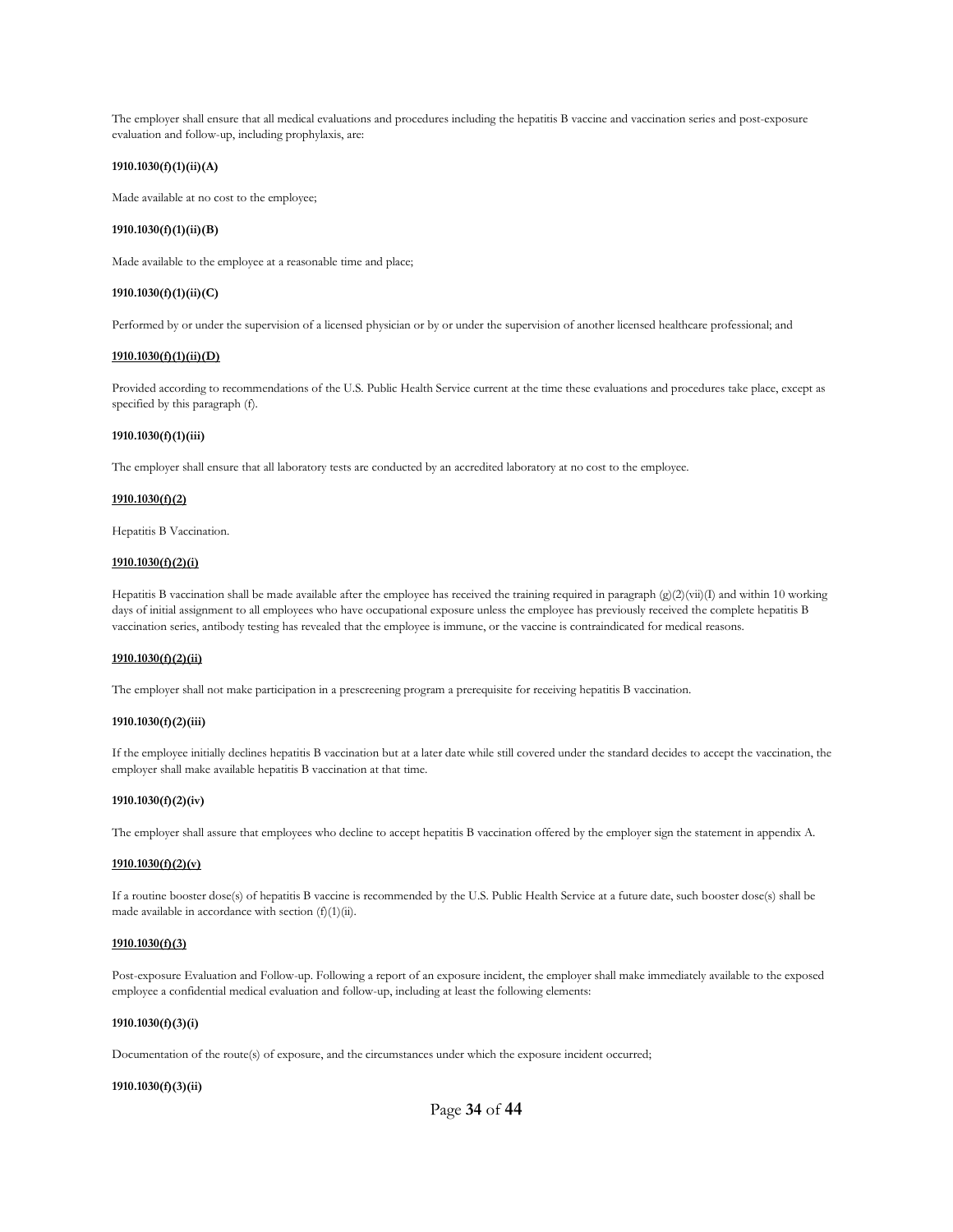Identification and documentation of the source individual, unless the employer can establish that identification is infeasible or prohibited by state or local law;

#### **[1910.1030\(f\)\(3\)\(ii\)\(A\)](https://www.osha.gov/pls/oshaweb/owalink.query_links?src_doc_type=STANDARDS&src_unique_file=1910_1030&src_anchor_name=1910.1030(f)(3)(ii)(A))**

The source individual's blood shall be tested as soon as feasible and after consent is obtained in order to determine HBV and HIV infectivity. If consent is not obtained, the employer shall establish that legally required consent cannot be obtained. When the source individual's consent is not required by law, the source individual's blood, if available, shall be tested and the results documented.

#### **1910.1030(f)(3)(ii)(B)**

When the source individual is already known to be infected with HBV or HIV, testing for the source individual's known HBV or HIV status need not be repeated.

# **1910.1030(f)(3)(ii)(C)**

Results of the source individual's testing shall be made available to the exposed employee, and the employee shall be informed of applicable laws and regulations concerning disclosure of the identity and infectious status of the source individual.

### **1910.1030(f)(3)(iii)**

Collection and testing of blood for HBV and HIV serological status;

#### **1910.1030(f)(3)(iii)(A)**

The exposed employee's blood shall be collected as soon as feasible and tested after consent is obtained.

#### **[1910.1030\(f\)\(3\)\(iii\)\(B\)](https://www.osha.gov/pls/oshaweb/owalink.query_links?src_doc_type=STANDARDS&src_unique_file=1910_1030&src_anchor_name=1910.1030(f)(3)(iii)(B))**

If the employee consents to baseline blood collection, but does not give consent at that time for HIV serologic testing, the sample shall be preserved for at least 90 days. If, within 90 days of the exposure incident, the employee elects to have the baseline sample tested, such testing shall be done as soon as feasible.

#### **1910.1030(f)(3)(iv)**

Post-exposure prophylaxis, when medically indicated, as recommended by the U.S. Public Health Service;

# **1910.1030(f)(3)(v)**

Counseling; and

### **1910.1030(f)(3)(vi)**

Evaluation of reported illnesses.

#### **1910.1030(f)(4)**

Information Provided to the Healthcare Professional.

#### **1910.1030(f)(4)(i)**

The employer shall ensure that the healthcare professional responsible for the employee's Hepatitis B vaccination is provided a copy of this regulation.

#### **1910.1030(f)(4)(ii)**

The employer shall ensure that the healthcare professional evaluating an employee after an exposure incident is provided the following information:

#### **1910.1030(f)(4)(ii)(A)**

A copy of this regulation;

### **1910.1030(f)(4)(ii)(B)**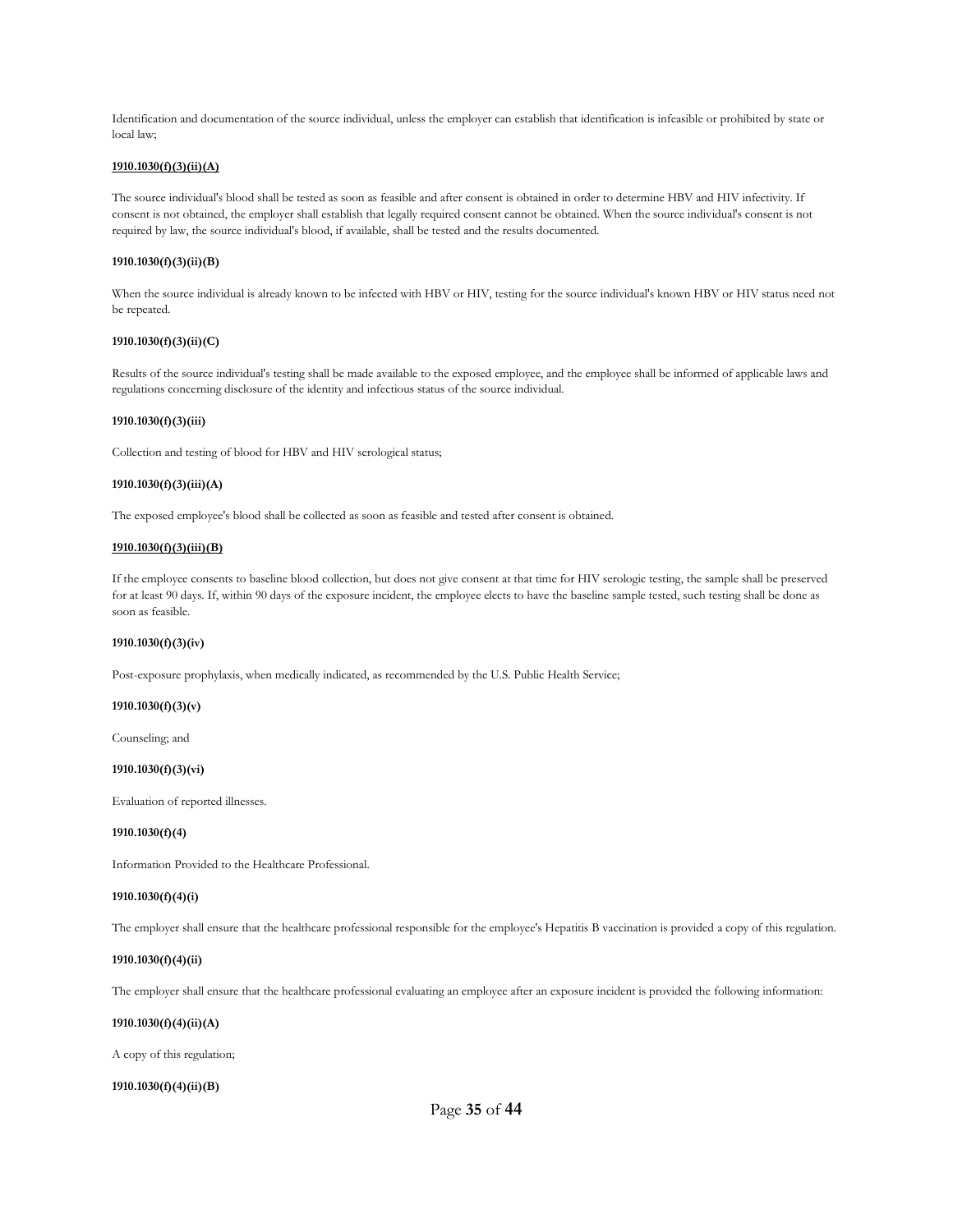A description of the exposed employee's duties as they relate to the exposure incident;

# **1910.1030(f)(4)(ii)(C)**

Documentation of the route(s) of exposure and circumstances under which exposure occurred;

#### **1910.1030(f)(4)(ii)(D)**

Results of the source individual's blood testing, if available; and

#### **1910.1030(f)(4)(ii)(E)**

All medical records relevant to the appropriate treatment of the employee including vaccination status which are the employer's responsibility to maintain.

### **[1910.1030\(f\)\(5\)](https://www.osha.gov/pls/oshaweb/owalink.query_links?src_doc_type=STANDARDS&src_unique_file=1910_1030&src_anchor_name=1910.1030(f)(5))**

Healthcare Professional's Written Opinion. The employer shall obtain and provide the employee with a copy of the evaluating healthcare professional's written opinion within 15 days of the completion of the evaluation.

#### **1910.1030(f)(5)(i)**

The healthcare professional's written opinion for Hepatitis B vaccination shall be limited to whether Hepatitis B vaccination is indicated for an employee, and if the employee has received such vaccination.

#### **1910.1030(f)(5)(ii)**

The healthcare professional's written opinion for post-exposure evaluation and follow-up shall be limited to the following information:

#### **1910.1030(f)(5)(ii)(A)**

That the employee has been informed of the results of the evaluation; and

# **1910.1030(f)(5)(ii)(B)**

That the employee has been told about any medical conditions resulting from exposure to blood or other potentially infectious materials which require further evaluation or treatment.

#### **1910.1030(f)(5)(iii)**

All other findings or diagnoses shall remain confidential and shall not be included in the written report.

#### **[1910.1030\(f\)\(6\)](https://www.osha.gov/pls/oshaweb/owalink.query_links?src_doc_type=STANDARDS&src_unique_file=1910_1030&src_anchor_name=1910.1030(g))**

Medical Recordkeeping. Medical records required by this standard shall be maintained in accordance with paragraph (h)(1) of this section.

# **1910.1030(g)**

Communication of Hazards to Employees -

#### **[1910.1030\(g\)\(1\)](https://www.osha.gov/pls/oshaweb/owalink.query_links?src_doc_type=STANDARDS&src_unique_file=1910_1030&src_anchor_name=1910.1030(g)(1))**

Labels and Signs -

# **[1910.1030\(g\)\(1\)\(i\)](https://www.osha.gov/pls/oshaweb/owalink.query_links?src_doc_type=STANDARDS&src_unique_file=1910_1030&src_anchor_name=1910.1030(g)(1)(i))**

Labels.

**1910.1030(g)(1)(i)(A)**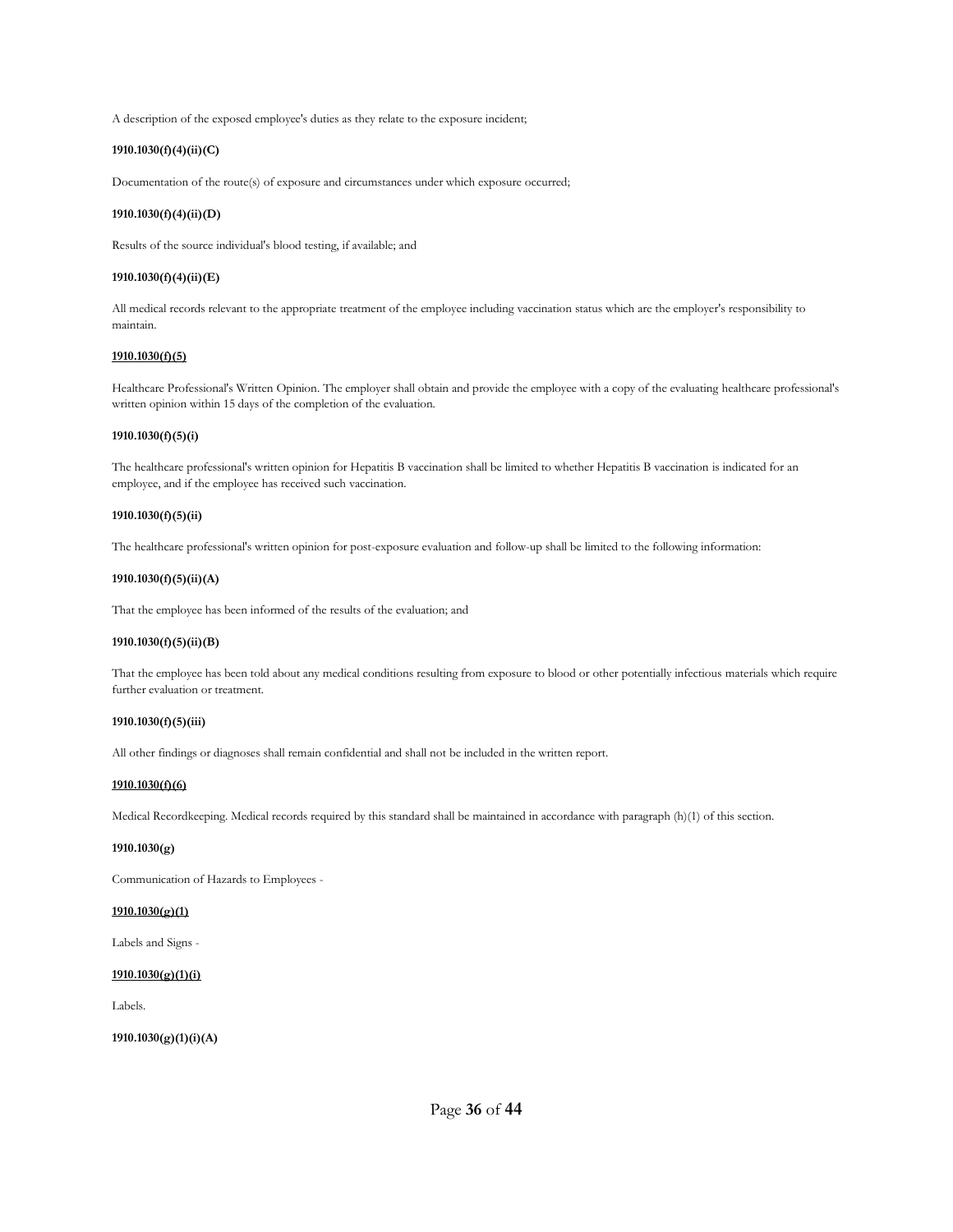Warning labels shall be affixed to containers of regulated waste, refrigerators and freezers containing blood or other potentially infectious material; and other containers used to store, transport or ship blood or other potentially infectious materials, except as provided in paragraph (g)(1)(i)(E), (F) and (G).

# **1910.1030(g)(1)(i)(B)**

Labels required by this section shall include the following legend:



# **BIOHAZARD**

# **1910.1030(g)(1)(i)(C)**

These labels shall be fluorescent orange or orange-red or predominantly so, with lettering and symbols in a contrasting color.

# **1910.1030(g)(1)(i)(D)**

Labels shall be affixed as close as feasible to the container by string, wire, adhesive, or other method that prevents their loss or unintentional removal.

### **[1910.1030\(g\)\(1\)\(i\)\(E\)](https://www.osha.gov/pls/oshaweb/owalink.query_links?src_doc_type=STANDARDS&src_unique_file=1910_1030&src_anchor_name=1910.1030(g)(1)(i)(E))**

Red bags or red containers may be substituted for labels.

#### **1910.1030(g)(1)(i)(F)**

Containers of blood, blood components, or blood products that are labeled as to their contents and have been released for transfusion or other clinical use are exempted from the labeling requirements of paragraph (g).

# **1910.1030(g)(1)(i)(G)**

Individual containers of blood or other potentially infectious materials that are placed in a labeled container during storage, transport, shipment or disposal are exempted from the labeling requirement.

#### **[1910.1030\(g\)\(1\)\(i\)\(H\)](https://www.osha.gov/pls/oshaweb/owalink.query_links?src_doc_type=STANDARDS&src_unique_file=1910_1030&src_anchor_name=1910.1030(g)(1)(i)(H))**

Labels required for contaminated equipment shall be in accordance with this paragraph and shall also state which portions of the equipment remain contaminated.

# **1910.1030(g)(1)(i)(I)**

Regulated waste that has been decontaminated need not be labeled or color-coded.

# **1910.1030(g)(1)(ii)**

Signs.

**1910.1030(g)(1)(ii)(A)**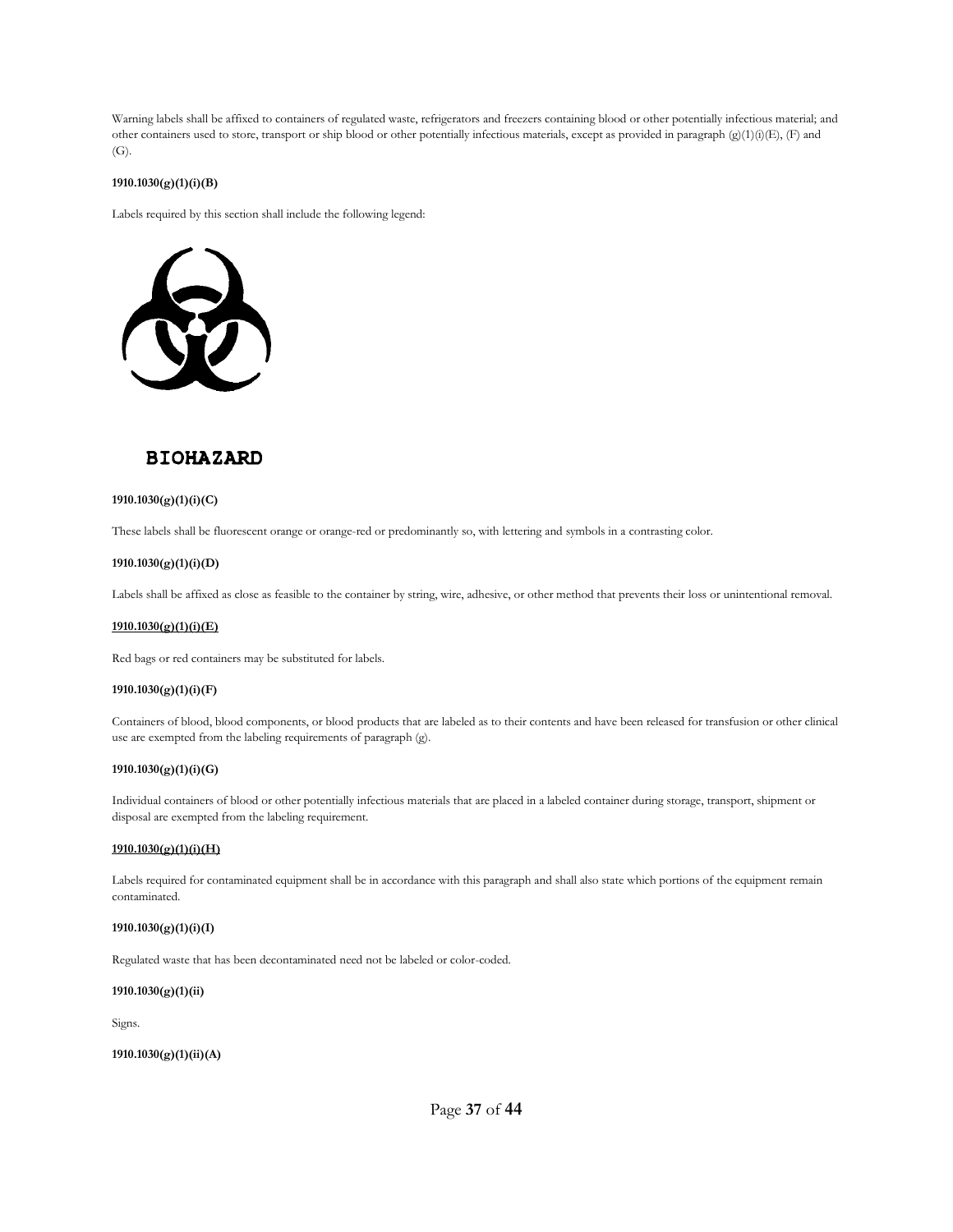The employer shall post signs at the entrance to work areas specified in paragraph (e), HIV and HBV Research Laboratory and Production Facilities, which shall bear the following legend:



# **BIOHAZARD**

(Name of the Infectious Agent) (Special requirements for entering the area) (Name, telephone number of the laboratory director or other responsible person.)

### **1910.1030(g)(1)(ii)(B)**

These signs shall be fluorescent orange-red or predominantly so, with lettering and symbols in a contrasting color.

### **[1910.1030\(g\)\(2\)](https://www.osha.gov/pls/oshaweb/owalink.query_links?src_doc_type=STANDARDS&src_unique_file=1910_1030&src_anchor_name=1910.1030(g)(2))**

Information and Training.

### **1910.1030(g)(2)(i)**

The employer shall train each employee with occupational exposure in accordance with the requirements of this section. Such training must be provided at no cost to the employee and during working hours. The employer shall institute a training program and ensure employee participation in the program.

#### **[1910.1030\(g\)\(2\)\(ii\)](https://www.osha.gov/pls/oshaweb/owalink.query_links?src_doc_type=STANDARDS&src_unique_file=1910_1030&src_anchor_name=1910.1030(g)(2)(ii))**

Training shall be provided as follows:

#### **1910.1030(g)(2)(ii)(A)**

At the time of initial assignment to tasks where occupational exposure may take place;

#### **1910.1030(g)(2)(ii)(B)**

At least annually thereafter.

# **1910.1030(g)(2)(iii)**

[Reserved]

#### **1910.1030(g)(2)(iv)**

Annual training for all employees shall be provided within one year of their previous training.

#### **[1910.1030\(g\)\(2\)\(v\)](https://www.osha.gov/pls/oshaweb/owalink.query_links?src_doc_type=STANDARDS&src_unique_file=1910_1030&src_anchor_name=1910.1030(g)(2)(v))**

Employers shall provide additional training when changes such as modification of tasks or procedures or institution of new tasks or procedures affect the employee's occupational exposure. The additional training may be limited to addressing the new exposures created.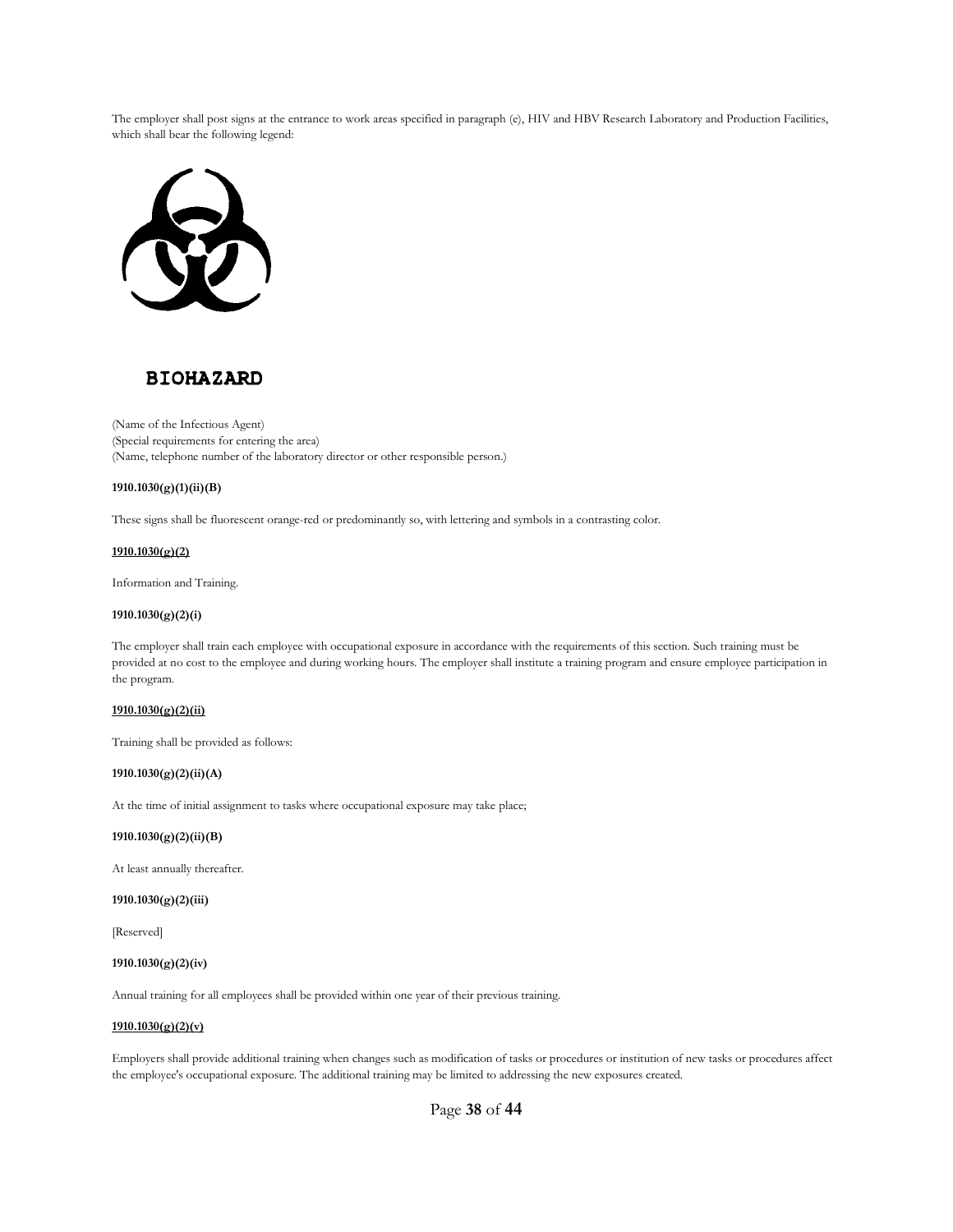#### **1910.1030(g)(2)(vi)**

Material appropriate in content and vocabulary to educational level, literacy, and language of employees shall be used.

### **[1910.1030\(g\)\(2\)\(vii\)](https://www.osha.gov/pls/oshaweb/owalink.query_links?src_doc_type=STANDARDS&src_unique_file=1910_1030&src_anchor_name=1910.1030(g)(2)(vii))**

The training program shall contain at a minimum the following elements:

#### **1910.1030(g)(2)(vii)(A)**

An accessible copy of the regulatory text of this standard and an explanation of its contents;

#### **1910.1030(g)(2)(vii)(B)**

A general explanation of the epidemiology and symptoms of bloodborne diseases;

#### **1910.1030(g)(2)(vii)(C)**

An explanation of the modes of transmission of bloodborne pathogens;

#### **1910.1030(g)(2)(vii)(D)**

An explanation of the employer's exposure control plan and the means by which the employee can obtain a copy of the written plan;

#### **[1910.1030\(g\)\(2\)\(vii\)\(E\)](https://www.osha.gov/pls/oshaweb/owalink.query_links?src_doc_type=STANDARDS&src_unique_file=1910_1030&src_anchor_name=1910.1030(g)(2)(vii)(E))**

An explanation of the appropriate methods for recognizing tasks and other activities that may involve exposure to blood and other potentially infectious materials;

#### **[1910.1030\(g\)\(2\)\(vii\)\(F\)](https://www.osha.gov/pls/oshaweb/owalink.query_links?src_doc_type=STANDARDS&src_unique_file=1910_1030&src_anchor_name=1910.1030(g)(2)(vii)(F))**

An explanation of the use and limitations of methods that will prevent or reduce exposure including appropriate engineering controls, work practices, and personal protective equipment;

#### **[1910.1030\(g\)\(2\)\(vii\)\(G\)](https://www.osha.gov/pls/oshaweb/owalink.query_links?src_doc_type=STANDARDS&src_unique_file=1910_1030&src_anchor_name=1910.1030(g)(2)(vii)(G))**

Information on the types, proper use, location, removal, handling, decontamination and disposal of personal protective equipment;

# **1910.1030(g)(2)(vii)(H)**

An explanation of the basis for selection of personal protective equipment;

#### **[1910.1030\(g\)\(2\)\(vii\)\(I\)](https://www.osha.gov/pls/oshaweb/owalink.query_links?src_doc_type=STANDARDS&src_unique_file=1910_1030&src_anchor_name=1910.1030(g)(2)(vii)(I))**

Information on the hepatitis B vaccine, including information on its efficacy, safety, method of administration, the benefits of being vaccinated, and that the vaccine and vaccination will be offered free of charge;

### **1910.1030(g)(2)(vii)(J)**

Information on the appropriate actions to take and persons to contact in an emergency involving blood or other potentially infectious materials;

#### **1910.1030(g)(2)(vii)(K)**

An explanation of the procedure to follow if an exposure incident occurs, including the method of reporting the incident and the medical follow-up that will be made available;

#### **1910.1030(g)(2)(vii)(L)**

Information on the post-exposure evaluation and follow-up that the employer is required to provide for the employee following an exposure incident;

# **[1910.1030\(g\)\(2\)\(vii\)\(M\)](https://www.osha.gov/pls/oshaweb/owalink.query_links?src_doc_type=STANDARDS&src_unique_file=1910_1030&src_anchor_name=1910.1030(g)(2)(vii)(M))**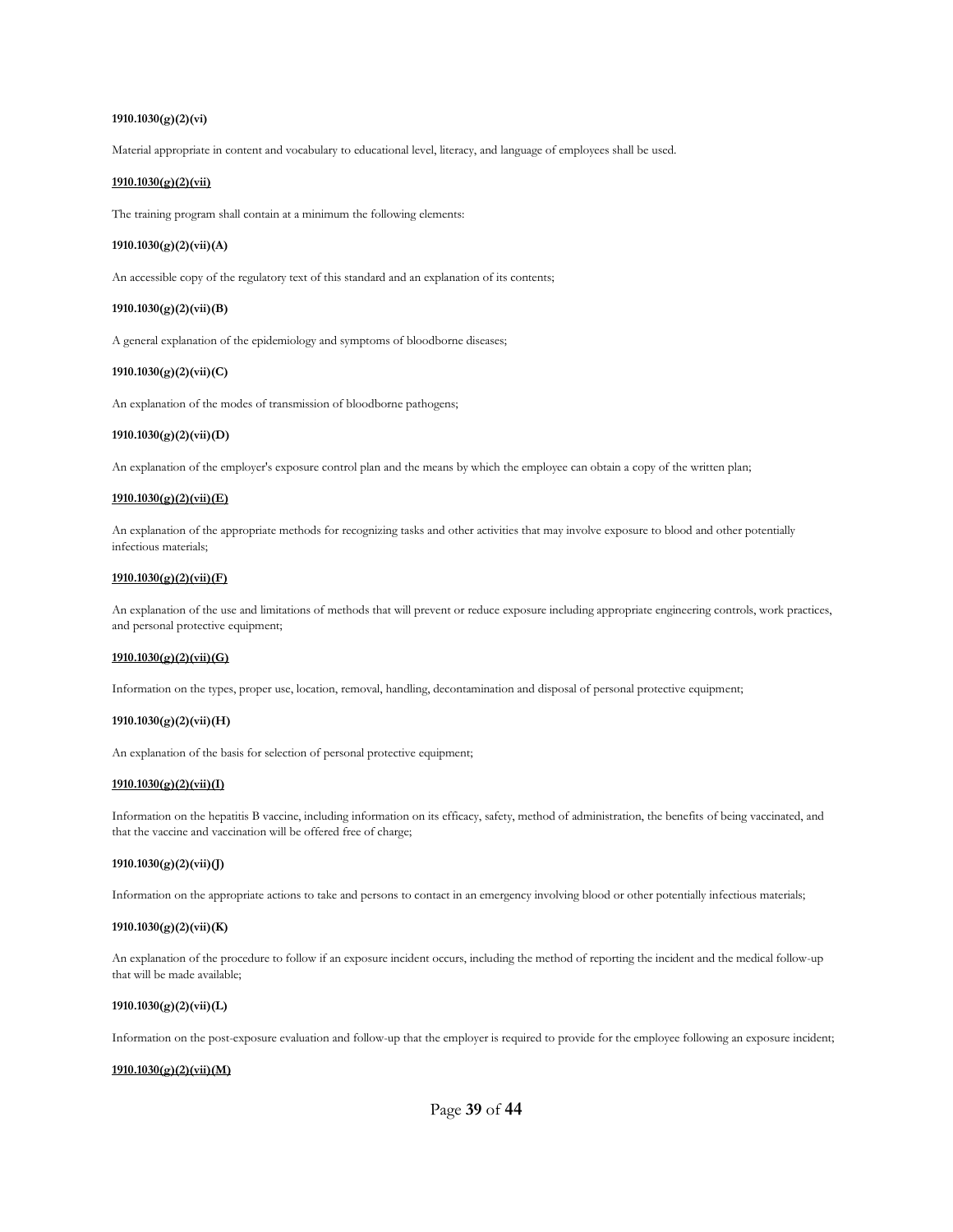An explanation of the signs and labels and/or color coding required by paragraph (g)(1); and

#### **[1910.1030\(g\)\(2\)\(vii\)\(N\)](https://www.osha.gov/pls/oshaweb/owalink.query_links?src_doc_type=STANDARDS&src_unique_file=1910_1030&src_anchor_name=1910.1030(g)(2)(vii)(N))**

An opportunity for interactive questions and answers with the person conducting the training session.

#### **[1910.1030\(g\)\(2\)\(viii\)](https://www.osha.gov/pls/oshaweb/owalink.query_links?src_doc_type=STANDARDS&src_unique_file=1910_1030&src_anchor_name=1910.1030(g)(2)(viii))**

The person conducting the training shall be knowledgeable in the subject matter covered by the elements contained in the training program as it relates to the workplace that the training will address.

#### **1910.1030(g)(2)(ix)**

Additional Initial Training for Employees in HIV and HBV Laboratories and Production Facilities. Employees in HIV or HBV research laboratories and HIV or HBV production facilities shall receive the following initial training in addition to the above training requirements.

#### **1910.1030(g)(2)(ix)(A)**

The employer shall assure that employees demonstrate proficiency in standard microbiological practices and techniques and in the practices and operations specific to the facility before being allowed to work with HIV or HBV.

#### **1910.1030(g)(2)(ix)(B)**

The employer shall assure that employees have prior experience in the handling of human pathogens or tissue cultures before working with HIV or HBV.

### **1910.1030(g)(2)(ix)(C)**

The employer shall provide a training program to employees who have no prior experience in handling human pathogens. Initial work activities shall not include the handling of infectious agents. A progression of work activities shall be assigned as techniques are learned and proficiency is developed. The employer shall assure that employees participate in work activities involving infectious agents only after proficiency has been demonstrated.

#### **[1910.1030\(h\)](https://www.osha.gov/pls/oshaweb/owalink.query_links?src_doc_type=STANDARDS&src_unique_file=1910_1030&src_anchor_name=1910.1030(h))**

Recordkeeping -

### **1910.1030(h)(1)**

Medical Records.

# **1910.1030(h)(1)(i)**

The employer shall establish and maintain an accurate record for each employee with occupational exposure, in accordance with 29 CFR 1910.1020.

#### **1910.1030(h)(1)(ii)**

This record shall include:

### **[1910.1030\(h\)\(1\)\(ii\)\(A\)](https://www.osha.gov/pls/oshaweb/owalink.query_links?src_doc_type=STANDARDS&src_unique_file=1910_1030&src_anchor_name=1910.1030(h)(1)(ii)(A))**

The name and social security number of the employee;

#### **[1910.1030\(h\)\(1\)\(ii\)\(B\)](https://www.osha.gov/pls/oshaweb/owalink.query_links?src_doc_type=STANDARDS&src_unique_file=1910_1030&src_anchor_name=1910.1030(h)(1)(ii)(B))**

A copy of the employee's hepatitis B vaccination status including the dates of all the hepatitis B vaccinations and any medical records relative to the employee's ability to receive vaccination as required by paragraph (f)(2);

#### **1910.1030(h)(1)(ii)(C)**

A copy of all results of examinations, medical testing, and follow-up procedures as required by paragraph (f)(3);

### **1910.1030(h)(1)(ii)(D)**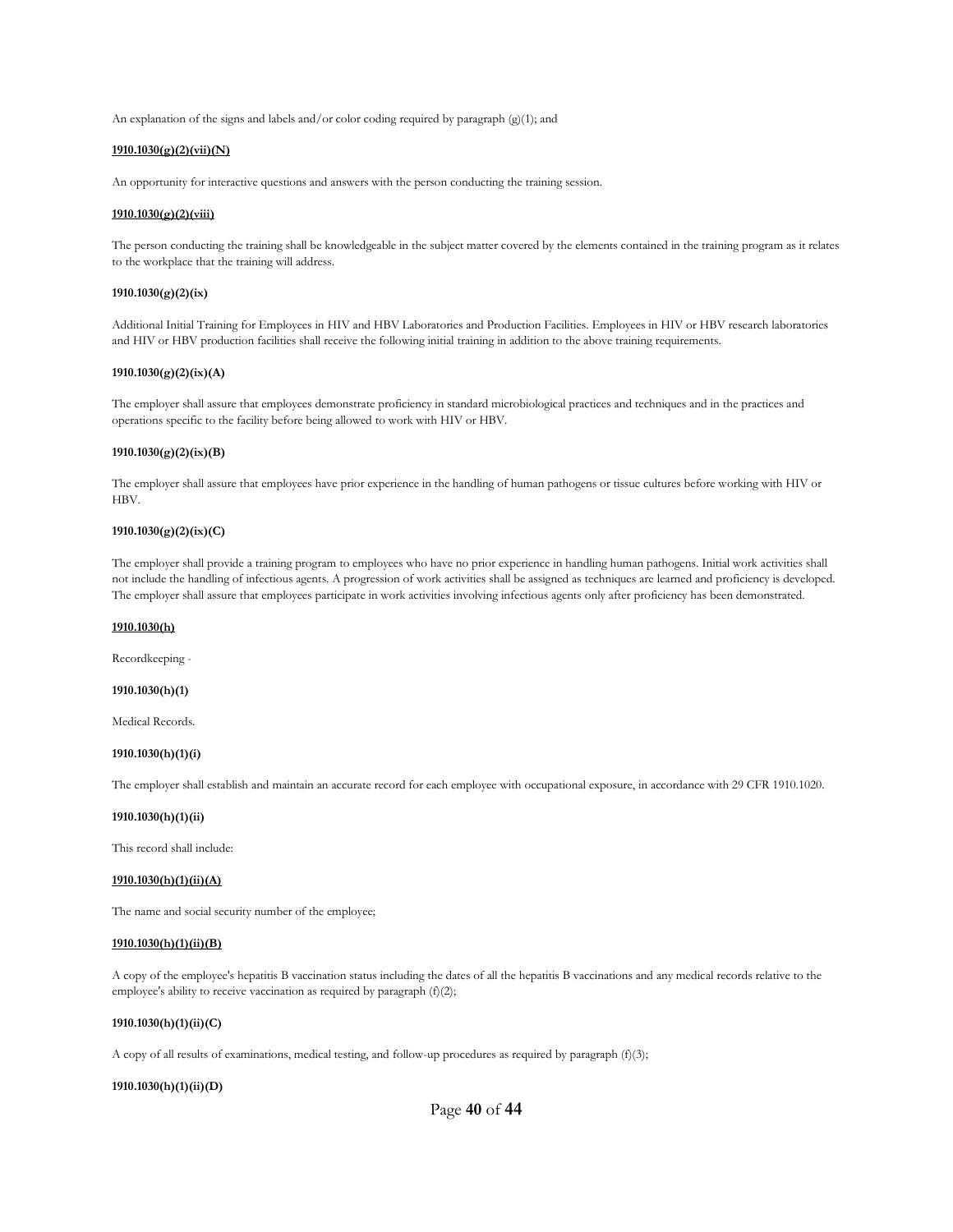The employer's copy of the healthcare professional's written opinion as required by paragraph (f)(5); and

# **1910.1030(h)(1)(ii)(E)**

A copy of the information provided to the healthcare professional as required by paragraphs  $(f)(4)(ii)(B)(C)$  and  $(D)$ .

# **1910.1030(h)(1)(iii)**

Confidentiality. The employer shall ensure that employee medical records required by paragraph (h)(1) are:

#### **1910.1030(h)(1)(iii)(A)**

Kept confidential; and

# **1910.1030(h)(1)(iii)(B)**

Not disclosed or reported without the employee's express written consent to any person within or outside the workplace except as required by this section or as may be required by law.

#### **[1910.1030\(h\)\(1\)\(iv\)](https://www.osha.gov/pls/oshaweb/owalink.query_links?src_doc_type=STANDARDS&src_unique_file=1910_1030&src_anchor_name=1910.1030(h)(1)(iv))**

The employer shall maintain the records required by paragraph (h) for at least the duration of employment plus 30 years in accordance with 29 CFR 1910.1020.

### **[1910.1030\(h\)\(2\)](https://www.osha.gov/pls/oshaweb/owalink.query_links?src_doc_type=STANDARDS&src_unique_file=1910_1030&src_anchor_name=1910.1030(h)(2))**

Training Records.

# **1910.1030(h)(2)(i)**

Training records shall include the following information:

### **1910.1030(h)(2)(i)(A)**

The dates of the training sessions;

### **1910.1030(h)(2)(i)(B)**

The contents or a summary of the training sessions;

# **1910.1030(h)(2)(i)(C)**

The names and qualifications of persons conducting the training; and

### **1910.1030(h)(2)(i)(D)**

The names and job titles of all persons attending the training sessions.

# **1910.1030(h)(2)(ii)**

Training records shall be maintained for 3 years from the date on which the training occurred.

### **1910.1030(h)(3)**

Availability.

# **1910.1030(h)(3)(i)**

The employer shall ensure that all records required to be maintained by this section shall be made available upon request to the Assistant Secretary and the Director for examination and copying.

# **[1910.1030\(h\)\(3\)\(ii\)](https://www.osha.gov/pls/oshaweb/owalink.query_links?src_doc_type=STANDARDS&src_unique_file=1910_1030&src_anchor_name=1910.1030(h)(3)(ii))**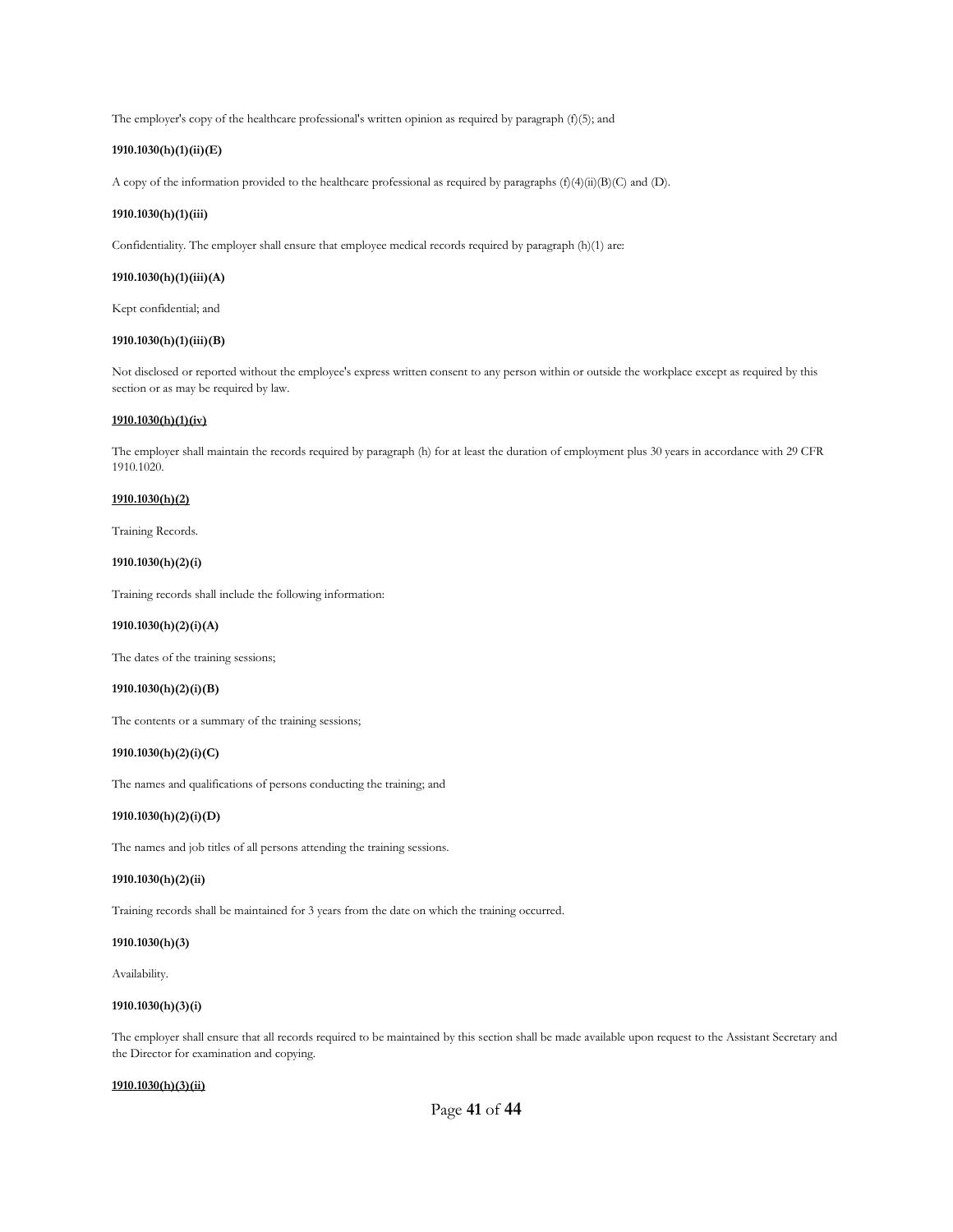Employee training records required by this paragraph shall be provided upon request for examination and copying to employees, to employee representatives, to the Director, and to the Assistant Secretary.

### **[1910.1030\(h\)\(3\)\(iii\)](https://www.osha.gov/pls/oshaweb/owalink.query_links?src_doc_type=STANDARDS&src_unique_file=1910_1030&src_anchor_name=1910.1030(h)(3)(iii))**

Employee medical records required by this paragraph shall be provided upon request for examination and copying to the subject employee, to anyone having written consent of the subject employee, to the Director, and to the Assistant Secretary in accordance with 29 CFR 1910.1020.

#### **[1910.1030\(h\)\(4\)](https://www.osha.gov/pls/oshaweb/owalink.query_links?src_doc_type=STANDARDS&src_unique_file=1910_1030&src_anchor_name=1910.1030(h)(4))**

Transfer of Records. The employer shall comply with the requirements involving transfer of records set forth in 29 CFR 1910.1020(h).

# **[1910.1030\(h\)\(5\)](https://www.osha.gov/pls/oshaweb/owalink.query_links?src_doc_type=STANDARDS&src_unique_file=1910_1030&src_anchor_name=1910.1030(h)(5))**

Sharps injury log.

#### **1910.1030(h)(5)(i)**

he employer shall establish and maintain a sharps injury log for the recording of percutaneous injuries from contaminated sharps. The information in the sharps injury log shall be recorded and maintained in such manner as to protect the confidentiality of the injured employee. The sharps injury log shall contain, at a minimum:

#### **[1910.1030\(h\)\(5\)\(i\)\(A\)](https://www.osha.gov/pls/oshaweb/sowalink.query_links?src_doc_type=STANDARDS&src_unique_file=1910_1030&src_anchor_name=1910.1030(h)(5)(i)(A))**

The type and brand of device involved in the incident,

### **1910.1030(h)(5)(i)(B)**

The department or work area where the exposure incident occurred, and

#### **[1910.1030\(h\)\(5\)\(i\)\(C\)](https://www.osha.gov/pls/oshaweb/owalink.query_links?src_doc_type=STANDARDS&src_unique_file=1910_1030&src_anchor_name=1910.1030(h)(5)(i)(C))**

An explanation of how the incident occurred.

# **1910.1030(h)(5)(ii)**

The requirement to establish and maintain a sharps injury log shall apply to any employer who is required to maintain a log of occupational injuries and illnesses under 29 CFR part 1904.

# **1910.1030(h)(5)(iii)**

The sharps injury log shall be maintained for the period required by 29 CFR 1904.33.

#### **1910.1030(i)**

Dates -

# **1910.1030(i)(1)**

Effective Date. The standard shall become effective on March 6, 1992.

#### **1910.1030(i)(2)**

The Exposure Control Plan required by paragraph (c) of this section shall be completed on or before May 5, 1992.

# **1910.1030(i)(3)**

Paragraphs (g)(2) Information and Training and (h) Recordkeeping of this section shall take effect on or before June 4, 1992.

### **1910.1030(i)(4)**